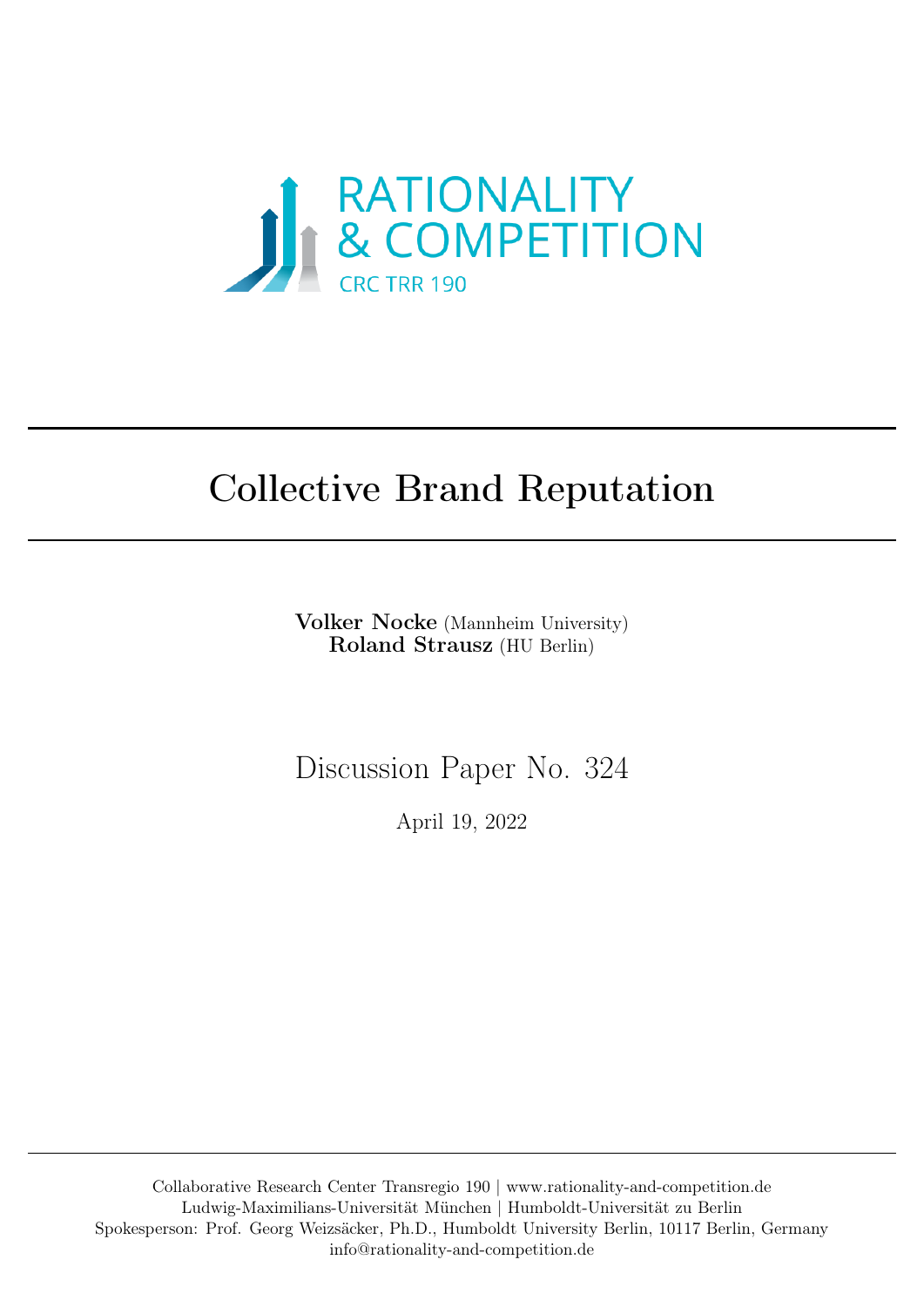## Collective Brand Reputation\*

Volker Nocke<sup>†</sup> Roland Strausz<sup>‡</sup>

April 15, 2022

#### Abstract

We develop a theory of collective brand reputation for markets in which product quality is jointly determined by local and global players. In a repeated game of imperfect public monitoring, we model collective branding as an aggregation of quality signals generated in different markets. Such aggregation yields a beneficial informativeness effect for incentivizing the global player. It however also induces harmful free-riding by local, market-specific players. The resulting tradeoff yields a theory of optimal brand size and revenue sharing that applies to platform markets, franchising, licensing, umbrella branding, and firms with team production.

Keywords: Collective branding, reputation, free-riding, repeated games, imperfect monitoring.

<sup>\*</sup>We thank Heski Bar-Issac, Helmut Bester, Martin Burkhardt, Jay Pil Choi, Paul Heidhues, Johannes Hörner, Daniel Krähmer, George Mailath, Moritz Meyer-ter-Vehn, Benny Moldovanu, Aniko Ory, Martin Peitz, Markus Reisinger, and Juuso Välimäki for helpful comments. In addition, we thank three anonymous referees and the editor, and also thank seminar audiences at HU Berlin / Bonn, Edinburgh, Paris-Dauphine, NUS, TSE, and the CEPR Virtual IO Seminar as well as participants at the 1st MaCCI-EPoS-CREST Industrial Organization Workshop (Mannheim), the 2019 Meeting of the *Industrie*ökonomischer Ausschuss (Bern), the 5th Workshop on Relational Contracts (Madrid), the 12th Workshop on the Economics of Advertising and Marketing (Porto), the 1st Cornell University Applied Theory Conference, the 3rd University of Bergamo Workshop on Advances in Industrial Organization, the 2019 Asia-Pacific Industrial Organization Conference (Tokyo), the 2020 North American Winter Meeting of the Econometric Society (San Diego), the 2021 MaCCI Summer Institute in Competition Policy (Annweiler) and the 2021 Chile Workshop on Industrial Organization and Economic Theory. We gratefully acknowledge financial support from the German Research Foundation (DFG) through CRC TR 224 (Project B03) [Nocke] and CRC TR 190 (Project B02) [Strausz].

University of Mannheim, University of Surrey, and CEPR. Email: volker.nocke@gmail.com.

<sup>&</sup>lt;sup>‡</sup>Humboldt Universität zu Berlin and CEPR. Email: roland.strausz@hu-berlin.de.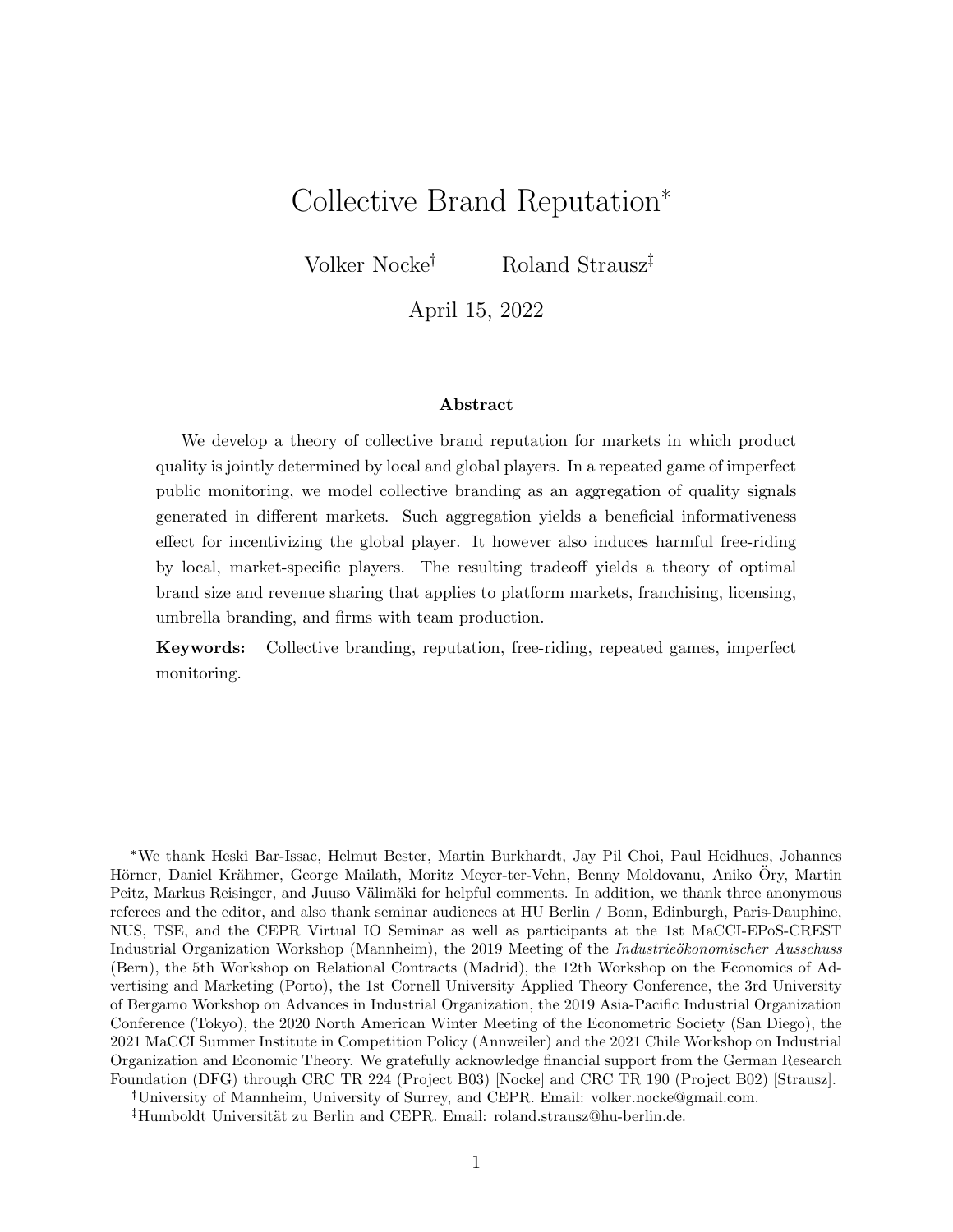#### 1 Introduction

Most products are experience goods in that product quality is not directly observable prior to consumption. Consumers therefore base their purchasing decisions foremost on the reputation of brands, formed through past consumption experiences, word of mouth, internet reviews, and the like, and facilitated by trade-marks and logos. For a firm's long-term success, managing its brand reputation is therefore crucial.<sup>1</sup> Controlling quality at the brand level is, however, challenging because it is a coarse measure that, in general, depends on the collective decisions of different types of agents. For instance, platform brands such as Amazon, Ebay, and Uber, or franchise brands such as McDonald's and Burger King have some control over consumers' experience but, to a large extent, this experience also depends on the individual sellers, local delivery services and drivers, and outlets, who ultimately service the consumer locally.<sup>2</sup> Similarly, the quality of manufacturing goods such as cars or beers depends not only on the decisions taken by the headquarter but also on those by local plant managers.

A crucial feature of brand reputation is, therefore, that it is a collective outcome of actions taken not only by "global" players, who impact the quality of the entire line of products, but also "local" players, each of whom affects quality of only a subset of products. The fact that collective branding involves an aggregation of quality signals about the actions of both global and local players, raises a number of important economic questions. In particular, what are the main economic forces affecting whether a collective brand reputation is sustainable, and when would it be better to sell the different products under different brand names? For instance, is it better to sell four different products under a single, two, or four independent brand names?<sup>3</sup> More generally, what are the economic tradeoffs that affect the optimal size of the collective brand? Moreover, what instruments are key for controlling a collective reputation and how large are the remaining inefficiencies under their optimal use?

To address these and related questions, we develop a framework to study collective brand reputation. More specifically, we analyze an infinitely repeated hidden action game of imper-

<sup>&</sup>lt;sup>1</sup>Brand Finance, which produces annual rankings of companies based on brand/intangible value, reports that, on average, the total intangible value of a global top ten company accounts for over 85 percent of such a firm's market value (https://www.visualcapitalist.com/intangible-assets-driver-company-value/, last retrieved on 02/20/2022). Similarly, Ocean Tomo, a financial expert and management consulting company, reports that, in the last decades, intangible assets have become ever more important, and are now responsible for 90% of all value of S&P 500 businesses. (https://www.oceantomo.com/INTANGIBLE-ASSET-MARKET-VALUE-STUDY, last retrieved on 02/20/2022).

<sup>2</sup>Nosko and Tadelis (2015) document such problems in platform markets. Blair and Lafontaine (2005) highlight the franchisor's problem of maintaining consistent quality across franchisees, and conclude that the empirical evidence "seems consistent with the concept that free riding, or individual profit maximization by opportunistic franchisees, is an issue in franchised chains" (p.137).

 $3T<sub>3</sub>$  give a concrete example, Procter & Gamble is a multinational consumer goods corporation that sells its products under many different brand names, whereas Virgin Group Ltd. explicitly engages in umbrella branding, purposely selling their products and services under the same brand name.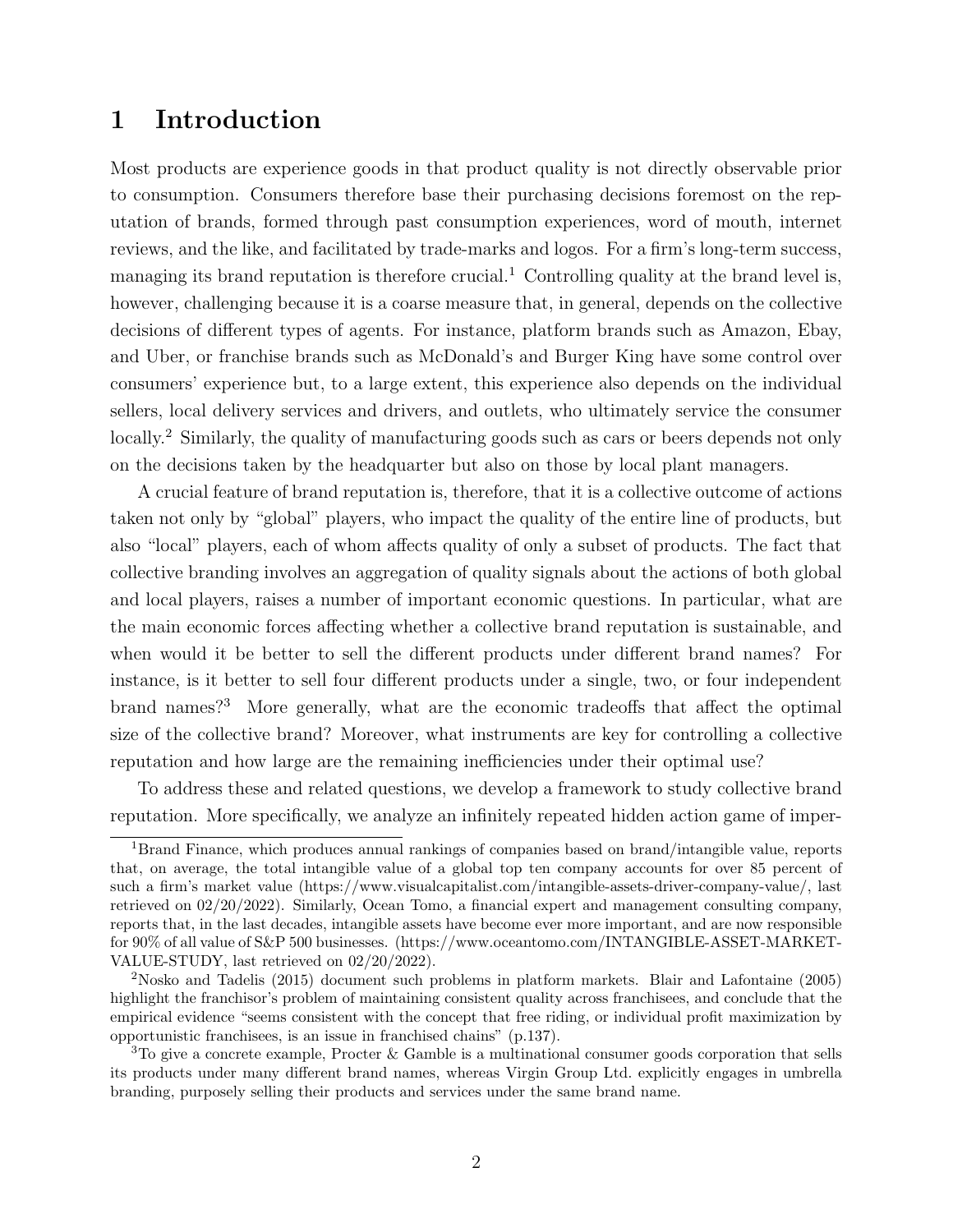fect public monitoring. There are n markets. In each market, two long-lived players jointly produce a good over an infinite number of periods. One of these players – the local player – is active in only one market, whereas the other player – the global player – is active in all  $n$ markets. The good is of high quality in a given market only if both players in that market exert effort. Neither effort nor quality are observable but, at the beginning of each period and for each market, a noisy (binary) signal of last period's quality is realized.

Following the key tenet of marketing that consumers identify quality with the reputation of the good's brand,<sup>4</sup> the  $n$  goods can either be sold under independent branding or collective branding. Under independent branding, the goods are sold under  $n$  different brand names, leading to a market separation in which the market-specific consumer conditions her buying behavior only on the quality signals associated with the products in her market. By contrast, under collective branding, the products are all sold under a single brand and quality signals across all markets are aggregated into a common signal. As a result, behavior in each market depends only on the pooled quality signals from all markets rather than the individual signals.

Comparing the Perfect Public Equilibrium (PPE) outcomes of the repeated games that result under independent and collective branding, we identify the following novel trade-off. On the one hand, collective branding yields an informativeness effect that allows to better control the incentives of the global player. On the other hand, collective branding yields a free-rider effect that makes it harder to control the incentives of local players. Hence, with only global players, collective branding is optimal, because only the informativeness effect arises. As a result, inefficiencies vanish when both the discount factor approaches 1 and the brand size goes to infinity. In contrast, with only local players, the free-rider effect renders independent branding optimal. Moreover, due to imperfect monitoring the folk theorem fails: a "discountless" inefficiency—bounded away from zero—remains when the discount factor approaches 1. With both global and local players, the optimal branding choice depends on the trade-off between the two effects.

This trade-off yields a theory that allows us to answer our questions concerning optimal brand size, the crucial economic instruments to sustain a collective reputation, and the remaining inefficiencies if frictions such as discounting vanish. To understand this trade-off, recall that monitoring in our setup is imperfect. As a result, high effort in the beginning of the repeated game is sustainable only in an equilibrium in which, on the equilibrium path, the long-lived players switch to low effort with a strictly positive probability after an (erroneously) bad signal. We call such a probabilistic switch to low quality a market breakdown of high-quality production. The optimal brand size is then the one that sustains a high-quality equilibrium with the smallest on-path probability of market breakdown.

<sup>4</sup>See, for example, the textbook by Kotler (2003, p.420): "A brand is essentially a marketer's promise to deliver a specific set of features, benefits, and services consistently to the buyers."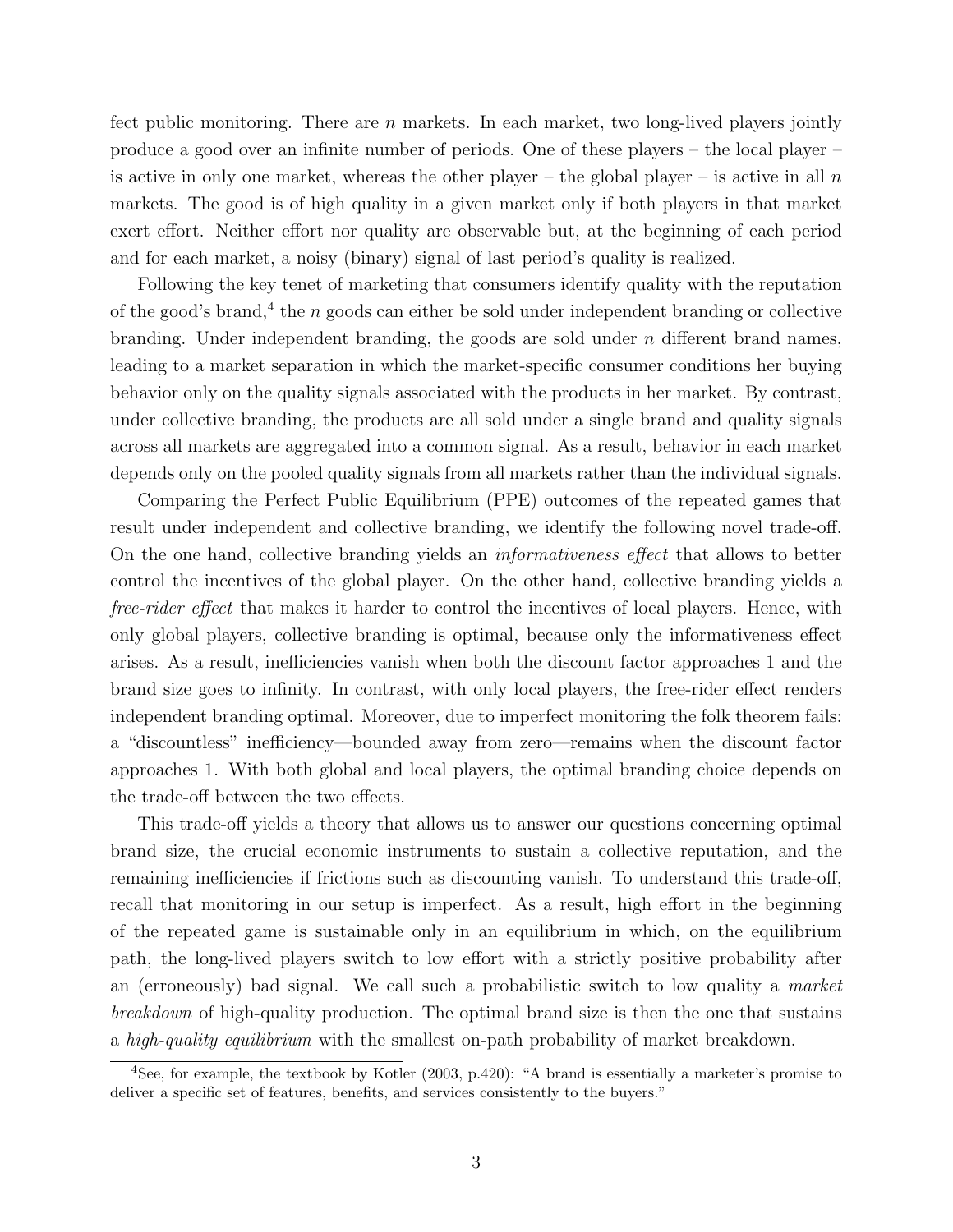Under collective branding, the sustainability of a high-quality equilibrium depends crucially on how local and global players share their revenues. Hence, this insight identifies a first crucial instrument for sustaining a collective reputation: a careful *calibration of revenue* sharing. In particular, under independent branding, the smallest on-path probability of market breakdown obtains for "proportional revenue sharing", where each player obtains a share of the revenue that equals his share in the overall effort cost of producing high quality. If such proportional revenue sharing were used under collective branding, independent branding would be superior—due to the free-rider effect. For collective branding to outperform independent branding requires that the local players obtain more than their proportional share.

We characterize the optimal calibration of revenue sharing under collective branding. Moreover, we show how, under such optimal revenue sharing, the minimal on-path probability of market breakdown depends on the firm's choice of brand size and the underlying economic fundamentals. In the above-mentioned example of four products, our results on the optimal brand size imply the following: for intermediate discount factors, it is optimal to sell four goods under two separate brands of size two each; for small discount factors, four separate brands are optimal; and for large discount factors, a single brand is optimal. More generally, collective branding allows a high-quality equilibrium with a lower on-path breakdown probability than independent branding for discount factors that are sufficiently close to 1. For any such discount factor, there is, however, a finite upper bound on the brand size that allows a high-quality equilibrium, and so the optimal brand size is finite. This reveals a second crucial instrument for sustaining a collective reputation: the size of the collective brand itself. As the discount factor becomes large, both this maximal sustainable and the optimal finite brand size increase without bound.

However, in the limit as both the discount factor and the optimal brand size become large, the inefficiency from imperfect monitoring does not vanish. The remaining inefficiency is equal to the relative importance of local versus global players, and therefore intimately connected to the trade-off between the informativeness and free-rider effects. In particular, the remaining inefficiency equals the relative importance of the local players, as measured by the share of effort cost they bear, multiplied by the aforementioned discountless inefficiency under independent branding with only local players. Hence, with optimal revenue sharing, it is as if, in this discountless limit, one achieves the best of both worlds: collective branding for the global player without any inefficiencies and independent branding for the local players with its discountless inefficiency due to a failure of the folk theorem.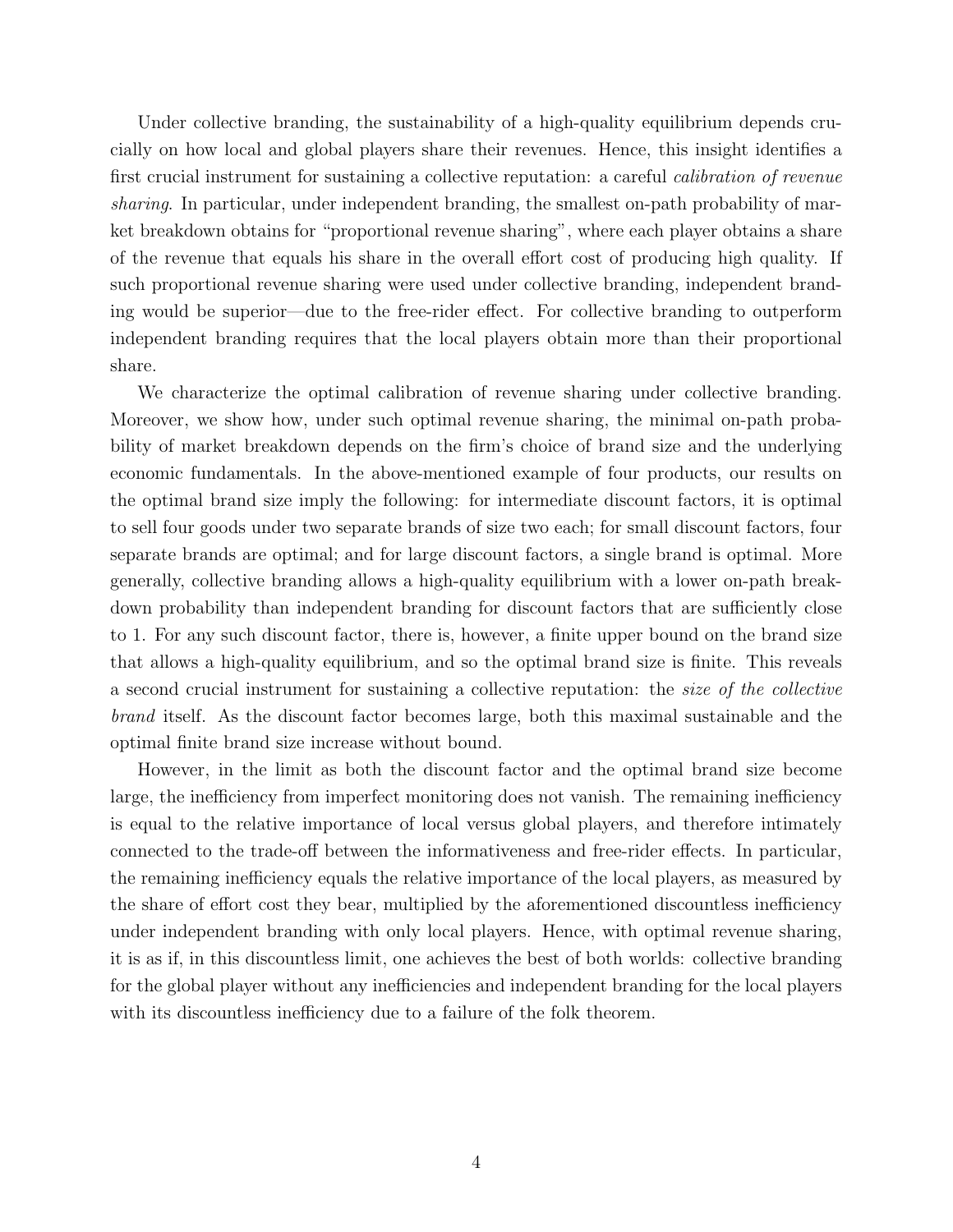Related literature. The unique feature of our paper is the analysis of collective reputation in the presence of both global and local players.<sup>5</sup> The key tradeoff underlying our results is between the informativeness effect (which is beneficial in the presence of a global player) and the free-rider effect (which is detrimental in the presence of local players). While the economics literature has studied variants of these two effects in isolation, our paper is the first to analyze their interactions and economic implications.

Studying cooperation in a repeated prisoner's dilemma game with imperfect monitoring, Matsushima (2001) was, to our knowledge, the first to identify the beneficial informativeness effect that underlies our paper. Cabral (2009) shows that this informativeness effect may render umbrella branding optimal, while Cai and Obara (2009) study it as a driver of horizontal integration. These papers effectively only consider global players, thereby abstracting from free riding on a collective reputation.

By contrast, Tirole (1996), Fishman et al. (2018), and Neeman et al. (2019) study freerider problems associated with a collective reputation in settings with only local players.<sup>6</sup> These papers however do not consider our beneficial informativeness effect of collective reputation, and therefore address different economic forces. Considering a repeated matching environment with overlapping generations, Tirole (1996) shows that a collective reputation may lead to a persistent stigmatization of new generations due to shirking by some earlier generation. In his framework, there are no inherent benefits from a collective reputation. In a two-period model with persistent investment and different types of firms, Fishman et al. (2018) study free-riding on a collective brand reputation, but with the benefit that the collective brand can select its members based on their investment decisions and/or types. Neeman et al. (2019) point out that a collective reputation may serve as a commitment device. Trading off this effect against the free-rider effect, they therefore study a different trade-off from ours.

Focusing on brand management, our study is related to the literature on co-branding, brand extension, and umbrella branding (e.g., Kotler, 2003). With respect to this extensive literature, our contribution is to study potential free-rider problems which, in our view, are endemic to such settings.<sup>7</sup> While most work in this literature focuses on reputation models with hidden information (e.g., Wernerfelt, 1988, Choi, 1998, Cabral, 2000, Miklos-Thal 2012, and Moorthy, 2012), our work is more closely related to studies that analyze umbrella branding in a moral hazard framework. Hence, our modelling of reputation follows the one pioneered in Klein and Leffler (1981) rather than the type-based approach developed

<sup>&</sup>lt;sup>5</sup>See Bar-Isaac and Tadelis (2008) for a survey of the literature on seller reputation.

<sup>6</sup>Winfree and McCluskey (2005) and Fleckinger (2014) also study collective reputation, but in a fundamentally different framework in which consumers observe the product's (collective) quality at the time of purchase.

<sup>7</sup>See Castriota and Delmastro (2012) for an empirical study of the importance of collective reputation in wine markets.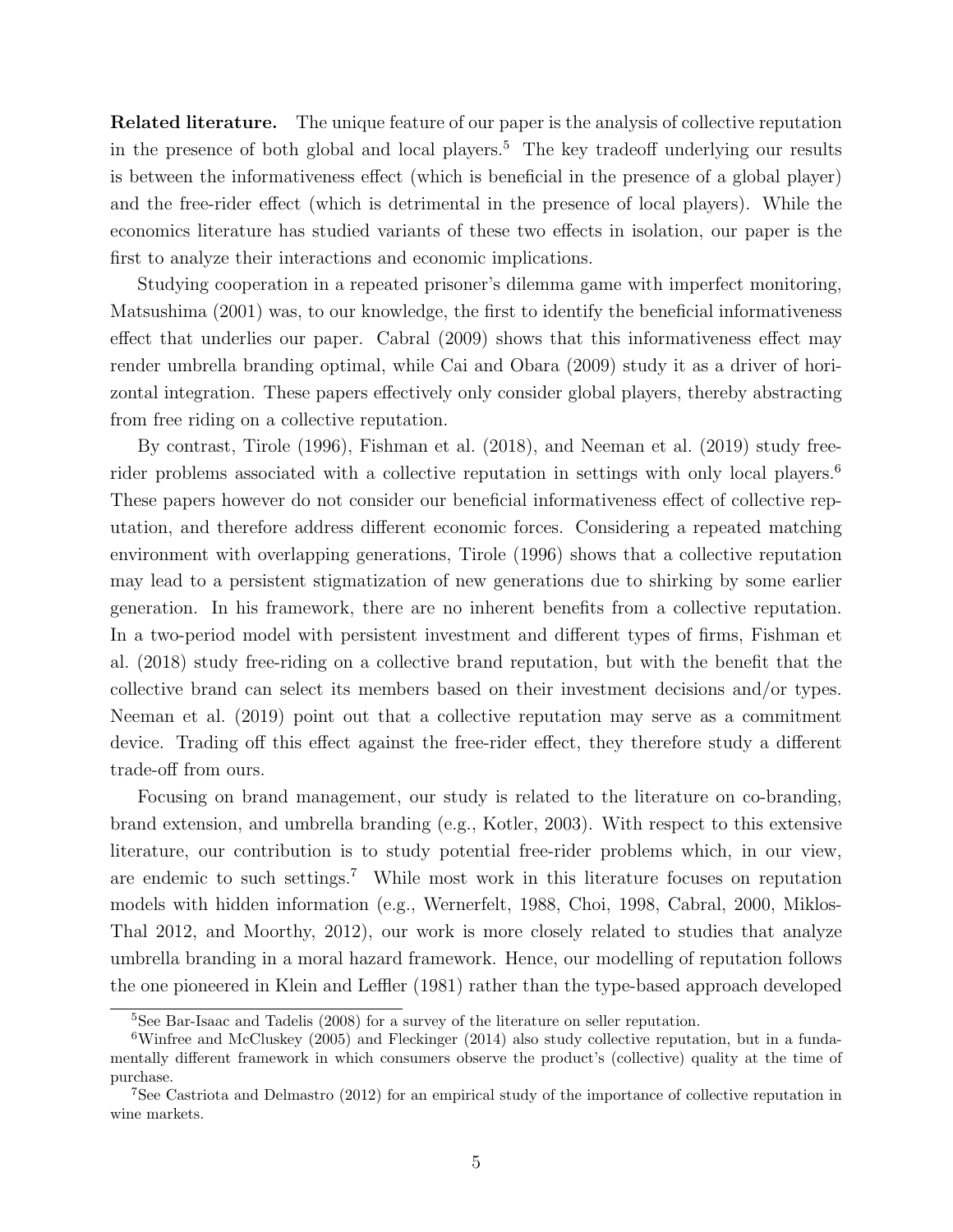in Kreps and Wilson (1982) and Milgrom and Roberts (1982).

Building on Klein and Leffler (1981), Andersson (2002) shows that in a repeated game of moral hazard but perfect monitoring, a single brand name that pools the reputation across independent markets is helpful only if markets display asymmetries. Hakenes and Peitz (2008) and Cabral (2009) highlight that, with imperfect monitoring, pooling reputation can be beneficial even when markets are symmetric.

Moreover, our paper contributes to the literature on the management of moral hazard in team production, pioneered by Holmström (1982). In our setup, there are two types of team production: physical team production within a market and reputational team production across markets. Since the focus of our analysis is on the reputational team production problem, we assume that the market-specific effort choices of the local and global players are perfectly complementary so that these players can fully resolve their physical team production problem. That is, the outcome under independent branding is identical to the one that would obtain if the global and local player were to vertically integrate.

Our results also provide insights into the classical quality management problem in franchising and licensing. In franchising (licensing), we can view the franchisor (licensor) as a global player, while the outlets (licensees) are local players. Practitioners and legal scholars have pointed out the importance of free-rider problems in these contexts. For instance, Hadfield (p.949, 1990) notes that the individual "franchisee is inclined to make decisions about how much effort to put into the business based on the profits that will accrue directly to her in her own outlet," whereas "customers make judgments about the quality of the entire franchise system based on their experience at an outlet".<sup>8</sup> Similarly, Klein and Saft (p.349ff, 1985) remark that the "franchise arrangements create an incentive for franchisees to shirk on quality," further pointing out that "the individual franchisee directly benefits from the sales of the low quality product, and the other franchisees share in the losses caused by decreased future demand".<sup>9</sup> In the context of trademark licensing, Calboli (2007) explains that, legally, "trademarks are protected only as conveyors of information about the products which they identify and as symbols of commercial goodwill" (p.357) and points out the free-rider prob-

<sup>&</sup>lt;sup>8</sup>A concrete example is the Burger King scandal in Germany in 2014. After an undercover report exposed severe problems of poor hygiene in outlets in Cologne, Burger King tried to put the blame on the individual outlets but German consumers associated the negative report with the Burger King brand as a whole rather than its local franchisee in Cologne. Similarly, in Kentucky Fried Chicken Corp. v. Diversified Packaging Corp., 549 F.2d 368, 380 (1977), the Court observed "A customer dissatisfied with one Kentucky Fried outlet is unlikely to limit his or her adverse reaction to the particular outlet; instead, the adverse reaction will likely be directed to all Kentucky Fried stores. The quality of a franchisee's product thus undoubtedly affects Kentucky Fried's reputation and its future success."

<sup>&</sup>lt;sup>9</sup>In the context of licensing, the court in Siegel v. Chicken Delight, 448 F.2d 43, n.38 (1971) observed that "the licensor owes an affirmative duty to the public to assure that in the hands of his licensees the trade-name continues to represent that which it purports to represent." Klein and Saft (p.349ff, 1985) interpret this view as expressing "a legal obligation for quality maintenance in a system involving many producers operating under a common trade name."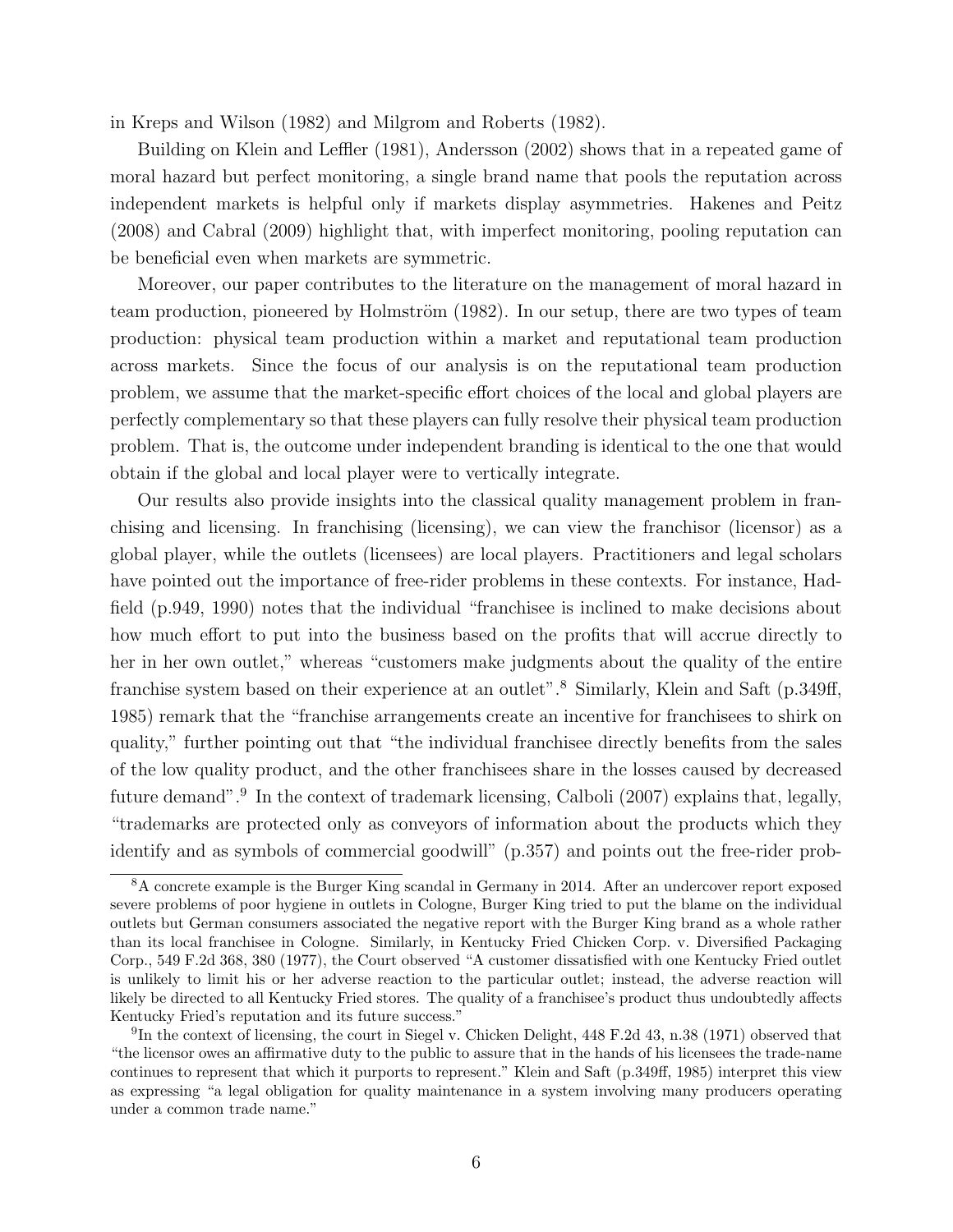lem that licensees' "lack of direct ownership of the mark could make them less interested in the long-term success of the products" (p.360).

To our knowledge, our paper is the first to formally model, and rigorously analyze, this classical problem.<sup>10</sup> Our result that, without properly calibrating revenue shares, a collective reputation destroys any benefits from pooling reputations confirms that due to free-riding "the value of the trademark will suffer dramatically" (Hadfield, 1980). Yet, our results also show that a franchisor can partially mitigate free-rider problems and thereby maintain the trademark's value by shifting revenue streams from himself to the franchisees. This reinforces the insight of Bhattacharyya and Lafontaine (1995) that revenue sharing is crucial for controlling double moral hazard problems in franchising in that free-rider problems associated with a collective reputation are key factors in the determination of optimal revenue shares.

Plan of the paper. In the next section, we present the model. This is followed, in Section 3, by the equilibrium analysis of independent branding. In Section 4, we first study the polar case of collective branding in which the burden of effort is borne entirely by the global player. We then turn to the other polar case in which all of the burden of effort is borne by the local player. The analysis of these polar cases is instructive for analyzing the generic case in which local and global players share the effort cost. Section 5 addresses the comparative statics in the brand size n and obtains results concerning the maximum implementable brand size,  $\overline{n}$ , the optimal brand size,  $\hat{n}$ , and (in)efficiency results for limiting cases. We conclude in Section 6. We collect all proofs in Appendix A.<sup>11</sup>

#### 2 The Model

We consider an infinitely repeated game of imperfect public monitoring in discrete time  $t = 0, 1, \ldots$  There are  $n \geq 2$  symmetric markets, indexed by  $i = \{1, \ldots, n\}$  with one longlived global player,  $G$ , and n long-lived local players,  $L_i$ . For each period t, production in a market *i* requires the market-specific binary input,  $e_{G,i}^t \in \{0,1\}$ , of the global player G and the binary input,  $e_{L,i}^t \in \{0,1\}$ , of the market-specific local player  $L_i$ <sup>12</sup> The good produced

 $10$ Extensively discussing the free-rider problem in franchising, Blair and Lafontaine (2005) capture the bare essentials of this problem in a highly stylized model that abstracts from any reputational concerns.

 $11\,\text{By applying the abstract methods of decomposability and self-generation developed in Abreu, Pearce,$ and Stacchetti (1990), we study, in Appendix B, asymmetric PPE in the case of  $n = 2$  markets, addressing the robustness of our results to asymmetric equilibrium outcomes.

 $12$ That is, we assume that the global player can choose different effort levels in different local markets. While this "independent effort choice" assumption is the appropriate one for some applications (think of the global player delivering meat to hamburger outlets as discussed in footnote 8), for other applications it makes more sense that the global player has to choose a common effort level in all local markets (think of a global advertising effort). While we focus our formal analysis on the (more stringent) independent effort choice case, we discuss in the conclusion that all of our propositions extend to the common effort level case.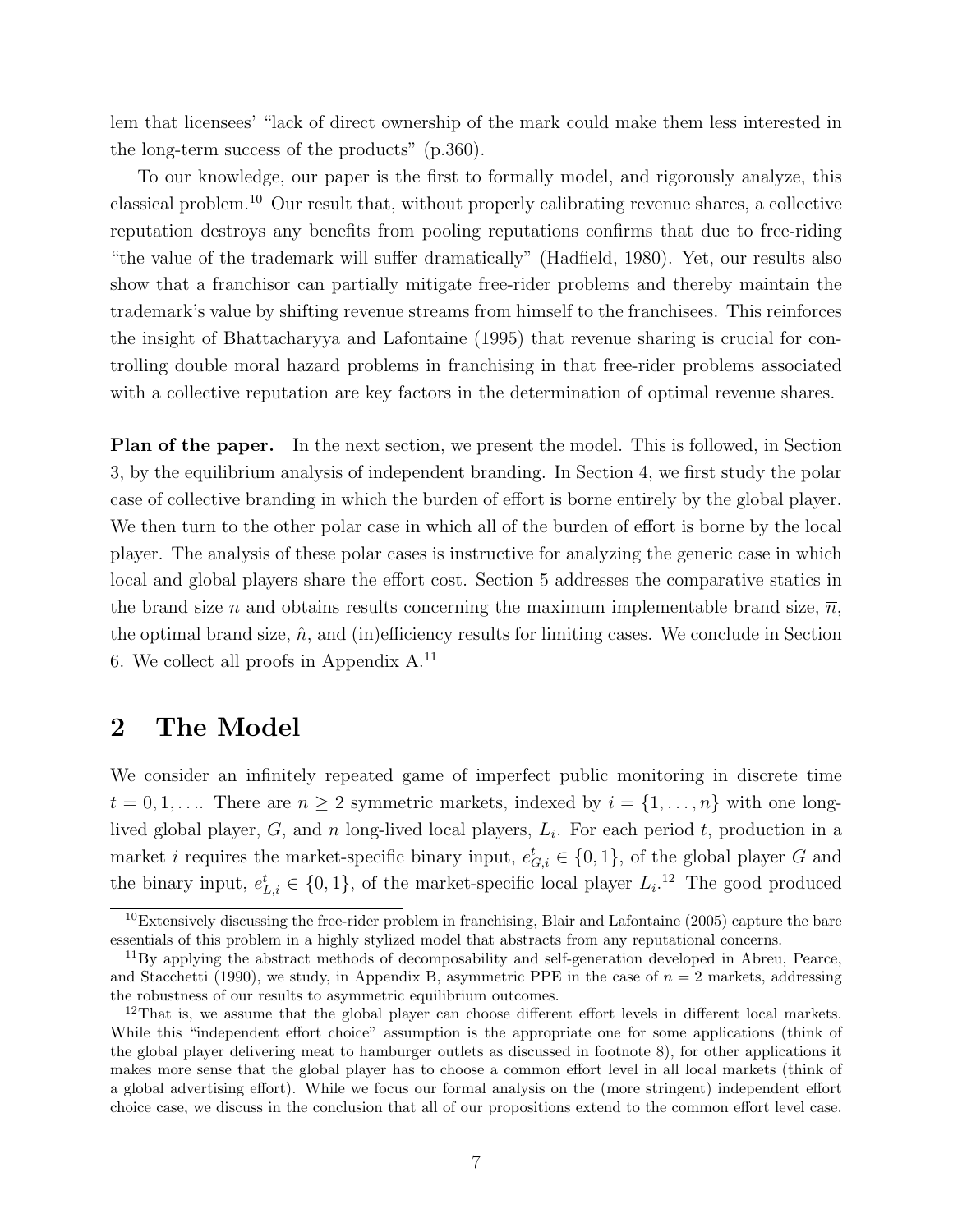in market *i* is sold to a (representative) market-specific short-lived consumer  $C_i$ .

**Production technology.** The quality  $q_i^t$  of good  $i \in \{1, ..., n\}$  in period  $t \in \{0, 1, 2, ...\}$ is either high,  $q_i^t = 1$ , or low,  $q_i^t = 0$ , and depends on the simultaneous effort choices of G and  $L_i$ . In particular, it is equal to one if and only if both G and  $L_i$  put in effort and zero otherwise:  $q_i^t = e_{G,i}^t \cdot e_{L,i}^t$ . The aggregate cost of effort for producing high quality in a specific market is  $c > 0$ , of which G incurs the share  $\lambda_G$  and  $L_i$  incurs the remaining share  $\lambda_L = 1 - \lambda_G$ . That is,  $\lambda_G$  represents the importance of the global player's effort cost relative to that of the local player: G's effort cost is  $e_{G,i}^t \lambda_G c$  and  $L_i$ 's is  $e_{L,i}^t \lambda_L c$ .

Timing. The infinitely repeated game starts after the long-lived players set, for each good *i*, the revenue shares  $\pi_G$  and  $\pi_L = 1 - \pi_G$  that accrue to G and  $L_i$ , respectively. At the beginning of each period  $t \geq 1$ , before effort choices are made, there is a binary signal  $s_i^t \in \{0, 1\}$ , providing noisy information about the good's quality in the previous period.<sup>13</sup> As we formalize below, the branding decision determines the (public) observability of these signals. The realization of the market-specific signal  $s_i^t$  depends on the previous period as follows: if  $q_i^{t-1} = 1$ , then  $s_i^t = 1$  with probability  $1 - \alpha$ ; similarly, if  $q_i^{t-1} = 0$ , then  $s_i^t = 0$ with probability  $1 - \beta$ . The parameters  $\alpha \in (0, 1)$  and  $\beta \in (0, 1 - \alpha)$ , measure the noisiness of the signal and represent the probabilities of type II and type I errors, respectively. Before effort choices are made, there is also the realization of an independent public randomization device  $r^t \in [0, 1]$ , uniformly distributed over the unit interval, and independent over time.<sup>14</sup> After the effort choices have been made, the consumer in market  $i, C_i$ , decides whether to buy good  $i$   $(b_i^t = 1)$  or not  $(b_i^t = 0)$ .

**Payoffs.** In market *i*, the consumer's valuation equals the good's quality level  $q_i^t$ . As we focus on high-quality equilibria, we fix the price of the good to  $1<sup>15</sup>$  As agreed upon in an initial stage prior to the repeated game, the global player  $G$  and local player  $L_i$  receive shares  $\pi_G$  and  $\pi_L = 1 - \pi_G$  of the revenue from selling good *i*. Assuming that the signal  $s_i^t$ is non-contractible, these shares are independent of the signal realization and, focusing on symmetric equilibria, uniform across markets. We discuss the feasibility of more elaborate schemes of revenue sharing under different modeling assumptions in the conclusion.

<sup>&</sup>lt;sup>13</sup>For notational convenience, we set  $s_i^0 = 1$ .

<sup>&</sup>lt;sup>14</sup>The public randomization device simplifies the exposition of our results; none of our results require the existence of such a signal. Footnote 19 makes this explicit.

 $15$ In our formal modelling of the repeated game, we treat this price as fully exogenous. Equivalently, we could have assumed—as is commonly done in the literature on umbrella branding—that the price is equal to consumers' willingness to pay for the good, e.g., because multiple (identical) consumers bid for the good in a (second-price) auction.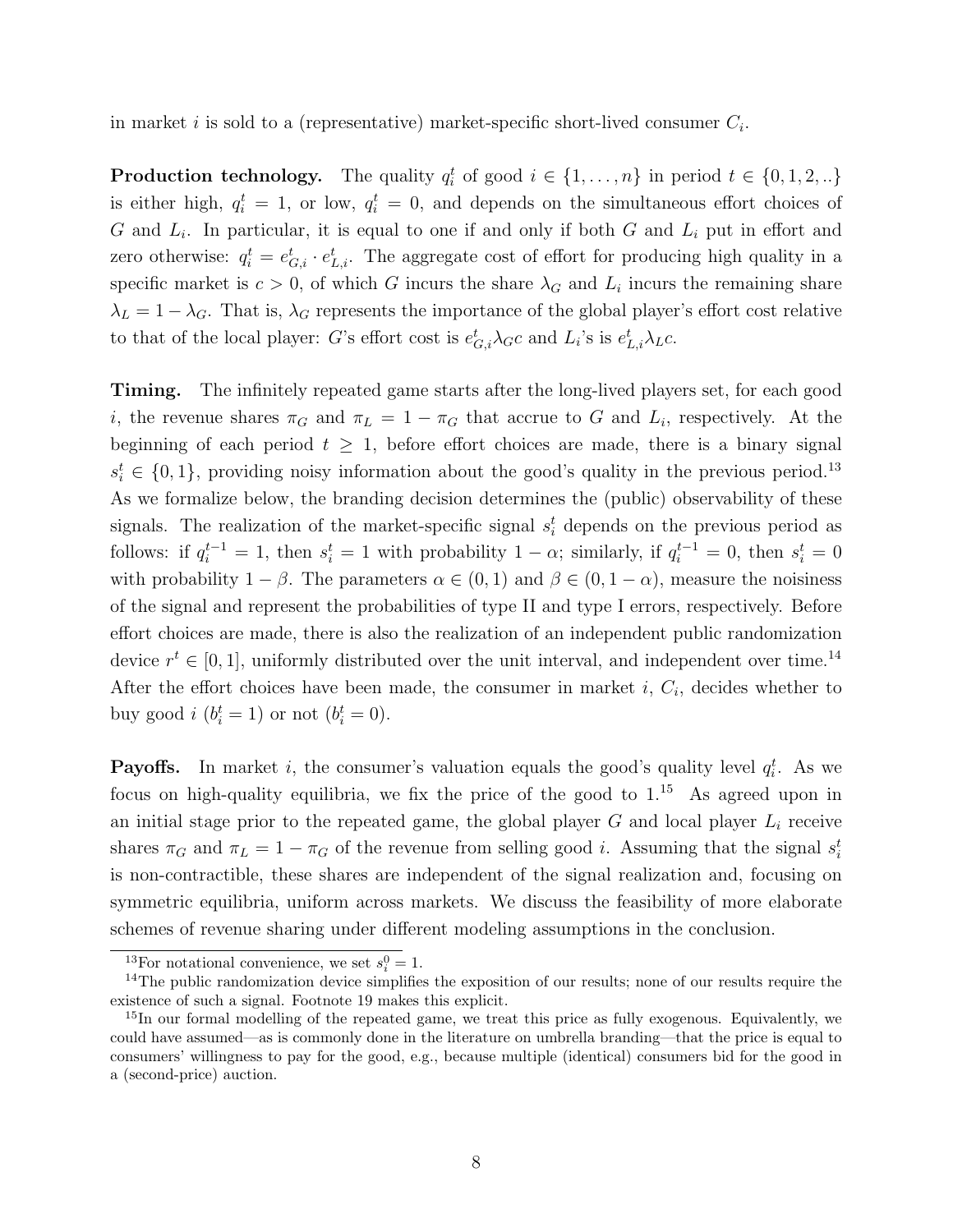A natural division of the revenue is to set a player's reward share equal to his cost share,  $(\pi_G, \pi_L) = (\lambda_G, \lambda_L)$ . We refer to this sharing rule as proportional rewards. For the case in which costly effort is needed from both the global and local players,  $\lambda_G$ ,  $\lambda_L > 0$ , we define the reward-to-cost-share ratio of player j as  $\gamma_j \equiv \pi_j/\lambda_j$ . Governed by the accounting identity  $\lambda_G \gamma_G + \lambda_L \gamma_L = 1$ , there is a one-to-one relationship between the reward shares  $(\pi_G, \pi_L)$  and the reward-to-cost-share ratios  $(\gamma_G, \gamma_L)$ . In the particular case of proportional rewards, we have  $\gamma_G = \gamma_L = 1$ .

Summarizing, the period-t profit of a long-lived player  $k \in \{G, L_i\}$  in market i is equal to

$$
b_i^t \pi_k - e_{k,i}^t \lambda_k c.
$$

The long-lived players discount profits with factor  $\delta \in (0,1)$ . The payoff of the (short-lived) consumer in period  $t$  and market  $i$  is given by

$$
(q_i^t - 1)b_i^t = (e_{G,i}^t e_{L,i}^t - 1)b_i^t.
$$

While we view the revenue shares  $(\pi_G, \pi_L)$  as the outcome of a bargaining process between the long-lived players prior to the repeated game, we do not model this bargaining stage explicitly. As bargaining takes place under full information, we do assume however that it results in an efficient outcome, so that the revenue shares maximize the joint value of the long-lived players. We therefore seek the perfect public equilibrium (PPE) that maximizes the joint value of G and  $L_i$ ,<sup>16</sup>

$$
V_i \equiv \sum_{t=0}^{\infty} \delta^t \left[ b_i^t - (e_{G,i}^t \lambda_G + e_{L,i}^t \lambda_L) c \right],
$$

and is strongly symmetric in the sense that all  $n$  local players use identical strategies after every history. Let  $V_i$  and  $\underline{V}_i$  denote the maximal and minimal values of  $V_i$ , respectively, that can be sustained in a PPE.

**Public histories.** We model the distinction between independent and collective branding purely as differences in public information concerning the signals s. With independent brands, the public signal in market i is the market-specific signal  $s_i$  together with the randomization device r. Consequently, the public history,  $h_i^t$ , in market i at time t is

$$
h_i^t = (s_i^\tau, r^\tau)_{\tau=0,\ldots,t}.
$$

<sup>16</sup>As consumer surplus is equal to zero in any equilibrium, this PPE also maximizes the discounted sum of aggregate surplus.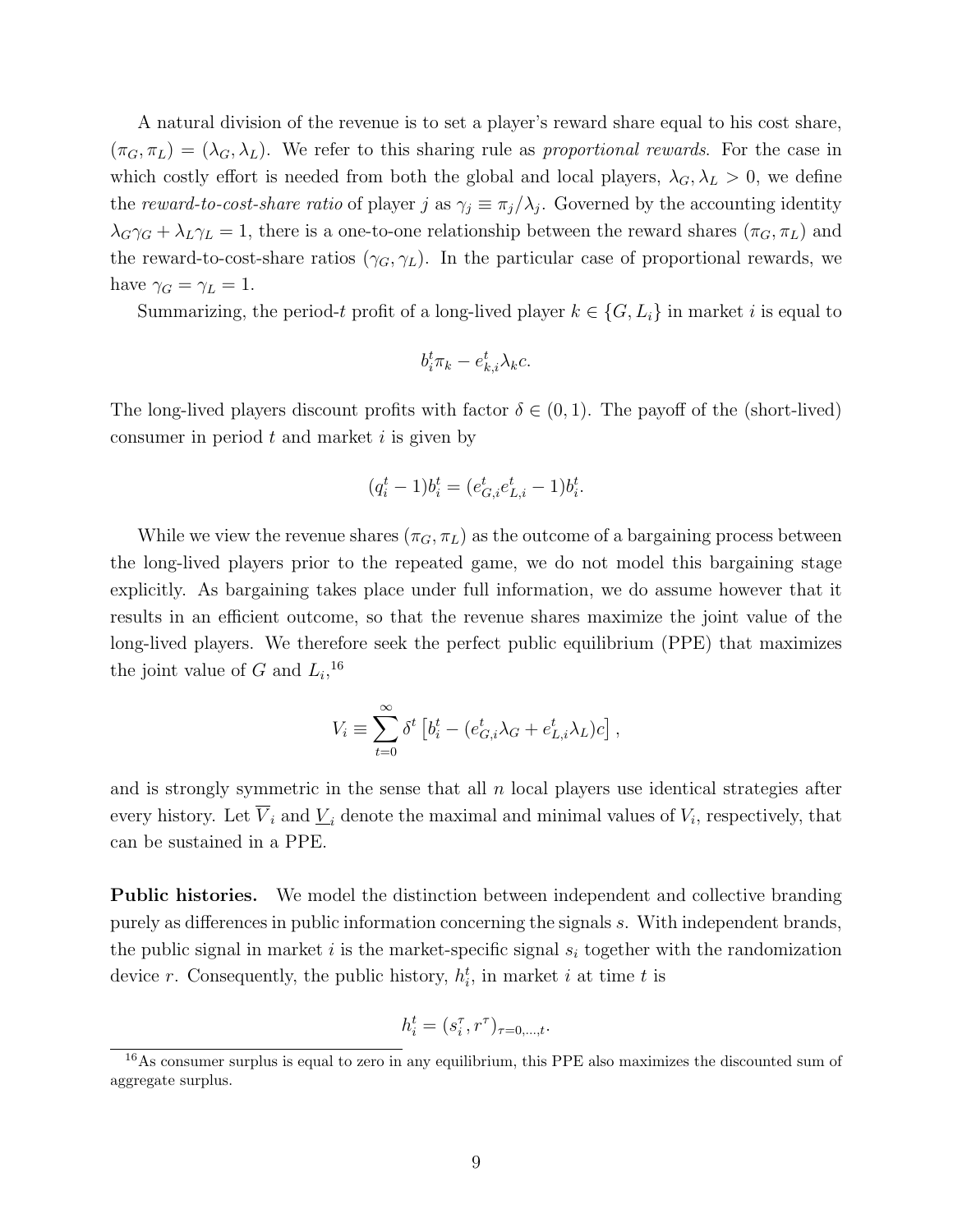By contrast, the public signal under collective branding consists only of the aggregate signal  $\tilde{s}^{\tau} = \sum_{i} s_i^{\tau}$  —the number of positive realizations of the n noisy quality signals—together with the randomization device  $r^{17}$  Consequently, the public history,  $h^t$ , in market i at time t is

$$
h^t = (\tilde{s}^\tau, r^\tau)_{\tau = 0, \dots, t}.
$$

The difference in public histories between independent and collective branding captures the key tenet of marketing: consumers identify the quality of a good through its brand name alone. In particular, under collective branding, consumers cannot discern information about the good's quality that is market specific.<sup>18</sup> The public history can therefore contain only aggregate signals of identically branded products. Our focus on perfect public equilibrium (PPE) then implies that we study only behavior in which players condition their strategies on the coarse brand-specific public history rather than any finer information. This also means that, under independent branding, players' strategies in market  $i$  are independent of the quality signals in another market  $j \neq i$ .

Before proceeding, we formally define our equilibrium concept for both independent and collective branding. Under independent branding, players view the markets as independent, and we therefore consider the PPE of some generic market  $i$ . In this generic market, a public strategy for a consumer is a sequence of maps  $a_{it}: h_i^t \to \{0,1\}$ , a public strategy for the local player *i* is a sequence of maps  $e_{Lit}: h_i^t \to \{0, 1\}$ , and a public strategy for the global player in market *i* is a sequence of maps  $e_{Git} : h_i^t \to \{0,1\}$ . A perfect public equilibrium (PPE) under independent branding is a profile of public strategies  $\{a_i, e_{Li}, e_{Gi}\}$  if for each date t and history  $h<sup>t</sup>$ , the strategies form a Nash equilibrium from that point on.

Under collective branding with  $n$  brands, a public strategy for a consumer  $i$  is a sequence of maps  $a_{it}$ :  $h_i^t \rightarrow \{0,1\}$ , a public strategy for the local player i is a sequence of maps  $e_{Lit}: h_i^t \to \{0, 1\}$ , and a public strategy for the global player is a sequence of maps  $e_{Gt}$  $(e_{G1t},...,e_{Gnt}): h_i^t \to \{0,1\}^n$ . A perfect public equilibrium (PPE) under collective branding is a profile of public strategies  $\{a_1, \ldots, a_n, e_{L1}, \ldots, e_{Ln}, e_G\}$  if for each date t and history  $h<sup>t</sup>$ , the strategies form a Nash equilibrium from that point on. Moreover, an L-strongly symmetric PPE under collective branding is a PPE in which all  $n$  local players use the same strategy after every history. Our analysis of collective branding uses as the equilibrium concept L-strongly symmetric PPE. In Appendix B, we also study asymmetric PPE for the special case of two markets and show that they are strictly suboptimal for discount factors exceeding 1/2.

<sup>&</sup>lt;sup>17</sup>Rather than its sum, we may take the aggregated signal  $\tilde{s}^{\tau}$  as any symmetric and strictly increasing function of the individual signals  $(s_1^{\tau}, \ldots, s_n^{\tau}).$ 

<sup>&</sup>lt;sup>18</sup>For example, consider a beer tasting website such as *beeradvocate.com*. Even though large beer brands are often produced in several plants, including under license in foreign countries, the tasting notes on such websites do not distinguish between them.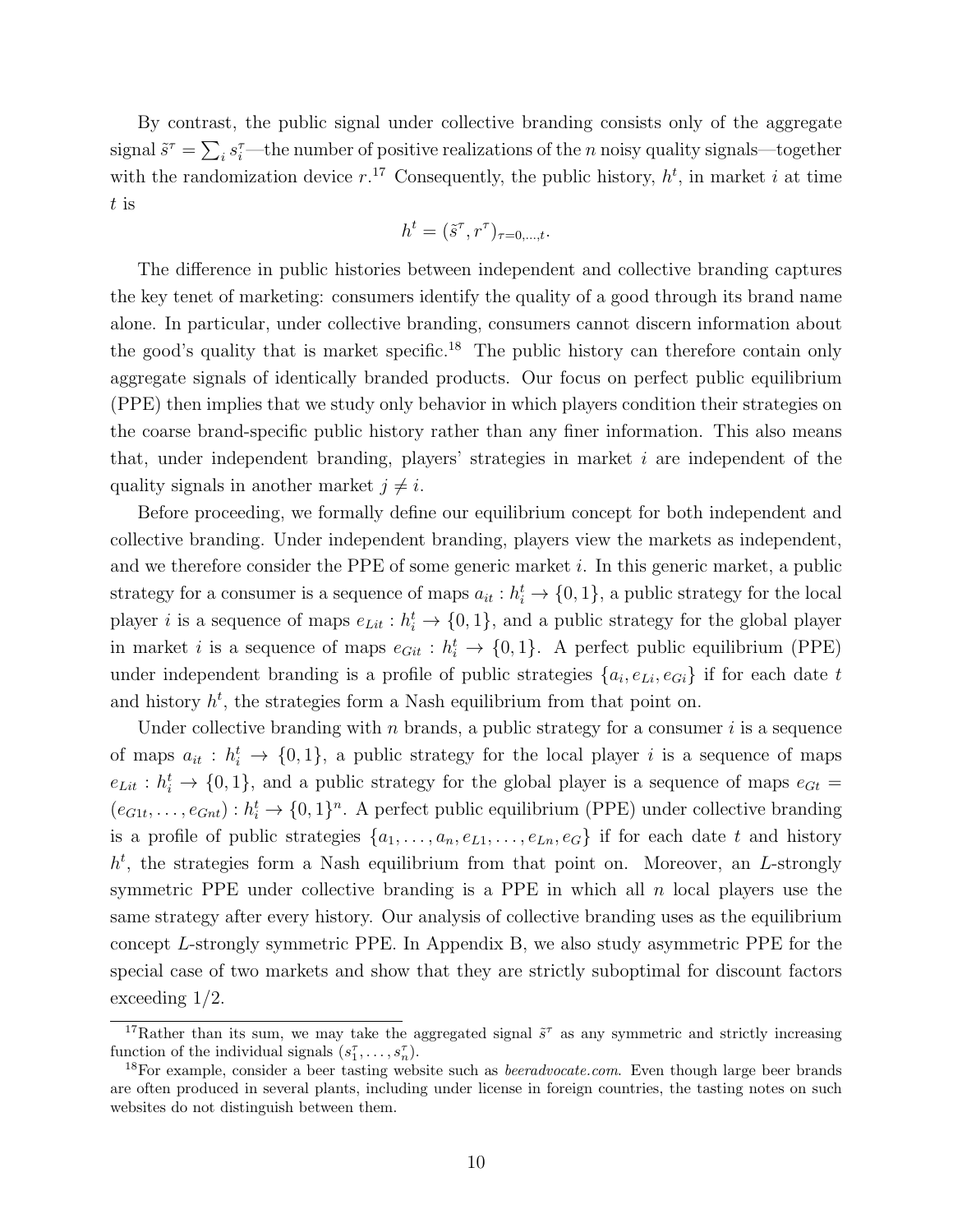To ensure that our analysis is non-trivial, we assume throughout that  $c < \overline{c} \equiv (1 - \alpha \beta$ /(1−β). This assumption is necessary and sufficient for effort to be sustainable for a large enough discount factor under independent branding.

#### 3 Independent Branding

In this section, we analyze equilibrium outcomes when the goods in the different markets are branded independently. Since all markets are symmetric and independent, we fix some market  $i$  and drop the market subscript for the remainder of this section. All our payoff results are therefore in terms of "per-market averages". We sometimes use the superscript I to denote optimal solutions in this case of independent branding.

Worst PPE. It is straightforward to see that neither G nor L exerting any effort  $(e_G^t =$  $e_L^t = 0$ ) and short-lived consumers not purchasing the good  $(b^t = 0)$  in every period t after any history  $h^t$  is a PPE. In this PPE, both G and L receive their minmax payoff of zero. This minmax equilibrium outcome represents the worst PPE outcome with the associated payoff of  $\underline{V}^I = 0$ .

Strategy profiles sustaining high quality. If the best PPE yields a strictly positive payoff,  $\overline{V}^I > \underline{V}^I = 0$ , then it involves players exerting effort in equilibrium, resulting in high quality. We refer to such an equilibrium as as a high-quality equilibrium. Stated more formally, a high-quality equilibrium is a PPE with the outcome that the global and local players choose high effort in period 0 with probability 1.

Because effort is costly, a high-quality equilibrium must provide players with incentives to induce it. From Abreu, Pearce, and Stacchetti (1990), it is without loss to assume that a PPE takes on only extreme points of the equilibrium value set, and this equilibrium value set is a subset of the convex hull of the enforceable payoff vectors. Because of the perfect complementarities in effort, there are, in the case of independent branding, only two enforceable payoff vectors: the payoff vector associated with both long run players exerting effort and the minmax payoffs of zero. As a result, providing incentives for effort involves a probabilistic triggering of these minmax payoffs, intuitively representing a market breakdown. Hence, the best PPE is the high-quality equilibrium with the smallest market breakdown probability, provided high-quality equilibria exist. If a high-quality equilibrium does not exist, the best PPE coincides with the worst PPE so that  $\overline{V}^I = \underline{V}^I = 0$ .

Under independent branding, there is only a binary public signal  $s$  on which players can condition their behavior. As a result, any high-quality equilibrium sustained through the use of extreme points can be characterized by the probability of market breakdown,  $\rho_0$ , in the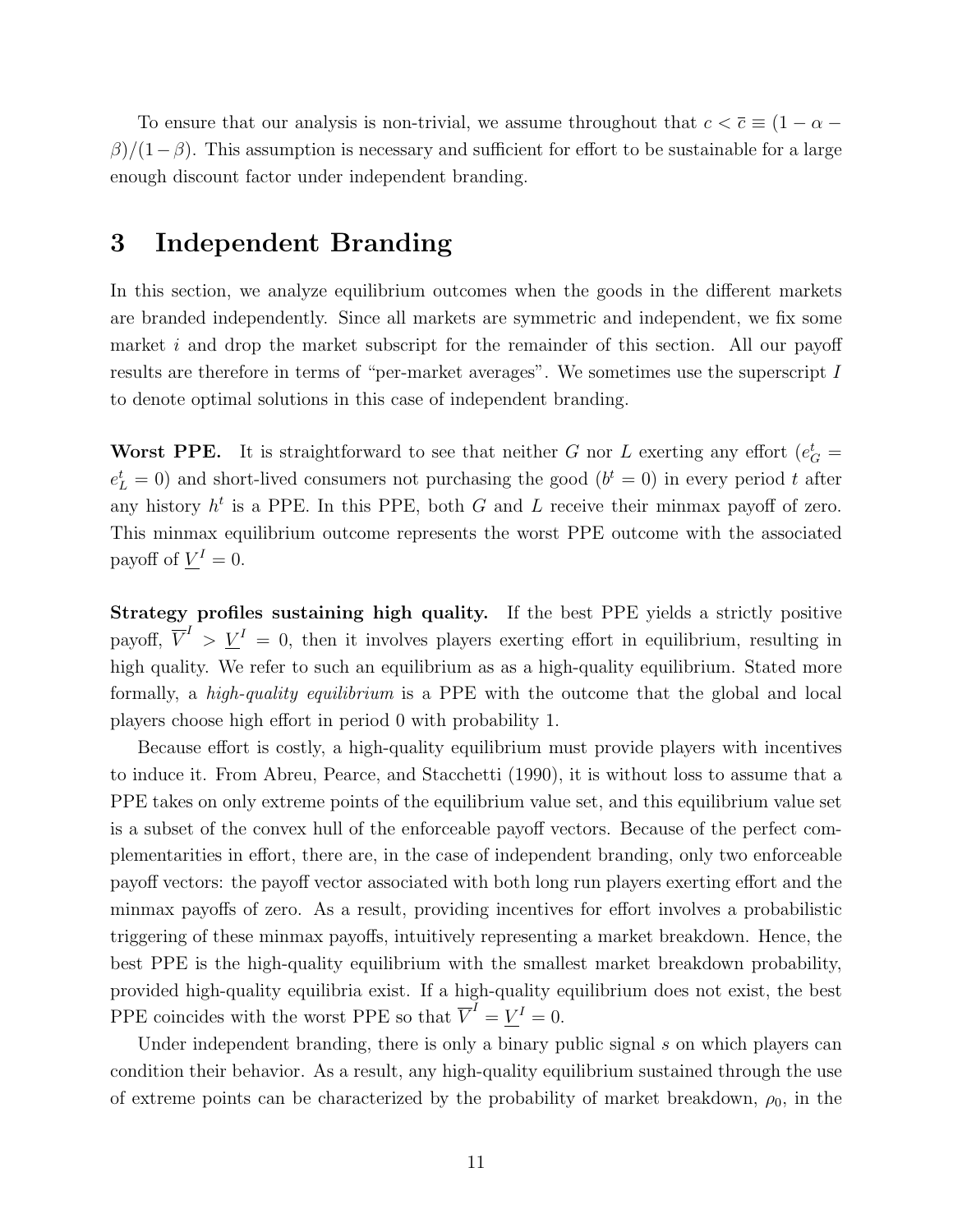event that the signal s points to shirking  $(s = 0)$ . More formally, a strategy profile  $\sigma^I(\rho_0)$ sustaining such a high-quality equilibrium has the following structure: for  $\rho_0 \in (0,1]$ , if the period-t history  $h^t$  involves  $s^{\tau} = 0$  and  $r^{\tau} \in [0, \rho_0]$  for some  $\tau \leq t$ , then  $e_G^t = e_L^t = 0$  and  $b^t = 0$ ; otherwise,  $e_G^t = e_L^t = 1$  and  $b^t = 1$ .

The strategy profile  $\sigma^I(\rho_0)$  implies that, in period 0, both G and L exert effort, and the consumer purchases the good. This continues in all subsequent periods until the public quality signal assumes the value of zero (falsely indicating that the quality in the previous period was zero) and the realized value of the public randomization device is not larger than  $\rho_0$ ; from then on, no effort will ever be exerted and the good will not be purchased. In short, a bad quality signal triggers a reversion to the worst PPE with probability  $\rho_0$ .<sup>19</sup>

**Payoffs and market breakdown probabilities.** Playing the strategy profile  $\sigma^I(\rho_0)$  yields a payoff of

$$
\tilde{V}_j = \pi_j - \lambda_j c + \delta(1 - p_0)\tilde{V}_j = \lambda_j V(p_0, \gamma_j), \text{ with } V(p_0, \gamma_j) \equiv \frac{\gamma_j - c}{1 - \delta(1 - p_0)},\tag{1}
$$

to long-lived player  $j \in \{G, L\}$ , where  $p_0 \equiv \alpha \rho_0$  represents the expected probability that, in any period after which effort was exerted and the consumer purchased the good, the long-run players stop exerting effort and consumers stop purchasing the good. We refer to  $p_0$  as the on-path market breakdown probability of a high-quality equilibrium. Clearly,  $V(p_0, \gamma_i) \geq 0$  if and only if  $\gamma_j \geq c$ . In this case,  $V(p_0, \gamma_j)$  is decreasing in  $p_0$  and increasing in  $\gamma_j$ . Using the identity  $\lambda_G \gamma_G + \lambda_L \gamma_L = 1$ , it follows that the payoffs of both long-lived players exceed the minmax payoff of zero if and only if  $\gamma_G \in [c,(1-\lambda_L c)/\lambda_G]$  and  $\gamma_L \in [c,(1-\lambda_G c)/\lambda_L]$ .<sup>20</sup>

Incentive constraints. In equilibrium, every consumer receives a payoff of zero, and it is straightforward to see that no consumer has an incentive to deviate from the above strategy profile (which gives him just his minmax payoff of zero). To see whether any of the long-lived players  $G$  or  $L$  is better off deviating, note first that the answer is trivially no once the reversion to the worst PPE has been triggered. Consider now a one-shot deviation before such a reversion has been triggered: player  $j$ 's value from one-time shirking is equal to

$$
\tilde{V}_j^d = \pi_j + \delta(1 - p_1)\tilde{V}_j = \lambda_j \times [\gamma_j + \delta(1 - p_1)V(p_0, \gamma_j)],
$$

<sup>&</sup>lt;sup>19</sup>Instead of a probabilistic permanent transition to the worst PPE, an alternative strategy profile would involve a deterministic transition to a finite punishment phase of length  $T$ , thus not requiring the existence of a public randomization device. In the absence of integer constraints on  $T$ , such deterministic strategies would support the same equilibrium outcome.

<sup>&</sup>lt;sup>20</sup>The upperbound on  $\gamma_j$  follows from  $\gamma_{-j} \ge c \Leftrightarrow 1/\lambda_{-j} - \gamma_j \lambda_j/\lambda_{-j} \ge c \Leftrightarrow \gamma_j \le (1 - \lambda_{-j} c)/\lambda_j$ .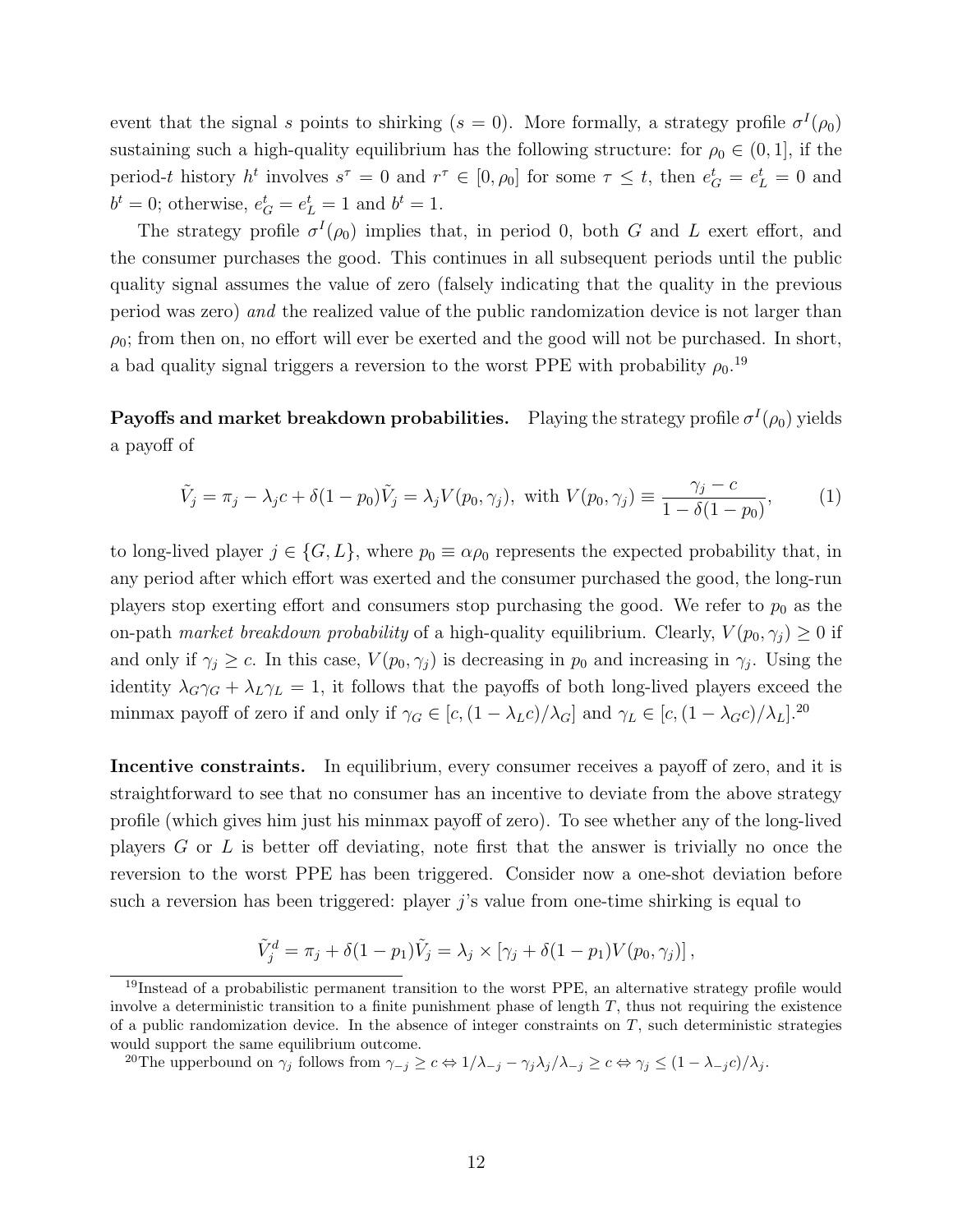where

$$
p_1 \equiv (1 - \beta)\rho_0
$$

is the market breakdown probability when one of the players shirks.

The incentive constraint of player  $j \in \{G, L\}$ ,  $\tilde{V}_j \geq \tilde{V}_j^d$ , can be written as

$$
\delta(p_1 - p_0)V(p_0, \gamma_j) \ge c. \tag{IC}^I_j
$$

The left-hand side represents the discounted future loss from the one-shot deviation, induced by an increase in the market breakdown probability from  $p_0$  to  $p_1$ , whereas the right-hand side represents the short-run gain, which equals the saved effort cost.

Characterizing the best PPE. In the best high-quality equilibrium, the punishment probability  $\rho_0$  maximizes aggregate surplus

$$
\tilde{V}_G + \tilde{V}_L = \lambda_G V(\alpha \rho_0, \gamma_G) + \lambda_L V(\alpha \rho_0, \gamma_L) = \frac{1 - c}{1 - \delta[1 - \alpha \rho_0]}
$$

subject to  $(IC_G^I)$  and  $(IC_L^I)$ . Because the surplus is decreasing in  $\rho_0$ , this amounts to minimizing the punishment probability  $\rho_0$  subject to the two incentive constraints. As  $(IC_j^I)$  depends on j only through  $\gamma_j$ , and  $V(p_0, \gamma_j)$  is strictly increasing in  $\gamma_j$ , the optimal revenue shares maximize min $\{\gamma_G, \gamma_L\}$ , implying  $\gamma_G = \gamma_L = 1$ . Moreover, both incentive constraints must be binding: If only one constraint were binding, the revenue shares could be adapted to relax this constraint slightly and thereby lower  $\rho_0$  and increase the objective. Hence, at the optimum, each long-lived player's reward share is proportional to his cost share:  $(\pi_G, \pi_L) = (\lambda_G, \lambda_L)$ . Defining,

$$
\rho_0^I \equiv \frac{(1-\delta)c}{\delta[1-\alpha-\beta-(1-\beta)c]} \text{ and } \overline{\delta}^I \equiv \frac{c}{1-\alpha-\beta+\beta c},\tag{2}
$$

we obtain the following proposition:

**Proposition 1.** If  $\delta \geq \overline{\delta}^I$ , the best PPE is a high-quality equilibrium with a market breakdown probability of  $p_0^I = \alpha \rho_0^I$ . In this equilibrium, the sharing rule is proportional (i.e.,  $\gamma_G = \gamma_L =$ 1); and the joint value is equal to  $\overline{V}^I = V(p_0^I, 1) > 0 = \underline{V}^I$ .

Otherwise, a high-quality equilibrium does not exist and the best PPE coincides with the worst PPE in that  $\overline{V}^I = \underline{V}^I = 0$ .

The *average per-period payoff*  $\overline{v}^I \equiv (1 - \delta)\overline{V}^I$  in the best PPE is therefore given by

$$
\overline{v}^{I} = \begin{cases} 0 & \text{if } 0 < \delta < \overline{\delta}^{I}, \\ 1 - c - \left(\frac{\alpha}{1 - \alpha - \beta}\right)c & \text{if } \overline{\delta}^{I} \leq \delta < 1. \end{cases} \tag{3}
$$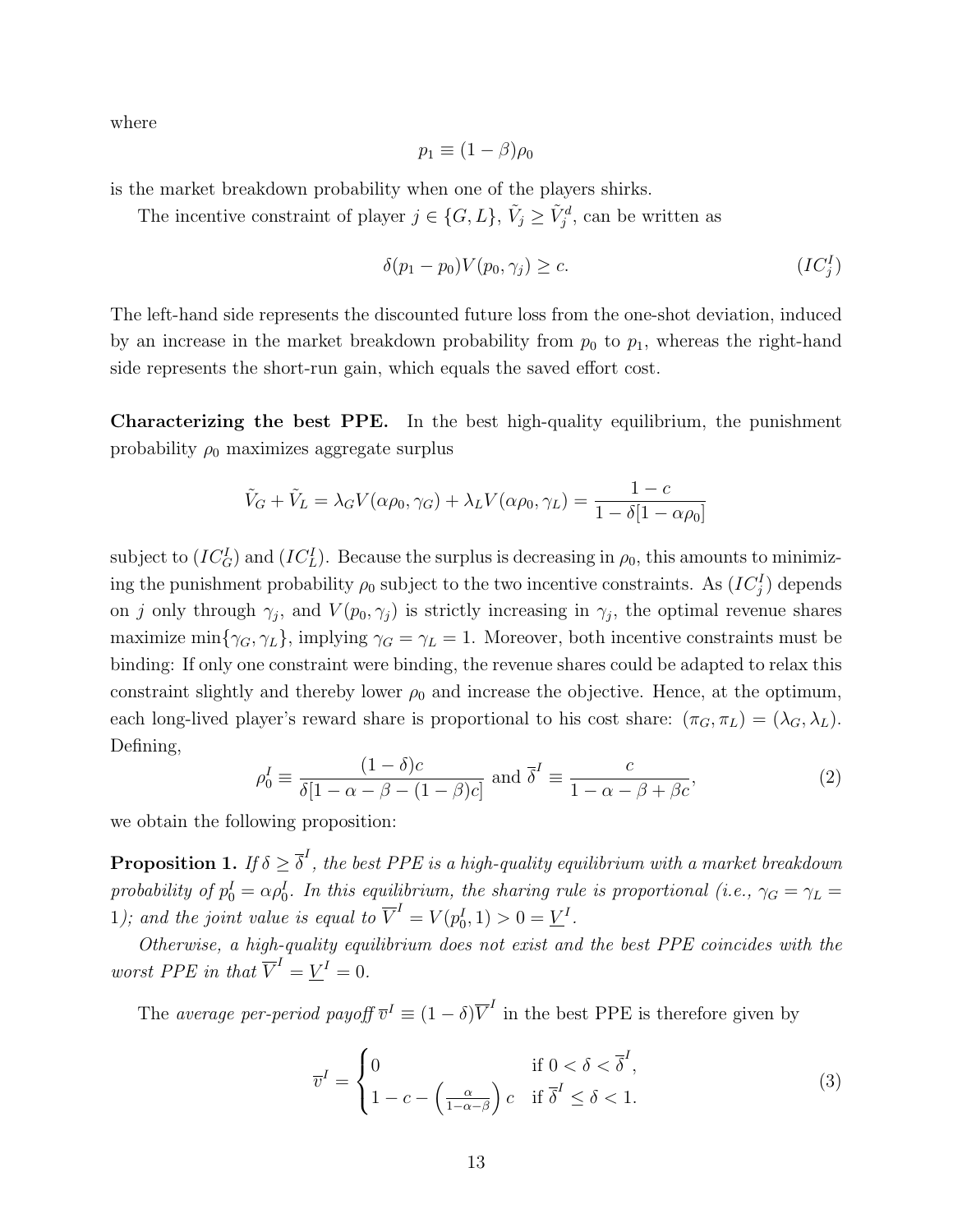For  $\delta \geq \overline{\delta}^I$ , the average payoff  $\overline{v}^I$  is independent of the discount factor, and strictly less than the efficient payoff of  $(1 - c)$ , identifying a failure of the folk theorem.<sup>21</sup> In the limit as the probability of a "false negative" ( $\alpha$ ) becomes small, this inefficiency vanishes:  $\lim_{\alpha\to 0} \overline{v}^I$  $1 - c$ . While this inefficiency also decreases as the probability of a "false positive" decreases, it does not vanish in the limit as  $\beta$  becomes small:  $\lim_{\beta \to 0} \overline{v}^I = 1 - c/(1 - \alpha) < 1 - c$ . Finally, note that the critical discount factor  $\overline{\delta}^I$  is positively related to both  $\alpha$  and  $\beta$ , with  $\lim_{(\alpha+\beta)\to 0} \overline{\delta}^I = c.$ 

Indeed, under perfect monitoring ( $\alpha = \beta = 0$ ), high quality provision in every period is sustainable for  $\delta \geq c$  and yields a per-period equilibrium value of  $1 - c$ . Hence, imperfect monitoring exacerbates the implementation of high quality in two ways. First, for a discount factor  $\delta \in [c, \overline{\delta}^I)$ , high quality is not sustainable with imperfect monitoring whereas it would be under perfect monitoring. Second, for  $\delta \geq \overline{\delta}^{I}$ , high quality in the initial period is sustainable both with perfect and imperfect monitoring, but the equilibrium value is lower with imperfect monitoring,  $\overline{v}^I < 1 - c$ , as high quality cannot be sustained forever.

Note that expression (3) does not depend on the effort cost structure  $(\lambda_G, \lambda_L)$ . This means that "vertical integration"—where the same agent chooses  $e_G^t$  and  $e_L^t$  and, in return, gets all of the revenue from selling the good—has no effect on the set of PPE values. As alluded to before, in our model, the physical team production problem can thus be solved costlessly.

#### 4 Collective Branding

In this section, we analyze equilibrium outcomes when the long-lived players sell the goods in the n markets under one collective brand. In this case, the public history  $h<sup>t</sup>$  contains the aggregated signals  $\tilde{s}^{\tau} = \sum_i s_i^{\tau}$  of the previous periods  $\tau \leq t$  rather than the individual signals  $s_i^{\tau}$ . Since the public signal  $\tilde{s}^{\tau}$  has  $n+1$  possible realizations rather than only two as in the case of independent branding, the players' strategies in a PPE with collective branding are potentially more complex.

Worst PPE. Similar to the case of independent branding, however, there always exists a straightforward PPE in which, irrespective of the public histories, all long-lived players exert no effort in every period, and consumers do not purchase the good. As this gives each long-lived player his minmax payoff of zero, the joint value in the worst PPE under collective

 $^{21}$ As first shown by Radner et al. (1986), the folk theorem may not hold in repeated games with imperfect monitoring and double-sided moral hazard. In our model, the signal structure conditional on the global player shirking is identical to the one conditional on the local player shirking. This implies a failure of the pairwise full rank condition in the repeated game, and results in the set of feasible payoffs not having full dimension. We refer to Appendix B for more details.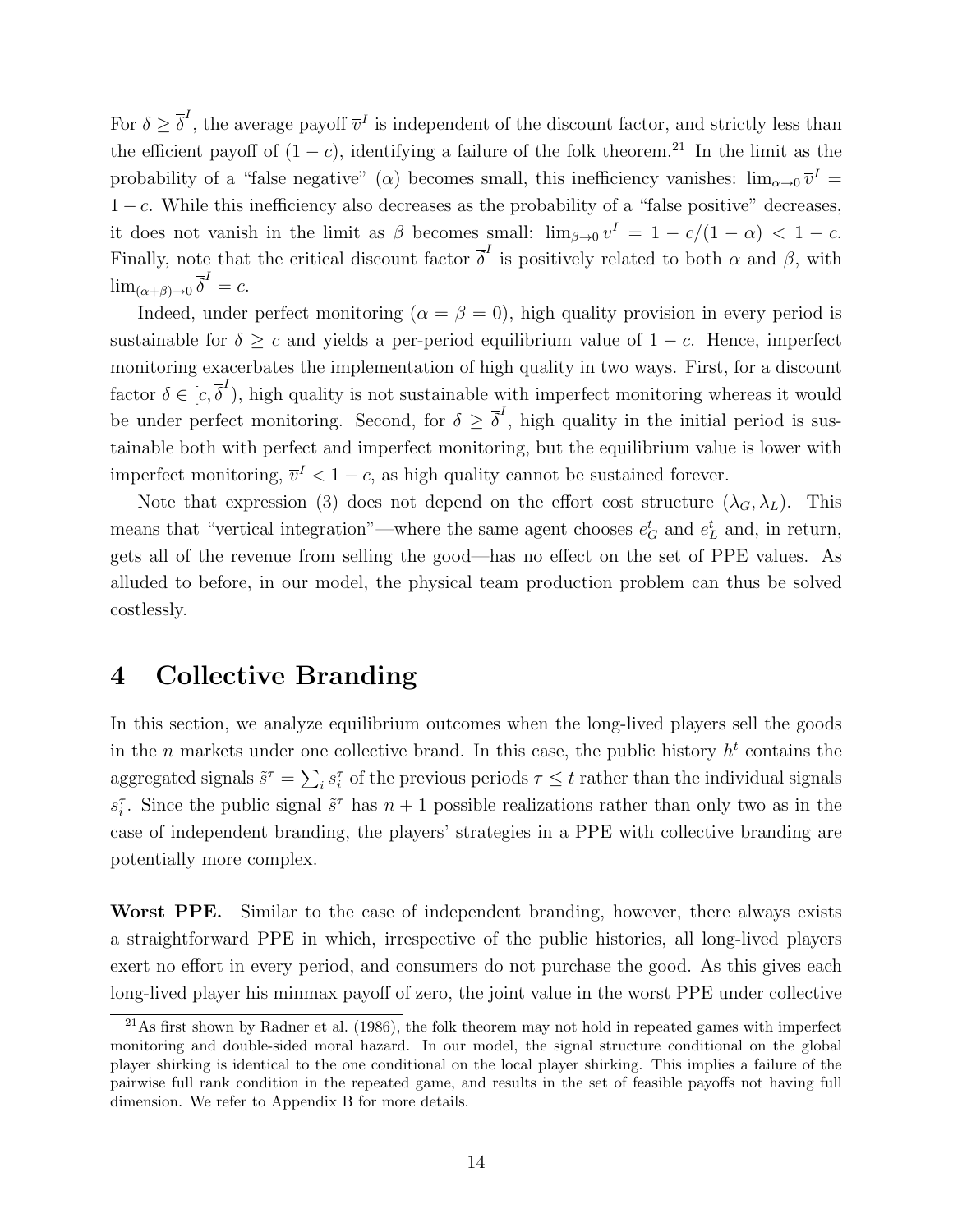branding is  $\underline{V}^C = 0$ , coinciding with the worst PPE outcome under independent branding,  $\underline{V}^I=0.$ 

Poisson's binomial distribution. Recall that under collective branding, the aggregated public signal in period t,  $\tilde{s}^t$ , is equal to the number of markets in which the quality signal  $s_i^t$ indicated that quality was high in period  $t - 1$ . That is, suppressing the period superscript t for notational convenience,  $\tilde{s}$  has  $n + 1$  possible realizations. The probability distribution of these aggregated signals  $\tilde{s}$  depends on the distribution of the underlying market-specific signals  $s_i$ .

If players exert effort in all n markets, the aggregated signal  $\tilde{s}$  follows the standard binomial distribution of  $n$  independent Bernoulli trials, each with the identical success probability  $1 - \alpha$ . However, if shirking occurs in some (but not all) markets, the distribution of  $\tilde{s}$  does not correspond to a standard binomial distribution, since the success probability in a market without shirking is  $1 - \alpha$ , whereas it is only  $\beta$  in a market where shirking occurs. In particular, if shirking takes place in k of the n markets,  $\tilde{s}$  obtains from n trials of which  $n - k$  have a success probability of  $1 - \alpha$ , and k have a success probability of  $\beta$ . Let  $\mathbb{P}_n(\tilde{s}|k)$  denote the resulting probability of  $\tilde{s}$  successes.

The distribution  $\mathbb{P}_n(\cdot|k)$  is thus the convolution of the binomial distribution of k trials with success probability  $\beta$  and the binomial distribution of  $n-k$  trials with success probability  $1 - \alpha^{22}$  It is also the convolution of  $\mathbb{P}_{n-1}(\cdot|k)$  and a signal from a market without shirking, as well as the convolution of  $\mathbb{P}_{n-1}(\cdot|k-1)$  and a signal from a market with shirking. Hence,  $\mathbb{P}_{n}(s|k)$  exhibits the following recursive structure:

$$
\mathbb{P}_n(s|k) = (1-\alpha)\mathbb{P}_{n-1}(s-1|k) + \alpha \mathbb{P}_{n-1}(s|k) = \beta \mathbb{P}_{n-1}(s-1|k-1) + (1-\beta)\mathbb{P}_{n-1}(s|k-1). \tag{4}
$$

Being a special case of "Poisson's binomial distribution" (Wang, 1993), the probability distribution  $\mathbb{P}_n(\cdot|k)$  is unimodal and log concave with expectation  $\mathbb{E}_n(s|k) = k(1-\beta)$  +  $(n - k)\alpha$ . A property, crucial for our analysis, is that Poisson's extension of the binomial distribution retains the monotone likelihood ratio property (MLRP). That is, for all  $s, k \in$  $\{1, \ldots, n\}$ , the following holds:

$$
\frac{\mathbb{P}_n(s|k)}{\mathbb{P}_n(s|k-1)} < \frac{\mathbb{P}_n(s-1|k)}{\mathbb{P}_n(s-1|k-1)}.
$$

This also means that the distributions  $\mathbb{P}_n(\cdot|k)$  are ordered in the sense of first-order stochastic dominance (FOSD), since MLRP implies FOSD.

<sup>&</sup>lt;sup>22</sup>Our analysis does not require the use of an explicit formula for  $\mathbb{P}_n(s|k)$ . However, for completeness, we report here that, following Rukhin et al. (2009),  $\mathbb{P}_n(s|k)$  can be written as  $\mathbb{P}_n(s|k) = \sum_{i=0}^k {k \choose i} {n-k \choose s-i} \beta^i (1-k)$  $(\beta)^{k-i}(1-\alpha)^{s-i}\alpha^{n-k-s+i}$ , using the convention that the binomial coefficient  $\binom{k}{i}$  is 0 for a negative integer *i*.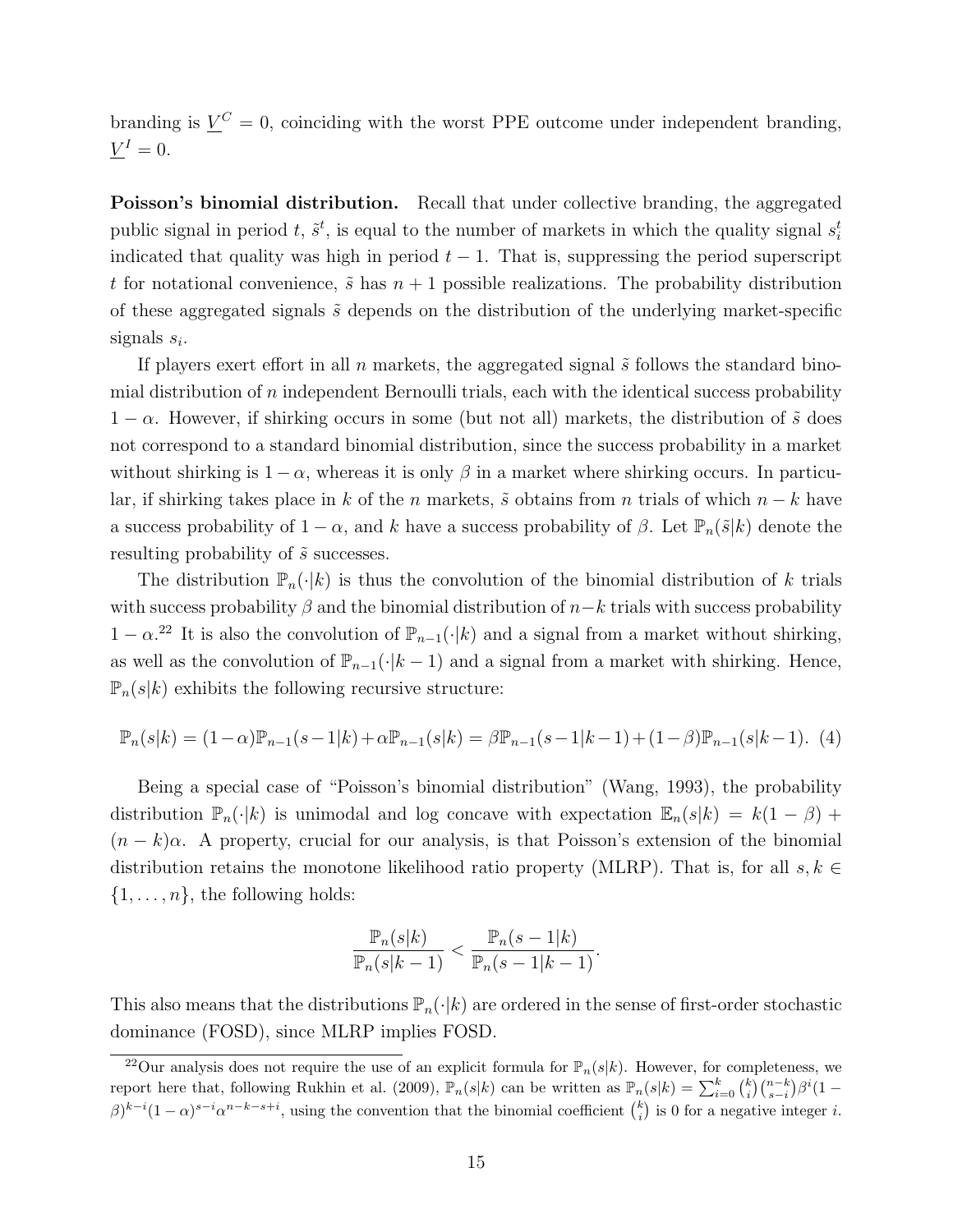Indeed, the FOSD-relation reflects the simple intuition that when shirking occurs in one more market, the players are less likely to observe at least the same number of successes. Yet, the recursive structure (4) implies that the probability of observing at least  $s - 1$  successes is greater than the probability of observing at least s successes without shirking in one more market.<sup>23</sup> Hence, for our Poisson's binomial distribution the magnitude of FOSD is also limited: for all  $k = 0, \ldots, n - 1$  and  $s = 1, \ldots, n$ , it holds that

$$
\mathbb{P}_n(\tilde{s} \ge s|k+1) \le \mathbb{P}_n(\tilde{s} \ge s|k) \le \mathbb{P}_n(\tilde{s} \ge s-1|k+1). \tag{5}
$$

The first inequality is FOSD, the second inequality describes the sense in which FOSD is limited. Both this notion of limited FOSD and the recursive structure (4) will be useful in the subsequent analysis.

Collective-branding strategies. Similar to the analysis with independent branding, we consider collective-branding strategy profiles  $\sigma^C(\cdot)$  that are characterized by  $n+1$  punishment probabilities,  $\{\rho_s\}_{s=0}^n$ , where s indicates the number of positive quality signals. In particular, if the period-t history is such that  $\tilde{s}^{\tau} = s$  and  $r^{\tau} \in [0, \rho_s]$  for some  $\tau \leq t$ , then  $e_{G,1}^t = e_{G,2}^t = t$  $e_{L,1}^t = e_{L,2}^t = 0$  and  $b_1^t = b_2^t = 0$ ; otherwise,  $e_{G,1}^t = e_{G,2}^t = e_{L,1}^t = e_{L,2}^t = 1$  and  $b_1^t = b_2^t = 1$ .<sup>24</sup>

The strategy profile  $\sigma^C(\cdot)$  implies that the repeated game starts, in period 1, with all long-lived players exerting effort, and in each market the consumer purchasing the good. This continues in all subsequent periods until the number of realized positive quality signals in some future period t is  $\tilde{s}^t$  and the realization of the public randomization device is less than  $\rho_{\tilde{s}t}$ , which then triggers a reversion to the worst PPE.

Market breakdown probabilities. Conditional on all long-lived players having exerted effort in the past, and consumers having purchased the goods, the strategy profile  $\sigma^C(\cdot)$  induces breakdown probabilities, both on-path as well as following a deviation. The breakdown probability in the period after shirking in  $k$  markets is denoted  $p_k$ , and given by

$$
p_k = \sum_{s=0}^{n} \mathbb{P}_n(s|k)\rho_s.
$$
 (6)

<sup>&</sup>lt;sup>23</sup>To see this, note that by (4) it holds,  $\mathbb{P}_n(\tilde{s} \ge s - 1|k+1) = \beta \mathbb{P}_{n-1}(s-2|k) + \sum_{j=s-1}^{n-1} \mathbb{P}_{n-1}(j|k) + (1 \beta \mathbb{P}_{n-1}(n|k)$  and  $\mathbb{P}_n(\tilde{s} \ge s|k) = (1-\alpha)\mathbb{P}_{n-1}(s-1|k) + \sum_{j=s}^{n-1} \mathbb{P}_{n-1}(j|k) + \alpha \mathbb{P}_{n-1}(n|k)$ , where  $\mathbb{P}_{n-1}(n|k) = 0$ . Subtracting the second from the first yields  $\mathbb{P}_n(\tilde{s} \geq s - 1|k+1) - \mathbb{P}_n(\tilde{s} \geq s|k) = \beta \mathbb{P}_{n-1}(s - 2|k) + \alpha \mathbb{P}_{n-1}(s - 2|k)$  $1|k| > 0.$ 

<sup>&</sup>lt;sup>24</sup>Since  $\tilde{s} = n$  is indicative of no-shirking, it will always be optimal to have  $\rho_n = 0$ .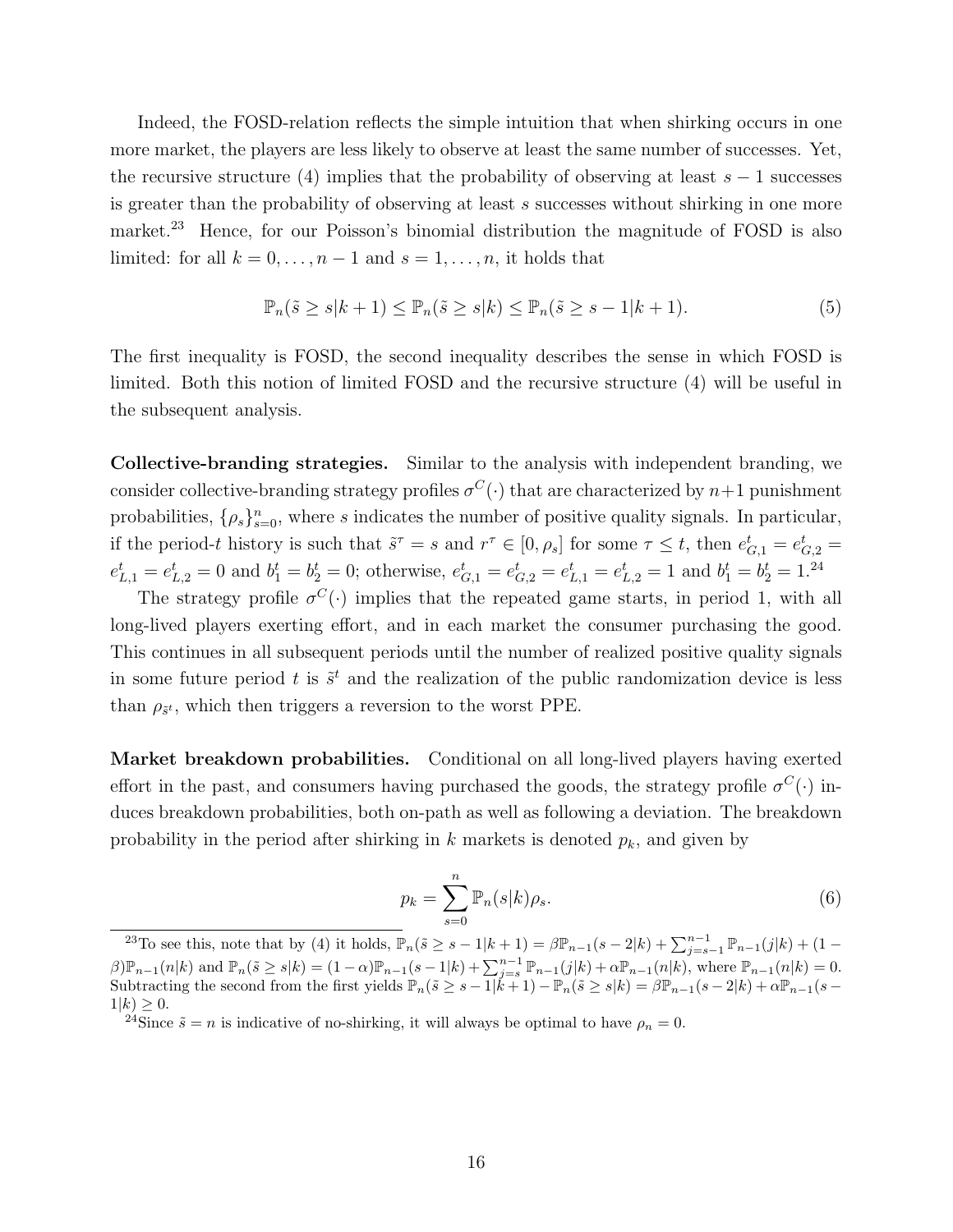**Incentive constraints.** When players adopt the strategy profile  $\sigma^C(\cdot)$ , G's average value across the *n* markets,  $\tilde{V}_G$ , equals  $\pi_G - \lambda_G c + \delta(1 - p_0)\tilde{V}_G$ , implying

$$
\tilde{V}_G = \frac{\pi_G - \lambda_G c}{1 - \delta(1 - p_0)} = \lambda_G V(p_0, \gamma_G),\tag{7}
$$

where  $V(p_0, \gamma_G)$  is as defined in equation (1).

The global player is free to choose different effort levels in different markets.<sup>25</sup> Her (average-per-market) value from shirking in  $k$  markets in the current period and subsequently reverting to the collective branding strategy  $\sigma^C(\cdot)$  is

$$
\tilde{V}_G^{d,k} = \pi_G - \frac{n-k}{n} \lambda_G c + \delta[1 - p_k] \tilde{V}_G,\tag{8}
$$

where the second term on the right-hand side represents the average-per-market effort cost when shirking in k markets and exerting effort in the other  $n - k$  markets. We can rewrite the incentive constraint,  $\tilde{V}_G \geq \tilde{V}_G^{d,k}$ , as

$$
\delta(p_k - p_0)V(p_0, \gamma_G) \ge c \cdot \frac{k}{n}.\tag{IC_G^{C,k}}
$$

Intuitively, the left-hand side represents the (average) long-term loss — the breakdown probability rising from  $p_0$  to  $p_k$  — from the one-shot deviation, whereas the right-hand side represents the average short-run gain — the (per-market-average) reduction in effort costs — from that deviation.

Local player L's value under strategy profile  $\sigma^C(\cdot)$ ,  $\tilde{V}_L$ , equals  $\pi_L - \lambda_L c + \delta(1-p_0)\tilde{V}_L$ , implying

$$
\tilde{V}_L = \frac{\pi_L - \lambda_L c}{1 - \delta(1 - p_0)} = \lambda_L V(p_0, \gamma_L). \tag{9}
$$

The local player's value from deviating to shirking in the current period and subsequently reverting back to the collective branding strategy  $\sigma^C(\cdot)$  is

$$
\tilde{V}_L^d = \pi_L + \delta(1 - p_1)\tilde{V}_L.
$$
\n(10)

We can write the local player's incentive-constraint,  $\tilde{V}_L \geq \tilde{V}_L^d$ , as

$$
\delta(p_1 - p_0)V(p_0, \gamma_L) \ge c. \tag{ICL} \tag{ICL}
$$

Intuitively, the left-hand side represents the long-term loss — the breakdown probability rising from  $p_0$  to  $p_1$  — from the one-shot deviation, whereas the right-hand side represents

 $^{25}$ In the conclusion, we discuss the case where G is constrained to take the same action in all markets.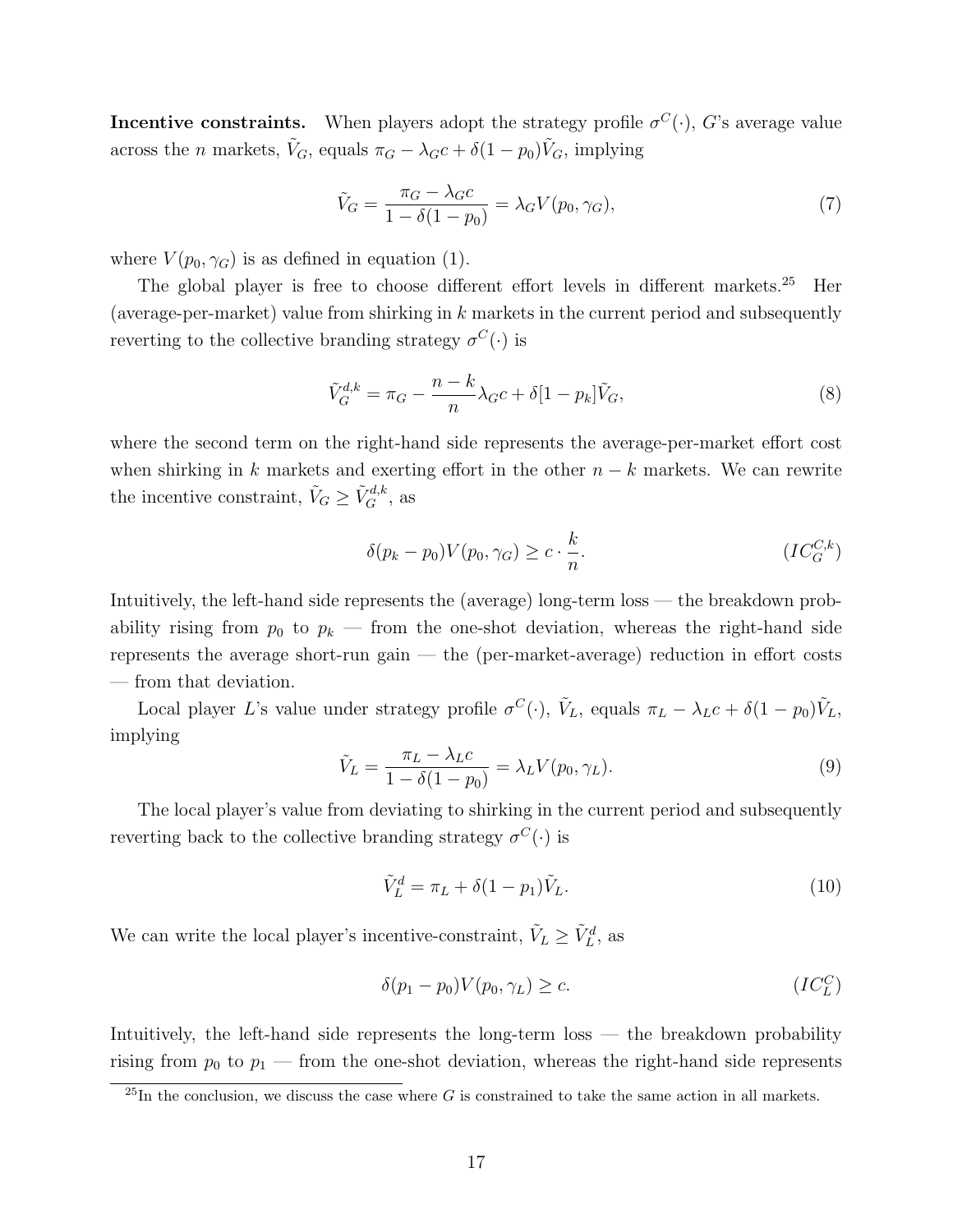the short-run gain — the reduction in effort costs — from that deviation.

**The best high-quality equilibrium.** The best high-quality equilibrium is characterized by the vector of punishment probabilities  $\rho^C = (\rho_0^C, \ldots, \rho_n^C)$  that maximizes aggregate surplus

$$
n\tilde{V}_G^d + n\tilde{V}_L^d = \frac{n(1-c)}{1-\delta(1-p_0)} = nV(p_0, 1)
$$
\n(11)

subject to the  $(n+1)$  incentive constraints  $(IC_G^{C,k})$  and  $(IC_L^C)$ . Note that maximizing aggregate surplus is equivalent to minimizing the on-path breakdown probability  $p_0$ , which is linear in the punishment probabilities  $\rho_s$ . Because we can also express the incentive constraint as constraints that are linear in the punishment probabilities  $\rho_s$ , characterizing the best PPE under collective branding involves solving a linear programming problem with  $n+1$  constraints. Fixing the players' reward- to-cost-share ratios  $\gamma \equiv (\gamma_G, \gamma_L)$ , the vector of punishment probabilities  $\rho^C$  is a solution to the linear program

$$
\mathcal{P}(\gamma) : \min_{(\rho_0, \dots, \rho_n)} \sum_{s=0}^n \mathbb{P}_n(s|0)\rho_s
$$
  
s.t. 
$$
\sum_{s=0}^n \left[ \frac{\mathbb{P}_n(s|k) - \mathbb{P}_n(s|0)}{k} - \frac{c\mathbb{P}_n(s|0)}{n(\gamma_G - c)} \right] \rho_s \ge \frac{(1-\delta)c}{n\delta(\gamma_G - c)}, \ \forall \ k \in \{1, \dots, n\}
$$

$$
\sum_{s=0}^n \left[ \mathbb{P}_n(s|1) - \mathbb{P}_n(s|0) - \frac{c\mathbb{P}_n(s|0)}{\gamma_L - c} \right] \rho_s \ge \frac{(1-\delta)c}{\delta(\gamma_L - c)},
$$

where constraint k is equivalent to the incentive constraint  $(IC_G^{C,k})$  and the last constraint is equivalent to  $(IC_{L}^{C})$ .

The next lemma is our main step towards a characterization of solutions to  $\mathcal{P}(\gamma)$ .

**Lemma 1.** Suppose  $\rho^C$  is a solution to  $\mathcal{P}(\gamma)$ . Then at  $\rho^C$  at least one constraint is binding and  $\rho^C$  exhibits the following cut-off structure: there is an integer  $\overline{s} < n$  such that  $\rho_s^C = 1$  for all  $s < \overline{s}$  and  $\rho_s^C = 0$  for all  $s > \overline{s}$ . The solution implies  $p_0 \leq ... \leq p_n$ .

The lemma shows that, optimally, the punishment probabilities are concentrated in a bang-bang fashion on the lowest values of the public aggregated signal  $\tilde{s}$ . In particular, there is a cutoff signal  $\overline{s}$  such that all realization of  $\tilde{s}$  that lie below this threshold imply a market breakdown with certainty, whereas realizations of  $\tilde{s}$  above the threshold imply no market breakdown whatsoever. Formally, the result follows from the MLRP property of Poisson's binomial distribution, which reflects the intuitive notion that low values of the public signal  $\tilde{s}$  are less likely when agents put in effort. This property implies that concentrating the punishment probabilities on the lowest values of  $\tilde{s}$  provides the strongest incentives for effort.<sup>26</sup>

 $^{26}$ Cai and Obara (2009) establish a similar result in a related model but without any free-rider effects.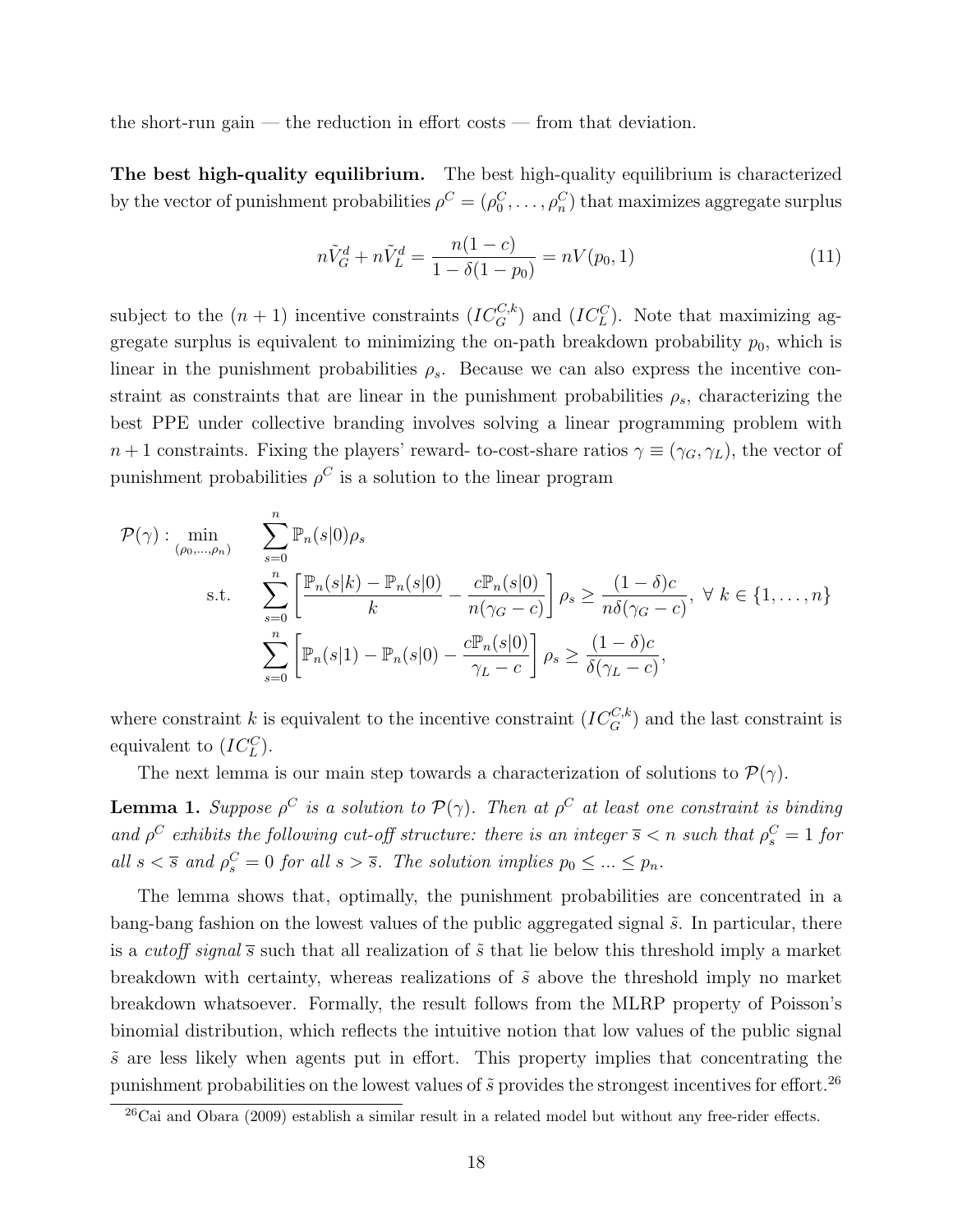The cutoff signal  $\bar{s}$ , and its relation to the discount factor  $\delta$ , play a crucial result in the subsequent analysis. Defining

$$
\overline{\gamma}_G \equiv c + \frac{c\alpha}{n(1 - \alpha - \beta)} \le \overline{\gamma}_L \equiv c + \frac{c\alpha}{1 - \alpha - \beta},
$$

the next lemma formalizes the sense in which the optimal cutoff signal  $\bar{s}$  deceases with the discount factor  $\delta$ . It moreover shows that the cutoff signal equals 0 if the discount factor is close to 1, and, in this case, all constraints  $k = 2, ..., n$  in program  $\mathcal{P}(\gamma)$  are slack at a solution.

**Lemma 2.** A high-quality equilibrium exists only if  $\gamma_G > \overline{\gamma}_G$  and  $\gamma_L > \overline{\gamma}_L$ . In this case, there is a critical discount factor  $\overline{\delta}^C \in [0,1)$  such that a high-quality equilibrium exists if and only if  $\delta \geq \overline{\delta}^C$ . For  $\delta > \overline{\delta}^C$ , the cut-off signal  $\overline{s}$  is decreasing in  $\delta$ . In particular, there is a threshold  $\overline{\delta}_0^C < 1$  such that for  $\delta > \overline{\delta}_0^C$  $\overline{0}$ , we have  $\overline{s} = 0$  and, moreover, of the first n constraints in program  $\mathcal{P}(\gamma)$  at most the constraint with respect to  $k = 1$  is binding.

Identifying the effects of a collective reputation. In order to identify both the informativeness effect and the free-rider effect under collective reputation, it is instructive to begin by considering two polar cases: First, the case in which only the global player,  $G$ , has to incur costly effort (i.e.,  $\lambda_G = 1$ ) so that only the informativeness effect arises, and, second, the one in which only local players have to incur costly effort for producing high quality (i.e.,  $\lambda_L = 1$ ), so that only the free-rider effect obtains. Due to the informativeness effect, collective branding in the first polar case permits sustaining a better reputation and a higher value in the best PPE than independent branding. In the second case, by contrast, collective branding induces only the free-rider effect, which tends to reduce the maximum sustainable value in the best PPE.

The informativeness effect. In order to identify the informativeness effect and show that in the absence of any reputational free-riding, collective branding is optimal, we first study the polar case in which the global player incurs all effort costs for producing high quality, i.e.,  $\lambda_G = 1$ . The local players' effort in this polar case is costless so that they do not need any incentives to exert effort. It is therefore optimal to give the entire revenue share to the global player. Hence, just as under independent branding, the proportional reward scheme,  $(\pi_G, \pi_L) = (\lambda_G, \lambda_L)$ , is optimal.

Our first step in identifying the informativeness effect of collective branding is to show that when only effort from the global player matters,  $\lambda_G = 1$ , we can replicate the best PPE outcome under independent branding by collective branding. The replication is trivial if  $\rho_0^I$  > 1, implying that no high-quality equilibrium exists under independent branding. Suppose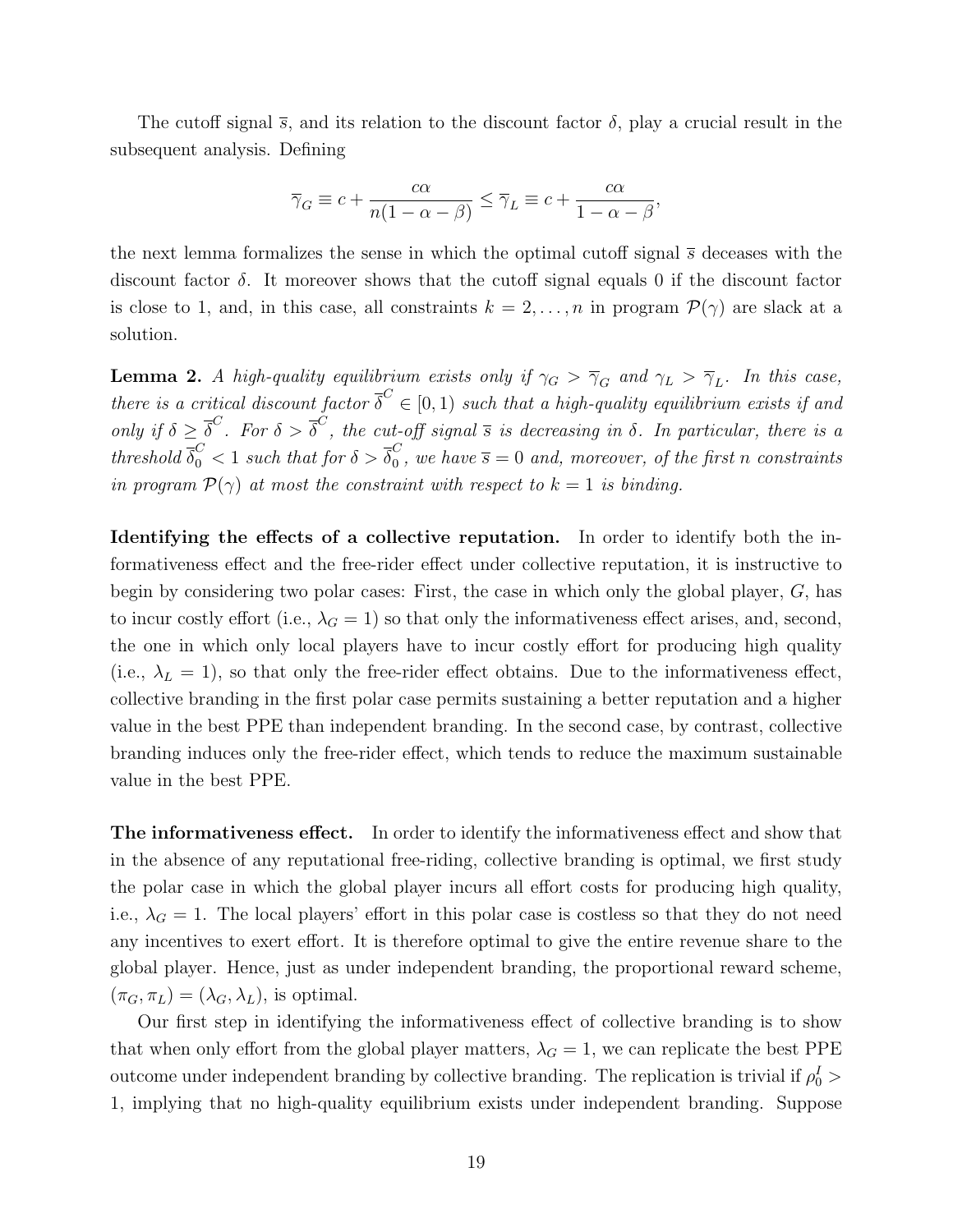therefore instead that under independent branding we have  $\rho_0^I \leq 1$ . That is, independent branding allows a high-quality equilibrium, so that  $\overline{V}^I > 0$ , with  $\alpha \rho_0^I$  as the minimum onpath market breakdown probability sustaining the best high-quality equilibrium. Turning to collective branding of the n goods, define the vector of punishment probabilities  $\rho^C(\rho_0^I)$  =  $(\rho_1(\rho_0^I), \ldots, \rho_n(\rho_0^I))$  with

$$
\rho_s(\rho_0^I) \equiv \frac{n-s}{n} \rho_0^I, \qquad s = 0, ..., n. \tag{12}
$$

The following lemma obtains:

**Lemma 3.** Suppose  $\lambda_G = 1$  and  $\rho_0^I \in [0,1]$  with value  $\overline{V}^I > 0$ . Then, the vector of punishment probabilities  $\rho^C(\rho_0^I)$  sustains a high-quality equilibrium under collective branding with the same value  $\overline{V}^I$  and the same on-path breakdown probability  $p_0 = \alpha \rho_0^I$ . Moreover, for each  $k =$  $0, \ldots, n-1$ , the incentive constraint  $(IC_G^{C,k})$  coincides with the incentive constraint  $(IC_G^I)$ under independent branding.

The lemma shows that, under collective branding, the vector of punishment probabilities  $\rho^C(\rho_0^I)$  replicates the best high-quality equilibrium outcome under independent branding. This result may appear surprising.<sup>27</sup> Formally, it means that there is always a solution to a system of  $(n+1)$  linear equations—the requirement  $p_0^C = p_0^I$  and the *n* binding incentive constraints  $(IC_G^{Ck})$ —by  $(n + 1)$  variables—the punishment probabilities  $(\rho_0, \ldots, \rho_n)$  each of which has to lie between 0 and 1. That such a solution always exists relies on the properties of Poisson's binomial distribution. To provide an intuition for why the construction in (12) represents such a solution, note that it ensures that  $p_k^C$  with collective branding equals the market breakdown probability  $\rho_0^I$  multiplied by the expected *ratio of failures* when shirking in a share  $k/n$  of n markets. This has two implications. First, in the absence of shirking, the induced probability of market breakdown with  $n$  markets equals the probability of market breakdown under independent branding, implying  $p_0^C = p_0^I$ . This is so because the expected ratio of failures when there are  $n$  markets equals this expected ratio when there is only one market: without shirking, they both equal  $\alpha$ . As a consequence, collective branding with the punishment probabilities  $\rho^C(\rho_0^I)$  induce the same value  $\overline{V}^I$ . Second, the construction implies that the *difference* in market breakdown probabilities between shirking in  $k$  and  $l < k$  markets is linear in the additional number of markets in which shirking occurs:  $p_k^C - p_l^C = (k - l)A$ , where  $A = (1 - \alpha - \beta)$ . Thus,  $p_k^C - p_0^C = kA$  so that, under  $\rho^C(\rho_0^I)$ , all n incentive constraints  $(IC_G^{Ck})$  collapse into a single one. The first implication then implies that this collapsed incentive constraint coincides with the incentive constraint under independent branding.

 $27$ It also contradicts the claim in Proposition 4 of Cabral (2009) that no-umbrella branding can be strictly optimal.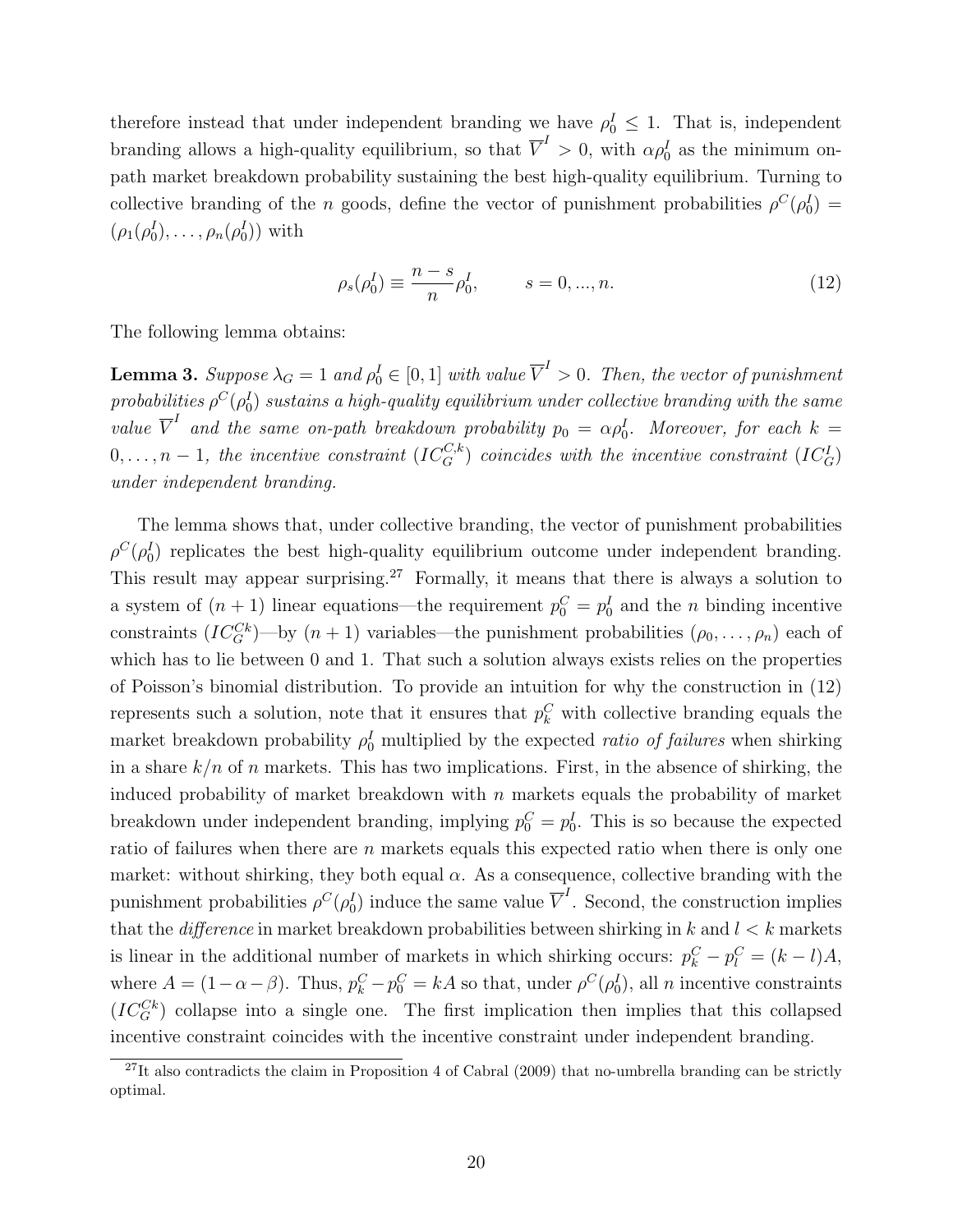Note, however, that—except for the knife-edge case  $n = 2$  and  $\rho_0^I = 1$ —the vector  $\rho^C(\rho_0^I)$ does not satisfy the cutoff structure that Lemma 1 identifies as necessary for an optimal solution.<sup>28</sup> Consequently, under collective branding we can improve on the outcome associated with  $\rho^C(\rho_0^I)$  by raising the breakdown probabilities  $\rho_s(\rho^I)$  for smaller s to one and lowering them to zero for higher s.

This improvement identifies the beneficial informativeness effect of collective branding. Indeed, optimal punishments under collective branding concentrate market breakdown on those events in which the number of bad quality signals is large, because these events are more likely when shirking occurs and therefore represent the most efficient way to discourage shirking. Hence, the improvement on the replicated outcome under collective branding, as induced by  $\rho^C(\rho_0^I)$ , shows that the information structure under collective branding is more effective in preventing the global player to shirk than the information structure under independent branding. This informativeness effect is an implication of the natural MLR property of Poisson's binomial distribution, because Lemma 1's optimality result – showing that only punishment probabilities that display a cutoff structure use the collective signal optimally – is based on that property.

The following proposition confirms the superiority of collective branding when only the effort of the global player matters, even though signals are independent across markets and the global player has the flexibility to shirk in any number of markets.

**Proposition 2.** Suppose  $\lambda_G = 1$ . Then, the optimal rewards exhibit  $\hat{\gamma}_G = 1$  and collective branding is superior to independent branding:  $\overline{V}^C \geq \overline{V}^I$ . This superiority is strict if  $\rho_0^I \leq 1$ , except in the special case  $n = 2$  and  $\rho_0^I = 1$ . If  $\rho_0^I > 1$ , then collective branding is strictly superior to independent branding for  $n > 2$  and  $\rho_0^I$  close to one.

**The free-rider effect.** In order to identify the free-rider effect, we next turn to the other polar case in which only local players incur effort costs, i.e.,  $\lambda_L = 1$ . As this implies  $\lambda_G =$  $1-\lambda_L = 0$ , the global player's effort can be induced "for free" in that the global player does not need any incentives to exert effort. Hence, it is optimal to give the entire revenue share of each good *i* to  $L_i$ , implying once more that the proportional reward scheme,  $(\pi_G, \pi_L) = (\lambda_G, \lambda_L)$ , is optimal.

As in the previous polar case, we again first ask the question whether, for  $\rho_0^I \leq 1$ , collective branding can replicate the best outcome under independent branding. Note that for  $\lambda_L = 1$ , program  $\mathcal{P}(\gamma)$  simplifies to a program with only the last constraint, since for  $\lambda_G = 0$ , the

<sup>&</sup>lt;sup>28</sup>Note that in order to express program  $P$  properly for  $\lambda_L = 0$ , we must first rewrite the final constraint as  $\sum_{s=0}^{n} \left[ \mathbb{P}_n(s|1) - \mathbb{P}_n(s|0) - \frac{c \mathbb{P}_n(s|0) \lambda_L}{\pi_L - c \lambda_L} \right]$  $\left\lbrack \frac{\mathbb{P}_{n}(s|0)\lambda_{L}}{\pi_{L}-c\lambda_{L}}\right\rbrack\rho_{s}\geq\frac{(1-\delta)c\lambda_{L}}{\delta(\pi_{L}-c\lambda_{L})}$  $\frac{(1-\delta)c\lambda_L}{\delta(\pi_L-c\lambda_L)}$ , implying that for  $\lambda_L = 0$  the constraint is automatically met. Hence, for the polar case  $\lambda_G = 1$  Lemma 1 also holds.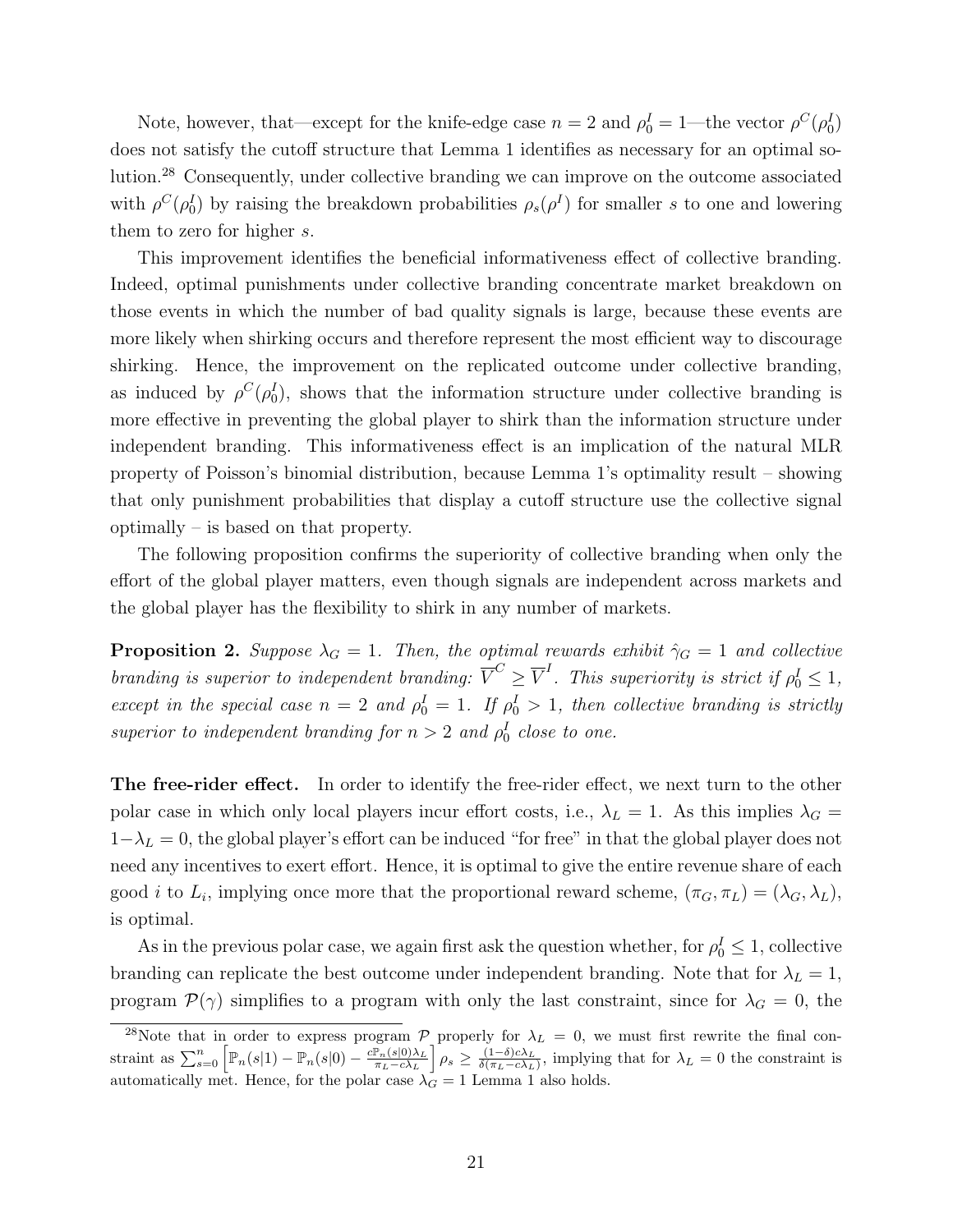first *n* constraints are automatically satisfied.<sup>29</sup>

Regardless of this simplification, Lemma 1 still applies. Hence, under collective branding, the optimal punishment vector  $\rho^C$  has the cut-off structure  $\rho^C = (1, \ldots, 1, \rho_{\overline{s}}^C, 0, \ldots, 0)$  with some cutoff  $\bar{s}$ . Combining this with the observation that for the polar case  $\lambda_L = 1$  only the local player's incentive constraint matters, allows us to pinpoint exactly the free-rider effect of collective branding. To do so, note that—under both independent and collective branding—we can rewrite the local player's incentive constraint as

$$
\delta\left(\frac{p_1}{p_0} - 1\right) p_0 V(p_0, 1) \ge c,
$$

where we used that for  $\lambda_L = 1$  the best PPE exhibits  $\gamma_L = 1$ . Under independent branding,  $p_1/p_0 = (1 - \beta)/\alpha > 1$ . By contrast, under collective branding, we can exploit the recursive structure (4) to rewrite  $p_0$  and  $p_1$ , induced by  $\rho^C = (1, \ldots, 1, \rho_{\overline{s}}^C, 0, \ldots, 0)$  with cutoff  $\overline{s}$ , as follows:

$$
p_0 = \alpha \Delta + B
$$
; and  $p_1 = (1 - \beta)\Delta + B$ ,

where  $\Delta \equiv \mathbb{P}_{n-1}(\bar{s}-1|0)(1-\rho_{\bar{s}}^C)+\mathbb{P}_{n-1}(\bar{s}|0)\rho_{\bar{s}}^C > 0$  and  $B \equiv \mathbb{P}_n(\tilde{s} \leq \bar{s}-1|0)+\mathbb{P}_{n-1}(\bar{s}-1|0)\rho_{\bar{s}}^C \geq$ 0. Hence, under collective branding and for any  $\rho^C$  exhibiting a cutoff structure, the ratio of punishment probabilities satisfies

$$
\frac{p_1}{p_0} = \frac{(1 - \beta)\Delta + B}{\alpha \Delta + B} \le \frac{1 - \beta}{\alpha},\tag{13}
$$

where the (weak) inequality holds with equality if and only if  $B = 0$ , which requires  $\overline{s} = 0$ .

Recalling that under independent branding  $p_1/p_0 = (1 - \beta)/\alpha > 1$ , we can now fully identify the free-rider effect on the basis of inequality (13). In particular, a local player choosing to shirk under collective branding does not increase the punishment probability by as much as he would under independent branding as he correctly anticipates the other local players to put in effort (and thus likely to generate positive signals). Only in the case in which, under collective branding, the transition to the worst PPE occurs only if all signals are bad  $(\bar{s} = 0)$  is the punishment probability ratio  $p_1/p_0$  the same as under independent branding.

In order to see that this free-rider effect renders collective branding suboptimal, note that the minimum cutoff of  $\rho^C$  is  $\bar{s} = 0$ . This minimum cutoff is indeed the optimal one if and only if the only remaining constraint in  $\mathcal{P}(\gamma)$  is satisfied for  $\rho = (1, 0, \ldots, 0)$ . Using  $\mathbb{P}_n(0|1) = \alpha^{n-1}(1-\beta)$  and  $\mathbb{P}_n(0|0) = \alpha^n$ , we find the value of  $\rho_0^C$  at which the constraint

<sup>&</sup>lt;sup>29</sup>In order to see that the first n constraints in  $\mathcal{P}(\gamma)$  are automatically satisfied for  $\lambda_L = 1$ , express them first in their proper form for  $\lambda_G = 0$  as  $\sum_{s=0}^n \left[ \frac{\mathbb{P}_n(s|k) - \mathbb{P}_n(s|0)}{k} - \frac{c \mathbb{P}_n(s|0) \lambda_G}{n(\pi_G - c \lambda_G)} \right]$  $\frac{c\mathbb{P}_n(s|0)\lambda_G}{n(\pi_G-c\lambda_G)}\bigg\vert \rho_s \geq \frac{(1-\delta)c\lambda_G}{n\delta(\pi_G-c\lambda_G)}$  $\frac{(1 - o)c\lambda_G}{n\delta(\pi_G - c\lambda_G)}$ .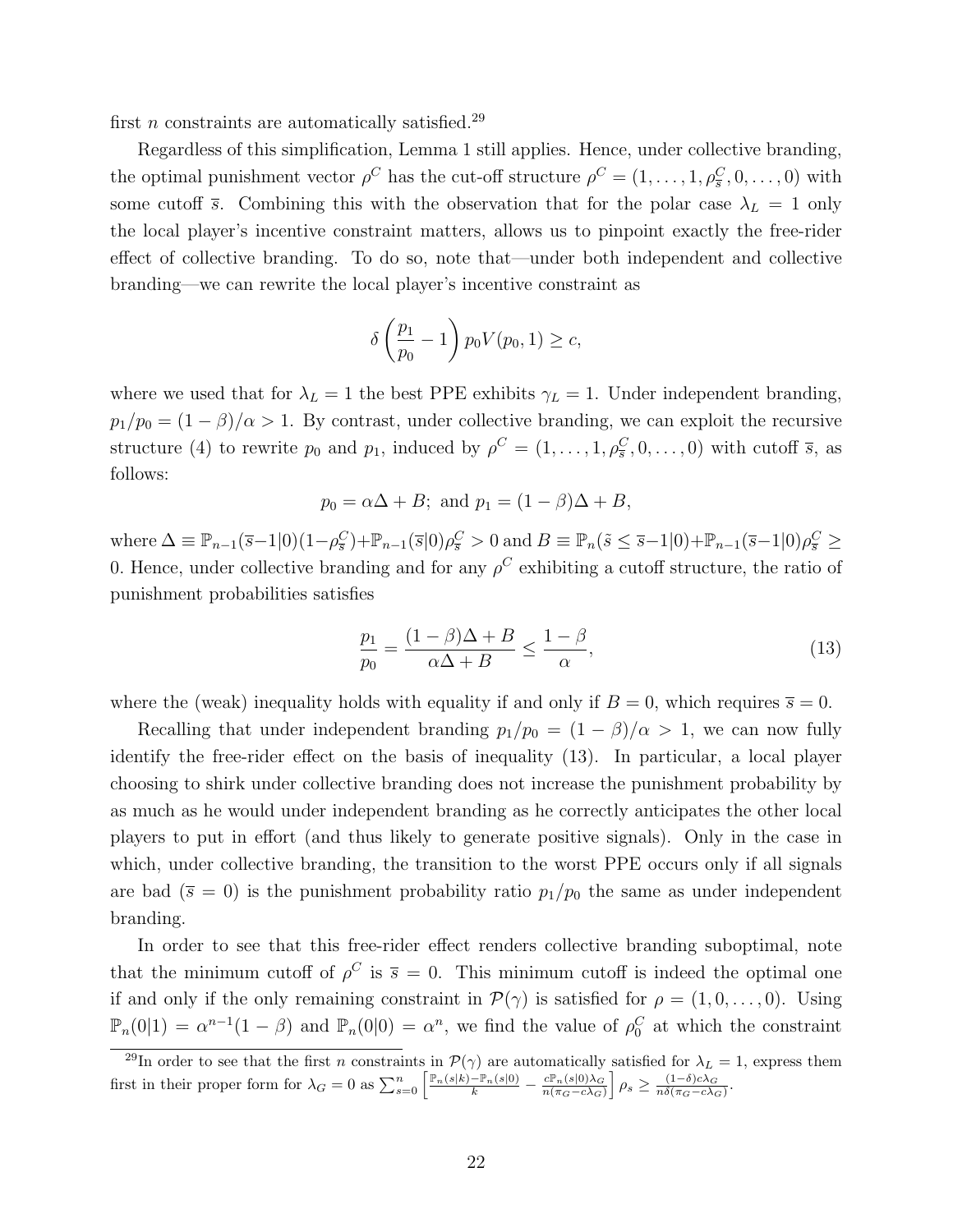with  $\rho^C = (\rho_0^C, 0, \dots, 0)$  binds:

$$
\rho_0^C = \overline{\rho}_0^L \equiv \frac{(1 - \delta)c}{\delta \alpha^{n-1} [1 - \alpha - \beta - (1 - \beta)c]} = \frac{\rho_0^I}{\alpha^{n-1}}.
$$

Hence, the optimal cutoff equals 0 whenever  $\rho_0^I \leq \alpha^{n-1}$ . In that case, market breakdown occurs only if all n markets yield a bad signal, which on path occurs with probability  $\alpha^n$ . The on-path probability of market breakdown is therefore  $\alpha^n \rho_0^C = \alpha \rho_0^I$ , which is equal to the minimum on-path probability of market breakdown under independent branding. Consequently, for  $\rho_0^I \leq \alpha^{n-1}$ , the aggregate surplus associated with the best PPE under collective branding matches the aggregate surplus associated with the best PPE under independent branding so that we have  $\overline{V}^C = \overline{V}^I$ .

If  $\rho_0^I > \alpha^{n-1}$  instead, then the best PPE with collective branding must be strictly worse than with independent branding: either collective branding can implement effort only with punishment probabilities  $\rho_0^C = 1$  and  $\rho_1^C > 0$ , which due to MLRP, yields a larger breakdown probability  $p_0$ —implying  $\overline{V}^I > \overline{V}^C > 0$ , or collective branding cannot implement high effort at all—implying  $\overline{V}^I > \overline{V}^C = 0$ . In either case, we have  $\overline{V}^I > \overline{V}^C$ , i.e., collective branding performs strictly worse. This also means that  $\overline{V}^I = 0$  implies  $\overline{V}^C = 0$  so that the critical discount factor at which effort is sustainable with collective branding cannot be smaller than the corresponding discount factor under independent branding,  $\overline{\delta}^I \leq \overline{\delta}^C$ . We collect these insights in the following proposition.

**Proposition 3.** Suppose  $\lambda_L = 1$ . Then, independent branding is superior to collective branding, i.e.,  $\overline{V}^I \geq \overline{V}^C$ , and  $\overline{\delta}^I \leq \overline{\delta}^C$ . This superiority is strict if  $\rho_0^I \in (\alpha^{n-1}, 1]$ . If  $\rho_0^I \leq \alpha^{n-1}$ , independent branding and collective branding perform equally well, i.e.,  $\overline{V}^I = \overline{V}^C$ .

The proposition's superiority result of independent branding is due to the harmful freerider effect of collective branding. In particular, the local player's continuation payoff under collective branding depends on the signals generated by other players. As he cannot affect those other signals, collective branding can only hurt incentives. Perhaps surprisingly, however, collective branding does as well as independent branding if  $\rho_0^I \leq \alpha^{n-1}$ . To understand this, note that – under independent branding – the local player is, conditional on generating a bad signal, punished only with probability  $\rho_0^I$ . If this conditional punishment probability is small (i.e.,  $\rho_0^I \leq \alpha^{n-1}$ ), then the same on-path punishment probability can be generated under collective branding by transiting to the worst PPE only if all n signals are bad. That is, only if the local player himself as well as all the other  $n-1$  local players generate bad signals, implying that  $\bar{s} = 0$  so that (13) holds with equality. From the viewpoint of the local player, the outcome of the other signals is purely random and the probability that all of them are bad (given that the other local players do not shirk) equals  $\alpha^{n-1}$ . In other words, the randomness of the other  $n-1$  signals under collective branding plays the same role as the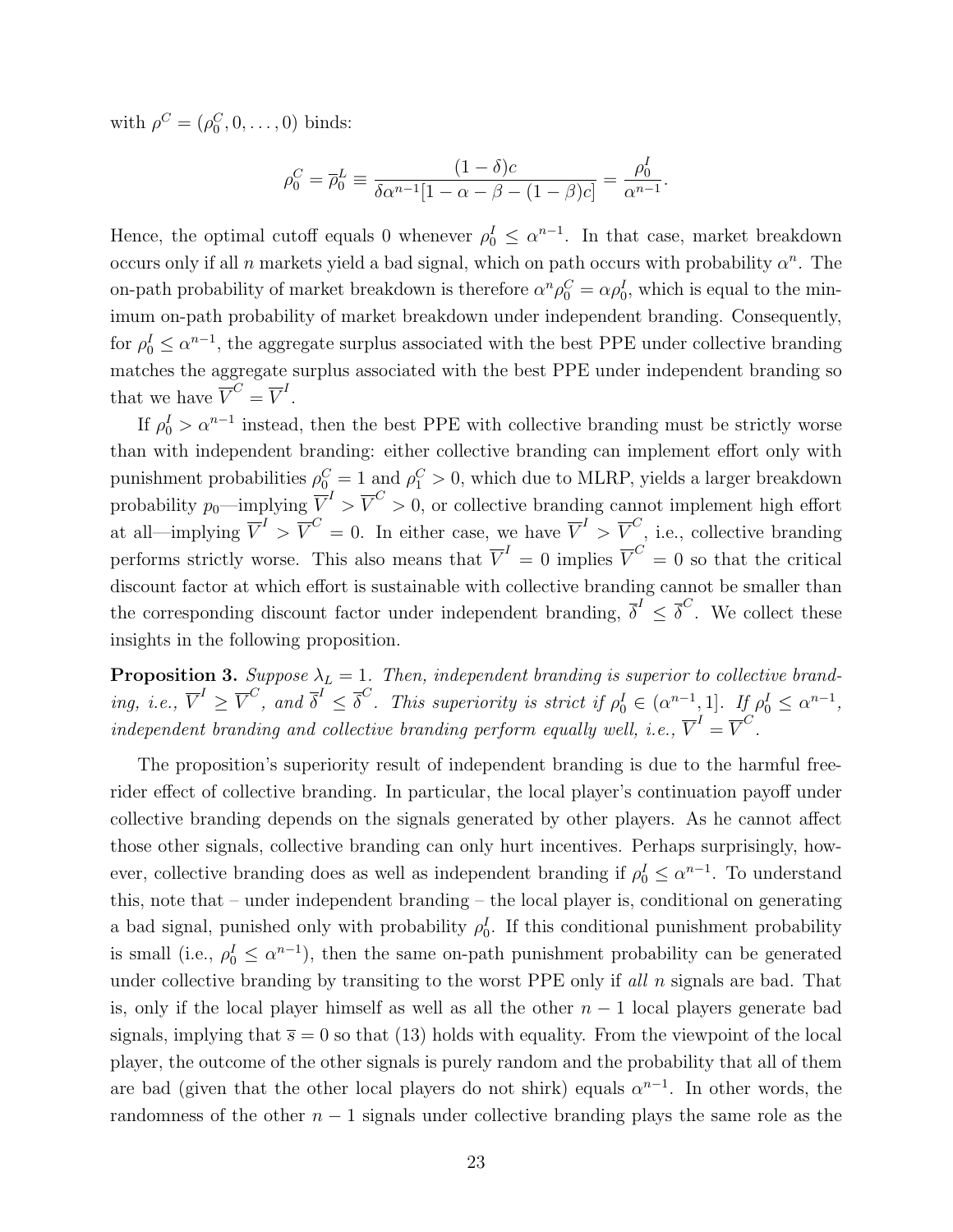

Figure 1: Best PPE's per-period values under independent vs. collective branding.

public randomization device under independent branding and therefore collective branding does not distort incentives. By contrast, if  $\rho_0^I > \alpha^{n-1}$ , then to generate the same on-path punishment probability under collective branding requires that the transition to the worst PPE may have to occur even if at least one of the *n* signals is positive. That is, if  $\rho_0^I > \alpha^{n-1}$ , then  $\bar{s} > 0$  so that the inequality in (13) is strict. Since this means that, with some probability, a local player is "punished" even after generating a positive signal, collective branding is strictly harmful for incentives.

Contrasting the two effects. Figure 2 contrasts the two polar cases, displaying the comparative statics for the average per period payoff  $\bar{v}^C$  and  $\bar{v}^I$  with respect to the discount factor  $\delta$  for those cases. Panel (a) depicts the case where only the global player needs to be incentivized ( $\lambda_G = 1$ ). It illustrates the result of Proposition 2 that collective branding is superior to independent branding in general, and strictly so in two ways. First, in the case  $\delta \geq \overline{\delta}^I$ , where a high-quality equilibrium is sustainable with independent branding, collective branding can sustain it with a strictly lower on-path market breakdown probability (except in the special case  $n = 2$  and  $\rho_0^I = 1$ ). Second, in the case  $\delta < \overline{\delta}^I$ , where a high-quality equilibrium is not sustainable with independent branding, collective branding can sustain it for  $\delta$  smaller but close enough to  $\overline{\delta}^I$ .

By contrast, panel (b) illustrates the implied comparative statics for the other polar case, where only the local players have to be incentivized  $(\lambda_L = 1)$ . Defining  $\overline{\delta}_L$  as the value of δ at which  $\rho_0^I = \alpha^{n-1}$ , the values  $\overline{V}^C$  and  $\overline{V}^I$  coincide for  $\delta \geq \overline{\delta}_L$ . As illustrated in panel (b), this implies that, in addition to  $\bar{v}^I$ , also the maximum average per-period payoff under collective branding,  $\overline{v}^C$ , is constant. For  $\delta < \overline{\delta}_L$ , we have  $\overline{V}^C < \overline{V}^I$  and, due to continuity of  $\overline{v}^C$  for  $\delta > \overline{\delta}^C$ , the maximum average per-period payoff  $\overline{v}^C$  is therefore strictly increasing in  $\delta$ over the interval  $[\bar{\delta}^C, \bar{\delta}_L]$ . Moreover, in the interval  $[\bar{\delta}^I, \bar{\delta}^C]$  a high-quality equilibrium is only sustainable for independent branding. Consequently, the blue curve  $\bar{v}^C$  lies always (weakly) below the red curve  $\bar{v}^I$  – in stark contrast to panel (a). In short, panel (a) displays the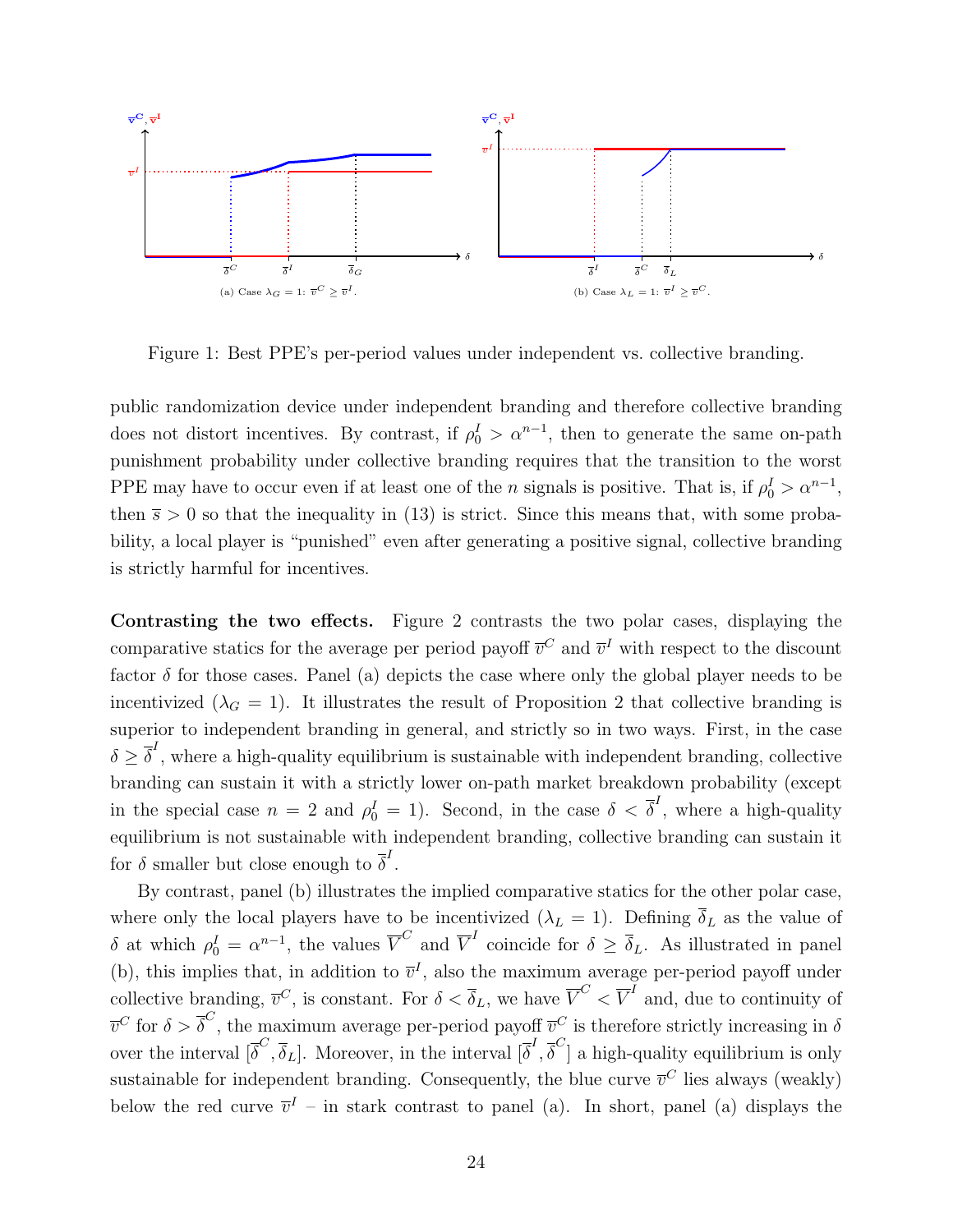optimality of collective branding for the case  $\lambda_G = 1$ , whereas panel (b) shows the optimality of independent branding for the other polar case  $\lambda_L = 1$ .

The trade-offs of a collective reputation. We now turn to the generic case in which the global and local players share the overall effort cost c according to the proportions  $\lambda_G \in (0,1)$ and  $\lambda_L = 1 - \lambda_G$ .

In Section 3, we showed that – under independent branding – it is optimal to provide the long-lived agents with proportional rewards:  $(\pi_G, \pi_L) = (\lambda_G, \lambda_L)$ . Trivially, this was also the case in the two polar cases of collective branding studied above.

It is therefore instructive to start our analysis of collective branding in the generic case assuming such proportional rewards:  $\gamma_G = \gamma_L = 1$ . It then follows that the incentive constraints coincide with the two polar cases studied above. Under collective branding and proportional rewards, the optimal on-path breakdown probability  $p_0$  is minimized subject to

$$
\delta(p_k - p_0)V(p_0, 1)\frac{n}{k} \ge c, \qquad k = 1, ..., n; \qquad (IC_G^{Ck})
$$

$$
\delta(p_1 - p_0)V(p_0, 1) \ge c. \tag{ICL} \tag{ICL}
$$

Note however that by Lemma 1, we have  $p_k - p_0 \ge p_1 - p_0$ , which together with  $k \le n$  implies that  $(IC_G^{Ck})$  follows from  $(IC_L^C)$ . As a result, all  $(IC_G^{Ck})$  are redundant so that the optimal on-path breakdown probability  $p_0$  is minimized subject only to  $(IC_L^C)$ . This, however, implies that, for proportional rewards  $\gamma_G = \gamma_L = 1$ , the intermediate case  $\lambda_G \in (0,1)$  boils down to the polar case with only local effort costs  $(\lambda_L = 1)$ . As a result, Proposition 3 applies, meaning that it extends to all  $\lambda_L \in (0,1]$  and proportional rewards:

**Proposition 4.** Suppose  $\lambda_L \in (0,1]$ . Then collective branding is suboptimal with proportional rewards  $(\pi_G, \pi_L) = (\lambda_G, \lambda_L)$ , and strictly so for  $\rho_0^I \in (\alpha^{n-1}, 1]$ .

This result demonstrates in an extreme sense the drawback of a collective reputation. As soon as explicit incentives for the local players' effort are needed, independent branding always outperforms collective branding with proportional rewards.

The proposition raises the question whether the long-lived agents can use the reward structure as a tool to mitigate this extreme effect of a collective reputation. We next argue that they can indeed do so: by carefully calibrating the revenue shares  $\gamma_G$  and  $\gamma_L$ , the long-lived players can reduce the local players' free-rider problem.

To see this, recall that, in general, the incentive constraints depend on the revenue shares  $\gamma_G$  and  $\gamma_L$  as follows:

$$
\delta(p_k - p_0)V(p_0, \gamma_G)\frac{n}{k} \ge c, \qquad k = 1, ..., n; \qquad (IC_G^{Ck}(\gamma_G))
$$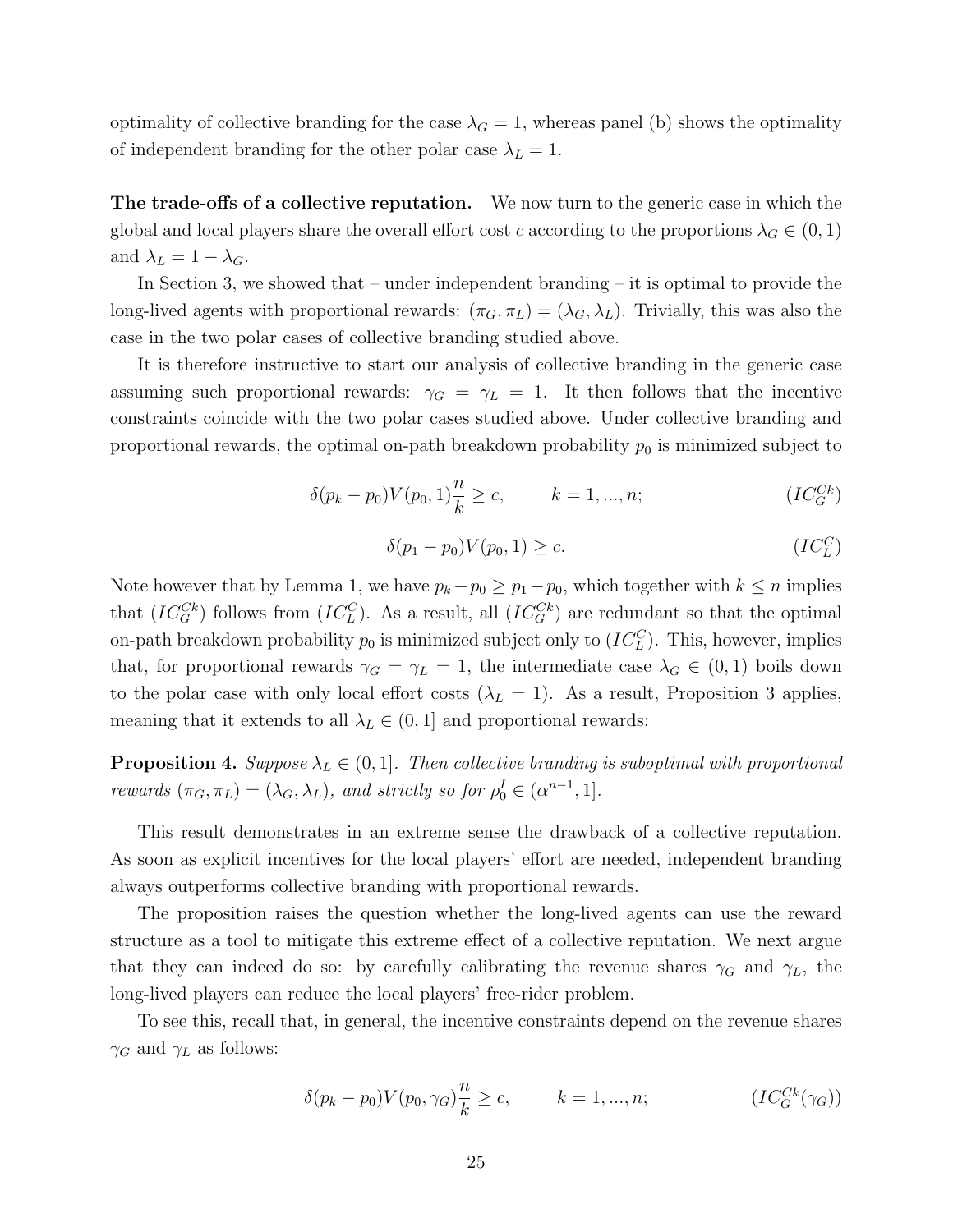$$
\delta(p_1 - p_0)V(p_0, \gamma_L) \ge c. \qquad (IC_L^C(\gamma_L))
$$

Since  $V(p_0, \gamma_L)$  is increasing in  $\gamma_L$ , an increase in  $\gamma_L$  relaxes the constraint  $(IC_L^C)$ . Of course, an increase in the local players' revenue share  $\gamma_L$  is accompanied by a decrease in the global player's revenue share  $\gamma_G$ .<sup>30</sup> Yet, for  $\gamma_L = \gamma_G = 1$ , each  $(IC_G^{Ck})$  holds strictly whenever the constraint  $(IC_L^C)$  binds so that by continuity a small increase in  $\gamma_L$  ensures that the corresponding small decrease in  $\gamma_G$  is such that each  $(IC_G^{Ck})$  remains satisfied, while  $(IC_L^C)$  is relaxed. This reasoning suggests that, starting with proportional rewards, we can improve the objective under collective branding by relaxing  $(IC<sub>L</sub><sup>C</sup>)$  through increasing the local players' reward  $\gamma_L$ . Defining

$$
\tilde{\gamma}_G \equiv \frac{1 + (n-1)(1 - \lambda_G)c}{\lambda_G + (1 - \lambda_G)n} < 1 \text{ and } \tilde{\gamma}_L \equiv \frac{n - (n-1)\lambda_G c}{\lambda_G + (1 - \lambda_G)n} > 1,
$$

the following lemma refines this intuition and determines the bounds on the optimal  $\gamma_G$  and  $\gamma_L$ .

**Lemma 4.** Suppose  $\lambda_G \in (0,1)$  and  $\overline{V}^C > 0$ . Then the optimal reward-to-cost-share ratios  $\hat{\gamma}_G$  and  $\hat{\gamma}_L$  exhibit  $\hat{\gamma}_G \in [\tilde{\gamma}_G, 1)$  and  $\hat{\gamma}_L \in (1, \tilde{\gamma}_L]$  and ensure that the local and at least one of the global incentive constraints are binding. In particular, for  $\delta \in (\overline{\delta}_0^C)$  $\binom{0}{0}, 1$ , the global incentive constraint  $(IC_G^{C1})$  is binding and  $(\hat{\gamma}_G, \hat{\gamma}_L) = (\tilde{\gamma}_G, \tilde{\gamma}_L)$ .

Lemma 4 shows that, when incentives are needed for inducing local players' effort, proportional rewards are never optimal under collective branding. Hence, the lemma leaves open the possibility that, for the optimal reward structure, the minimum on-path breakdown probability that sustains high quality is actually lower under collective branding than under independent branding, implying  $\overline{V}^C > \overline{V}^I$ . The next proposition shows that this is indeed the case for large discount factors—no matter how small the global player's share of the effort cost is, provided it is strictly positive.

**Proposition 5.** There exists a threshold  $\overline{\delta} < 1$  such that  $\overline{V}^C > \overline{V}^I$  for all  $\delta \geq \overline{\delta}$  and all  $\lambda_G > 0$ .

The previous results characterize properties of the best high-quality equilibrium without characterizing its outcome explicitly. Recall, however, that the best PPE induces a value  $\overline{V}^C > 0$  if and only if the following program has a solution  $\hat{p}_0$ :

$$
\mathcal{P}^{\mathcal{C}}: \min_{(\gamma_G, \gamma_L, \rho_0, \dots, \rho_n)} p_0 = \sum_{s=0}^n \mathbb{P}_n(s|0)\rho_s
$$
  
s.t.  $\delta(p_k - p_0)V(p_0, \gamma_G)n/k \ge c \quad \forall k = 1, \dots, n;$   $(IC_G^{Ck}(\gamma_G))$ 

<sup>30</sup>In particular,  $\gamma_G = \pi_G/\lambda_G = (1 - \pi_L)/(1 - \lambda_L) = (1 - \lambda_L \gamma_L)/(1 - \lambda_L)$ .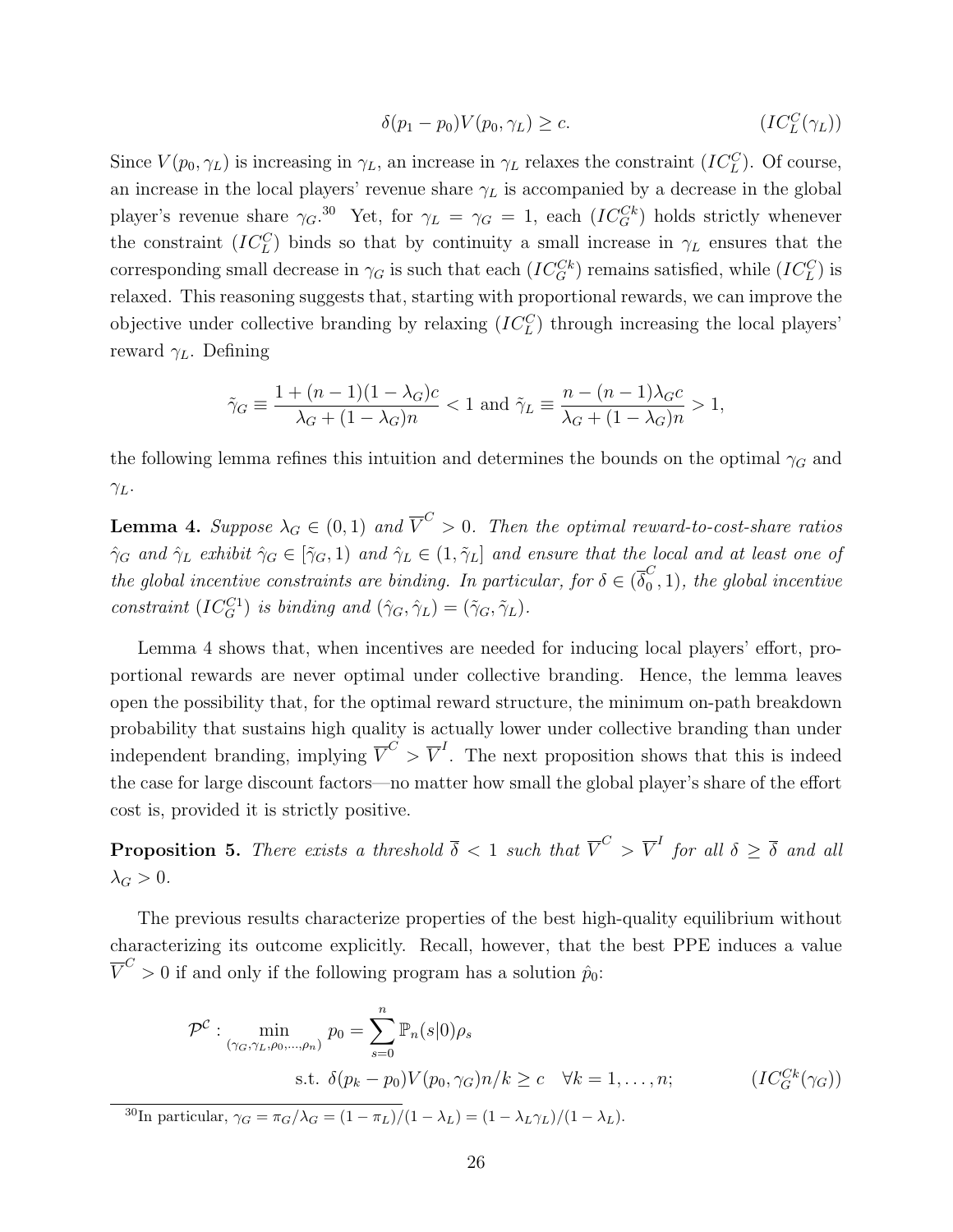

Figure 2: Comparison of  $\overline{V}^C$  and  $\overline{V}^I$  for  $n=3$  and parameters  $\alpha = \beta = 1/3$  and  $c = 1/5$ .

$$
\delta(p_1 - p_0)V(p_0, \gamma_L) = c; \qquad (IC_L^C(\gamma_L))
$$

$$
\lambda_L \gamma_L + \lambda_G \gamma_G = 1,\tag{14}
$$

where (14) is the accounting identity that links  $\gamma_G$  and  $\gamma_L$ . We denote a solution to  $\mathcal{P}^C$  by a triple  $(\hat{\gamma}_G, \hat{\gamma}_L, \hat{\rho}) \in \mathbb{R}^{n+1}$ . In the case in which  $\mathcal{P}^C$  admits a solution  $(\hat{\gamma}_G, \hat{\gamma}_L, \hat{\rho})$  with value  $\hat{p}_0$ , it follows that

$$
\overline{V}^C = \frac{1 - c}{1 - \delta(1 - \hat{p}_0)} > 0.
$$

Writing out the program that determines the value  $\overline{V}^C$  allows us to obtain the following comparative static result:

**Proposition 6.** Suppose that collective branding sustains a high-quality equilibrium:  $\overline{V}^C > 0$ . Then, the optimal reward-to-cost-share ratio  $\hat{\gamma}_L$  is strictly increasing, and the induced value  ${\overline V}^C$  strictly decreasing, in the cost share  $\lambda_L$ .

The proposition confirms the intuition that we can interpret  $\lambda_L$  as a measure of the relative magnitude of the free-rider effect. The larger is the share of the effort cost that needs to be borne by the local players, the larger are those players' incentives to take a free ride, and therefore the larger is the reward-to-cost-share ratio  $\hat{\gamma}_L$  that the local players optimally receive. While this increase mitigates the free-rider problem, the flip side is that this decreases the reward-to-cost-share ratio  $\hat{\gamma}_G$  and therefore exacerbates the global player's incentive problem so that the resulting aggregate payoff is reduced.

For a specific parametrization, Figure 2 illustrates our results on the optimality of collective branding in relation to the discount factor  $\delta$  and the magnitude of the source of the free-rider effect,  $\lambda_L$ . It shows the general insight that, for low discount factors, effort is neither implementable under independent nor collective branding so that  $\overline{V}^I = \overline{V}^C = 0$ . For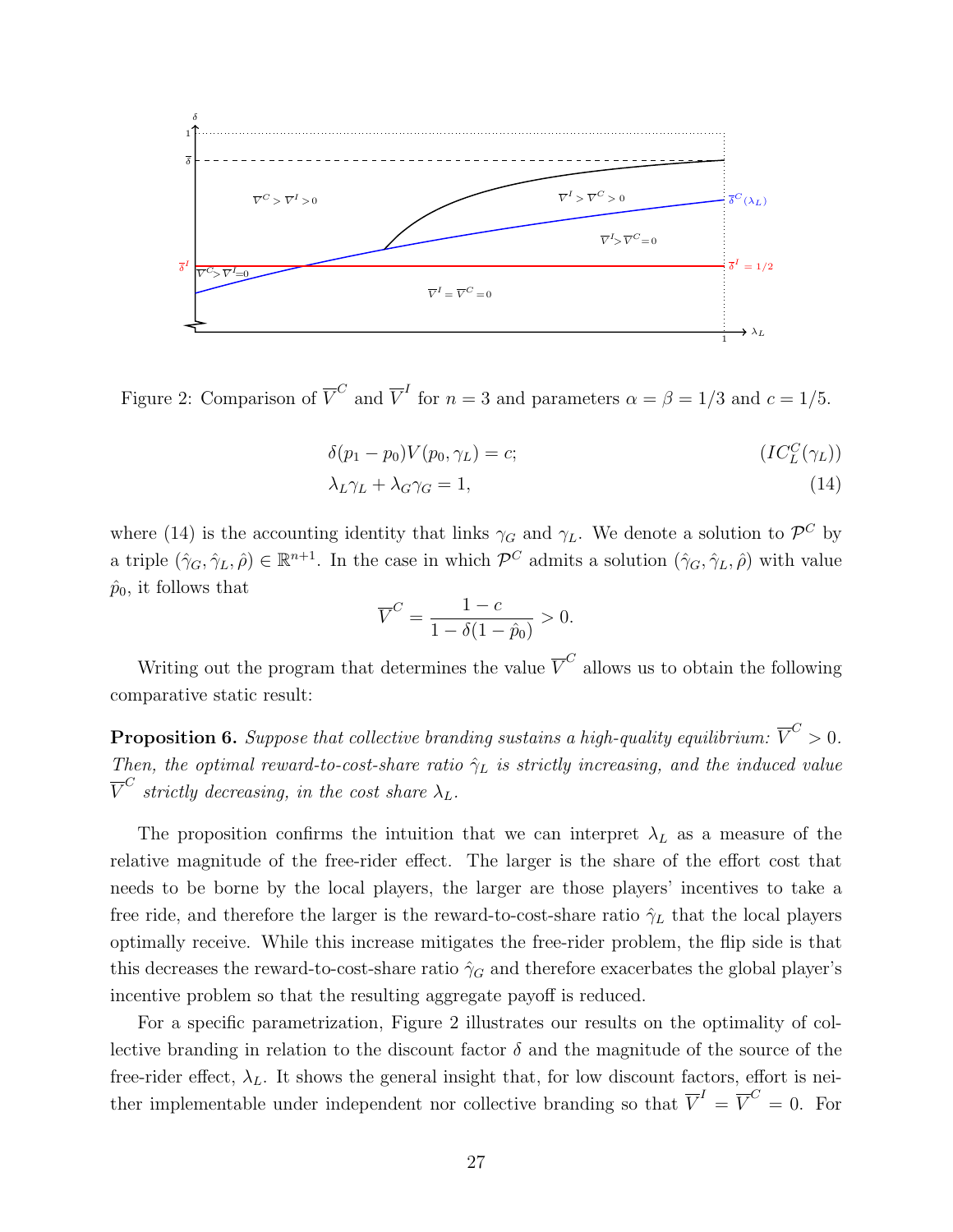intermediate discount factors, effort is only implementable with collective branding when  $\lambda_L$ is small (i.e.,  $\overline{V}^C > \overline{V}^I = 0$ ), whereas it only implementable with independent branding when  $\lambda_L$  is large (i.e.,  $\overline{V}^I > \overline{V}^C = 0$ ). For larger discount factors, effort is implementable under both independent and collective branding ( $\overline{V}^C > \overline{V}^I > 0$ ), but collective branding outperforms independent branding only when  $\lambda_L$  is not too large  $(\overline{V}^I > \overline{V}^C > 0)$ . For discount factors exceeding  $\overline{\delta}$ , collective branding outperforms independent branding, no matter how large  $\lambda_L < 1$ .

#### 5 Optimal Collective Brand Size

In the previous section, we have shown that, in the presence of local players, a careful calibration of the revenue shares is essential for building a collective brand reputation. In this section, we identify a second essential tool for managing collective branding reputation: the size of the collective brand. In particular, we show that the relative magnitude of the free-rider effect, as measured by the parameter  $\lambda_L$ , determines how the sustainability of high quality varies with brand size.

In this section, we thus analyze the comparative statics in the brand size  $n$ , obtaining results on the maximum implementable brand size,  $\bar{n}$ , and the optimal brand size,  $\hat{n}$ . Our main result reveals that, even when brand size is chosen optimally (without any additional constraints), there remains an inefficiency in the limit as the discount factor becomes large. Despite the usual intractability of Poisson's binomial distributions (e.g., Biscarri et al., 2018), the recursive structure (4) of the probability distribution  $\mathbb{P}_n(\cdot|k)$  enables us to express the limiting inefficiency in closed form as a function only of (i) the corresponding limiting inefficiency in the polar case in which the local players bear all effort costs, and (ii) the effort cost share  $\lambda_L$  of the local players.

To make clear the dependencies on the collective brand size  $n$ , we denote variables with a superscript *n* throughout this section. For instance,  $\overline{V}^n$  now denotes the average per-market value in the best equilibrium when the brand size is  $n$ .

**Informativeness effect only**  $(\lambda_L = 0)$ . We first consider the benchmark in which collective reputation does not exhibit a free-rider problem. For this benchmark, we show that, for any discount factor  $\delta > c$ , we obtain efficiency in the limit as n goes to infinity, implying that both the maximum implementable brand size,  $\bar{n}$ , and the optimal brand size,  $\hat{n}$ , are unbounded. An intuition behind this efficiency results follows from the observation that with perfect monitoring  $(\alpha = \beta = 0)$  efficiency obtains if and only if  $\delta \geq c$ . Extending the brand size mitigates the inefficiency induced by imperfect monitoring. This inefficiency vanishes in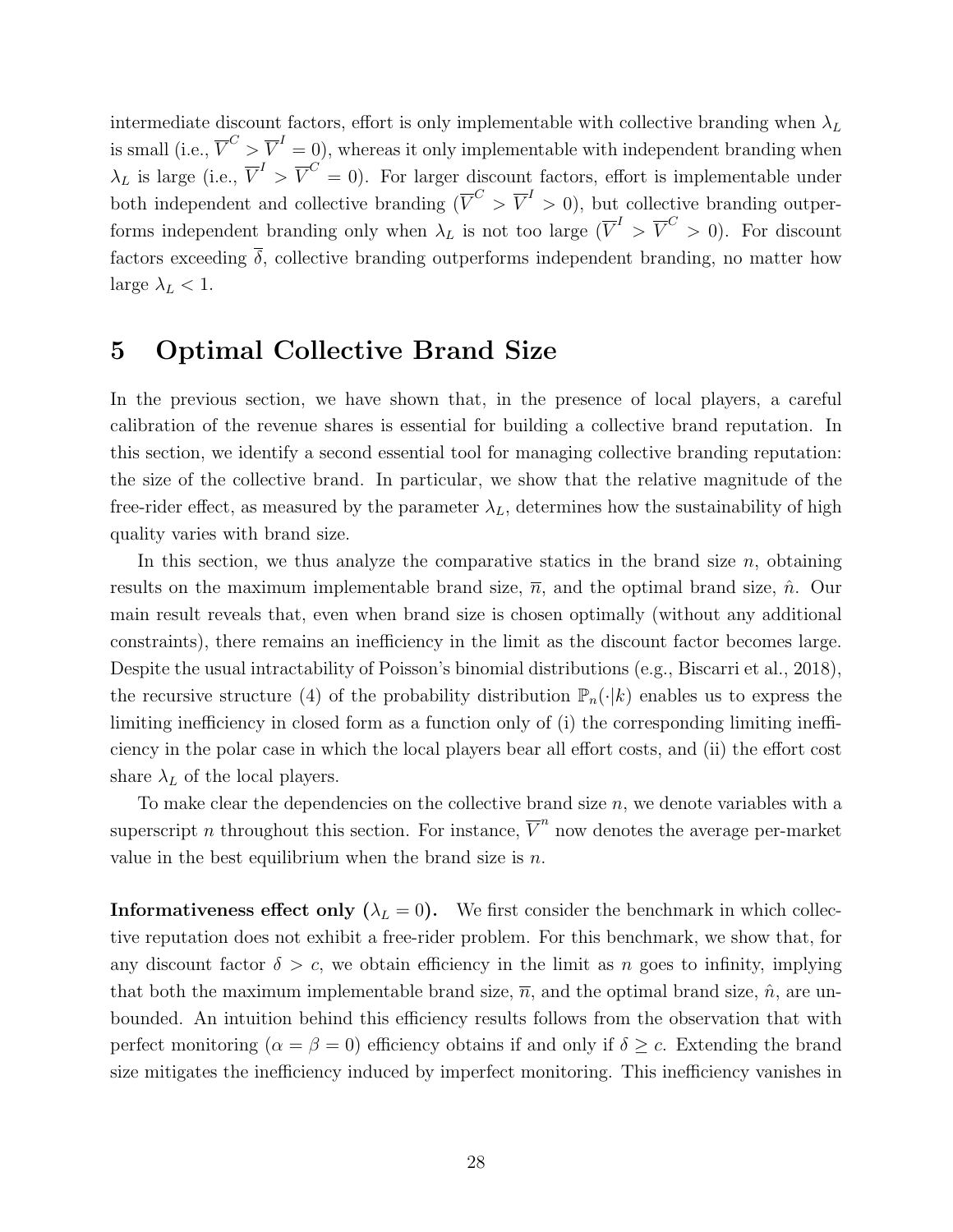the limit as *n* becomes large.<sup>31</sup>

Recall that this benchmark corresponds to the polar case  $\lambda_G = 1$ . For this case, the incentive constraint  $(IC_L^n(\gamma_L))$  is redundant so that the optimal pair  $(\hat{\rho}^n, \hat{\gamma}_G^n)$  that characterizes the best PPE exhibits

$$
\hat{\gamma}_G^n = 1
$$
 and  $\hat{\rho}^n = \arg \min_{\rho} p_0^n(\rho)$  s.t.  $(IC_G^{n;1}(1)), \dots, (IC_G^{n;n}(1)).$ 

**Proposition 7.** Suppose  $\lambda_G = 1$  and  $\delta > c$ . Then the maximum implementable brand size,  $\overline{n}$ , and the optimal brand size,  $\hat{n}$ , are unbounded, and efficiency obtains in the limit:

$$
\lim_{n \to \infty} \overline{v}^n = 1 - c.
$$

In the appendix, we prove the proposition using the following steps. Based on a sandwich argument, we first show that, in the limit,  $\hat{\rho}^n$  is of the deterministic form  $\hat{r}^n$  =  $(1, \ldots, 1, 0, \ldots, 0)$ . We next show that minimizing  $p_0$  with respect to such deterministic cutoffs, only the two extreme constraints  $(IC_G^1)$  and  $(IC_G^n)$  need to be considered.<sup>32</sup> In a final step, we apply central limit arguments and Chebyshev's inequality to show that, in the limit as *n* goes to infinity, efficiency obtains for these deterministic cutoffs.

**Including the free-rider effect**  $(\lambda_L > 0)$ . Proposition 7 implies that without a moral hazard problem for the local players, efficiency obtains when expanding the collective reputation over an infinite number of markets. The next proposition shows that this is no longer true as soon as there is a slight moral hazard problem concerning the local player's effort. In this case, there is an upper bound on the extent of collective branding.

**Proposition 8.** Suppose  $\lambda_L > 0$ . Then there is an upper bound  $\overline{n} \in \mathbb{N}$  such that effort is implementable under collective branding of size n only if  $n < \overline{n}$ . Consequently,  $\overline{V}^n > 0$  only if  $n < \overline{n}$ . Moreover,  $\overline{n}$  is increasing in  $\delta$ .

Our final result returns to the main focus of our paper: identifying the inefficiencies of a collective reputation due to free-riding by local players. Proposition 7 shows that if collective reputation does not suffer from a free-rider problem, then, for any discount factor  $\delta > c$ , inefficiencies vanish as the collective brand size grows large. Our final proposition shows that if there is a free-rider problem  $(\lambda_L > 0)$ , then, even as the discount factor  $\delta$  approaches 1, the maximum per-period payoff  $\bar{v}^n$  is bounded away from efficiency.

 $31$ In the literature on repeated games with imperfect monitoring, Matsushima (2001) also notes this effect.  $32$ Confirmed by simulations, we conjecture that this also holds with respect to an optimal non-deterministic

 $\hat{\rho}^n$  for finite n. The intractability of the Poisson's binomial distribution however prevents us from proving this analytically.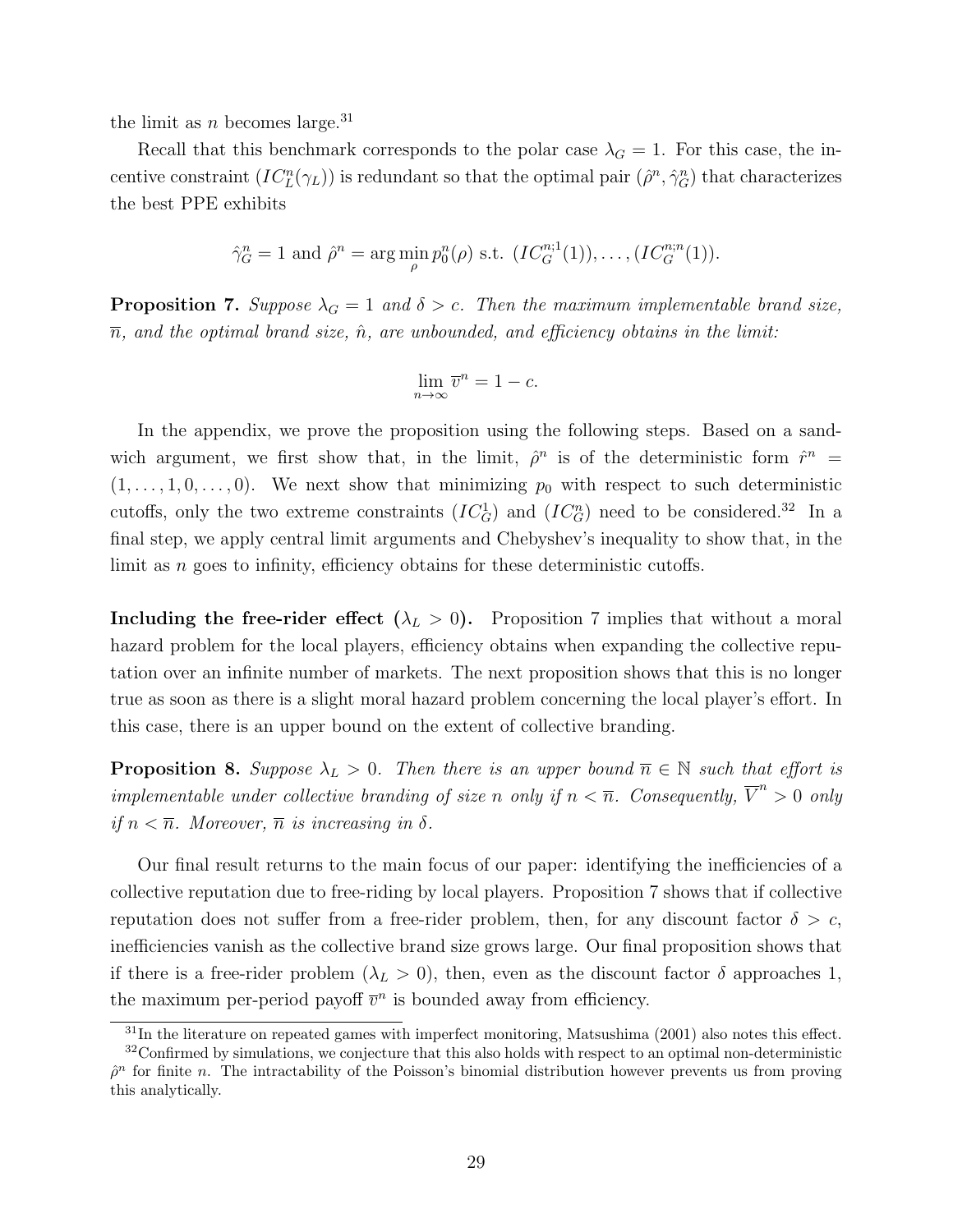**Proposition 9.** Suppose  $\lambda_L > 0$ . Then,

$$
\lim_{\delta \to 1} \overline{n} = \infty; \ \lim_{\delta \to 1} \hat{n} = \infty; \ and \ \overline{v}^{\infty} \equiv \lim_{n \to \infty} \lim_{\delta \to 1} \overline{v}^n = \lambda_G (1 - c) + \lambda_L \overline{v}^I < 1 - c.
$$

The proposition shows that, even in the limit, efficiency is not attained: the limiting payoff,  $\overline{v}^{\infty}$ , lies strictly below 1 – c. More importantly, it reveals the economic insight that we can decompose this limiting payoff by expressing it as a convex combination of the efficient payoff, 1 – c, and the (inefficient) payoff under independent branding,  $\bar{v}^I$ , with the weights corresponding to the effort cost shares  $\lambda_G$  and  $\lambda_L$ .

This decomposability result indicates, that in the limit, it is as if we obtain the best of both worlds: implementing collective branding for the global player, yielding the efficient payoff  $1 - c$ , and, at the same time, independent branding for the local players, with its optimal but inefficient payoff of  $\bar{v}^I$ . The optimal calibration of the revenue shares is crucial for this decomposability. This does, however, not mean that the two incentive problems are independent and do not interact; at all times incentive constraints of both types of players are binding.

#### 6 Conclusion

We have developed a theory of collective brand reputation in a repeated game of imperfect public monitoring. The key novelty is the interaction between a global player, who takes costly actions to impact the quality of the entire product line, and local players, each of whom is able to affect the quality of only a single product. This makes the analysis applicable to a large set of economic environments in which such two-sided moral hazard problems are endemic, including platform markets, franchising, licensing, and team production.

While under independent branding, the quality signals relating to different products are received individually by the product's consumer, they are effectively pooled under collective branding. If all of the effort costs are borne by the global player, only a beneficial informativeness effect arises, implying that collective branding is superior to independent branding. In that case, any inefficiency arising from imperfect monitoring vanishes in the limit as the collective brand size becomes large. By contrast, if all of the effort costs are borne by the local players, only a free-rider effect obtains, implying that collective branding is never superior to independent branding, and is strictly inferior unless the discount factor is sufficiently large. In the generic case in which both types of players bear some of the effort costs, a careful calibration of revenues shares mediates the tradeoff between the beneficial informativeness effect and the harmful free-rider effect. Under optimal revenue sharing, collective branding is superior to independent branding as long as the share of the effort costs borne by the local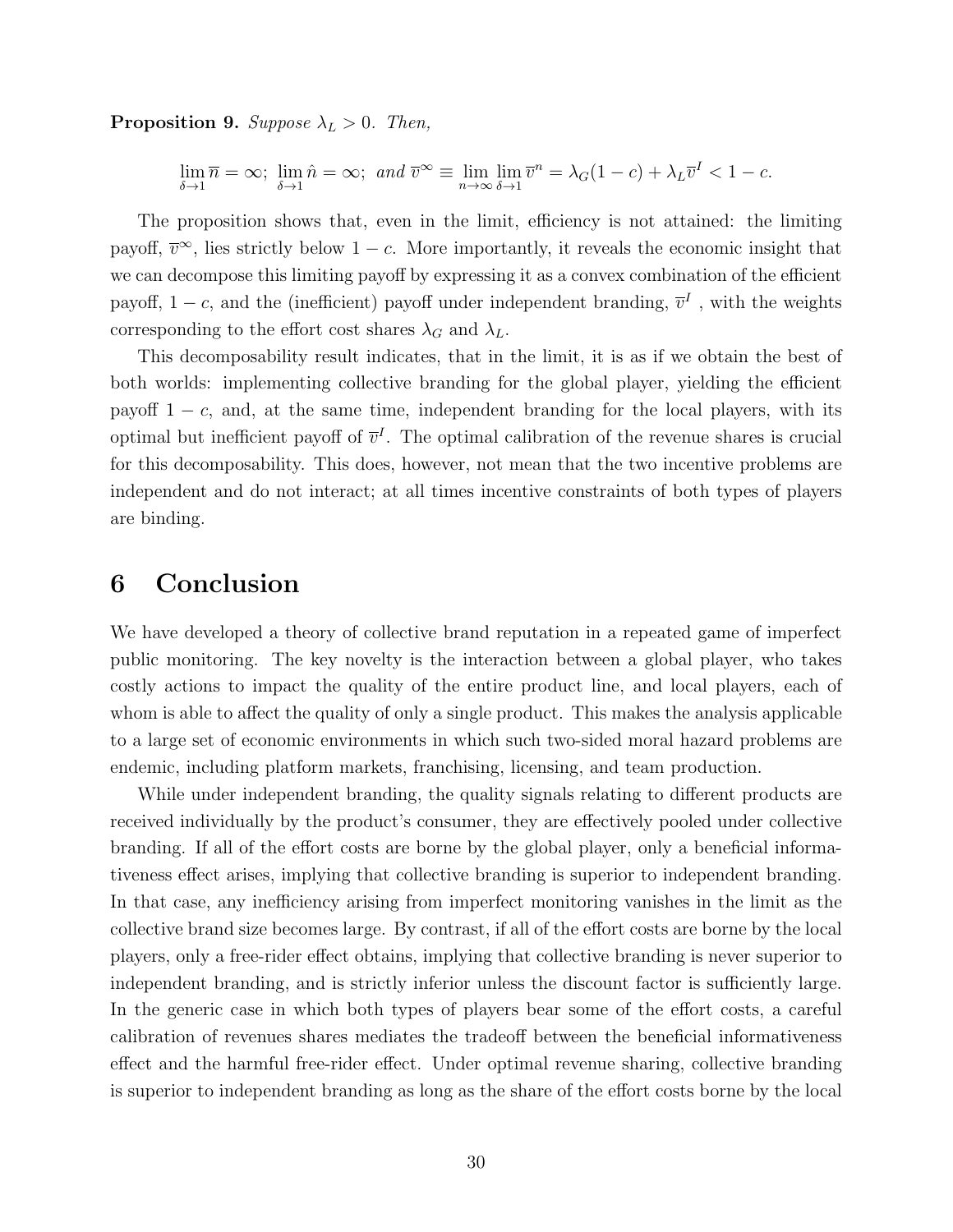players is sufficiently small or the discount factor sufficiently large. As the discount factor becomes large, the optimal size of the collective brand increases without bound. In the limit as both the discount factor and the collective brand size become large, the remaining inefficiency is equal to the local players' effort cost share multiplied by the inefficiency under independent branding. In that limit, it is thus as if the best of both worlds could be achieved: collective branding for the global player and independent branding for the local players.

Throughout the paper, we have assumed that the global player makes separate effort choices for each product/market. This may be a reasonable assumption for some applications (think of a franchisor's delivery of beef to hamburger outlets or its advertising in local media<sup>33</sup>) but perhaps less so for some others (think of a headquarter's advertising in national media). If, under collective branding, the headquarter had to choose the same effort level in all markets, then only one aspect would need to be changed in our analysis: the global player would no longer have *n* incentive constraints but only a single one, namely  $(IC_G^{Cn})$ . It follows immediately that the resulting value under collective branding is weakly larger – and strictly larger for sufficiently large discount factors, than with separate effort decisions.<sup>34</sup> As we show in the final part of Appendix A, however, all of our propositions would continue to hold under that alternative assumption. In particular, the comparative statics and limiting values remain valid.

We have also assumed that effort choices are private information. An exciting avenue for future research consists in allowing for within-brand monitoring of effort choices. Such an analysis would, however, require a solution concept beyond PPE and therefore a more complex (and less well-understood) analytical framework. For instance, if the global player were to observe signals of local players' effort choices that are more informative than those observed by consumers, the global player's strategy would naturally depend on her private history (at least for the equilibrium to improve upon the PPE outcome in the absence of monitoring).

Because our analysis reveals the crucial role of revenue sharing, a further interesting question is to identify alternative modeling assumptions under which players benefit from more elaborate revenue sharing schemes than the ones we have analyzed. First, note that if the signals were fully contractible so that revenue shares could directly condition on them, then the players would be able to solve completely the moral hazard problem by using budget breakers, along the lines of Holmström (1982). Suppose instead, as we assume in the paper, that such direct conditioning on signal realizations is, due to their non-verifiability, infeasible. Then the players may, following the logic of relational contracting (e.g., Levin,

<sup>&</sup>lt;sup>33</sup>As discussed in Blair and Lafontaine (2005, ch. 9.6), regional or local advertising effort is often determined not by the local franchisee but the franchisor, leading to frictions between franchisees and franchisor (see, e.g., Broussard v. Meineke Discount Muffler Shops).

<sup>&</sup>lt;sup>34</sup>Recall from Lemma 4 that, in the best PPE,  $(IC_G^{C_1})$  is binding, and  $(IC_G^{C_n})$  slack, for  $\delta$  large.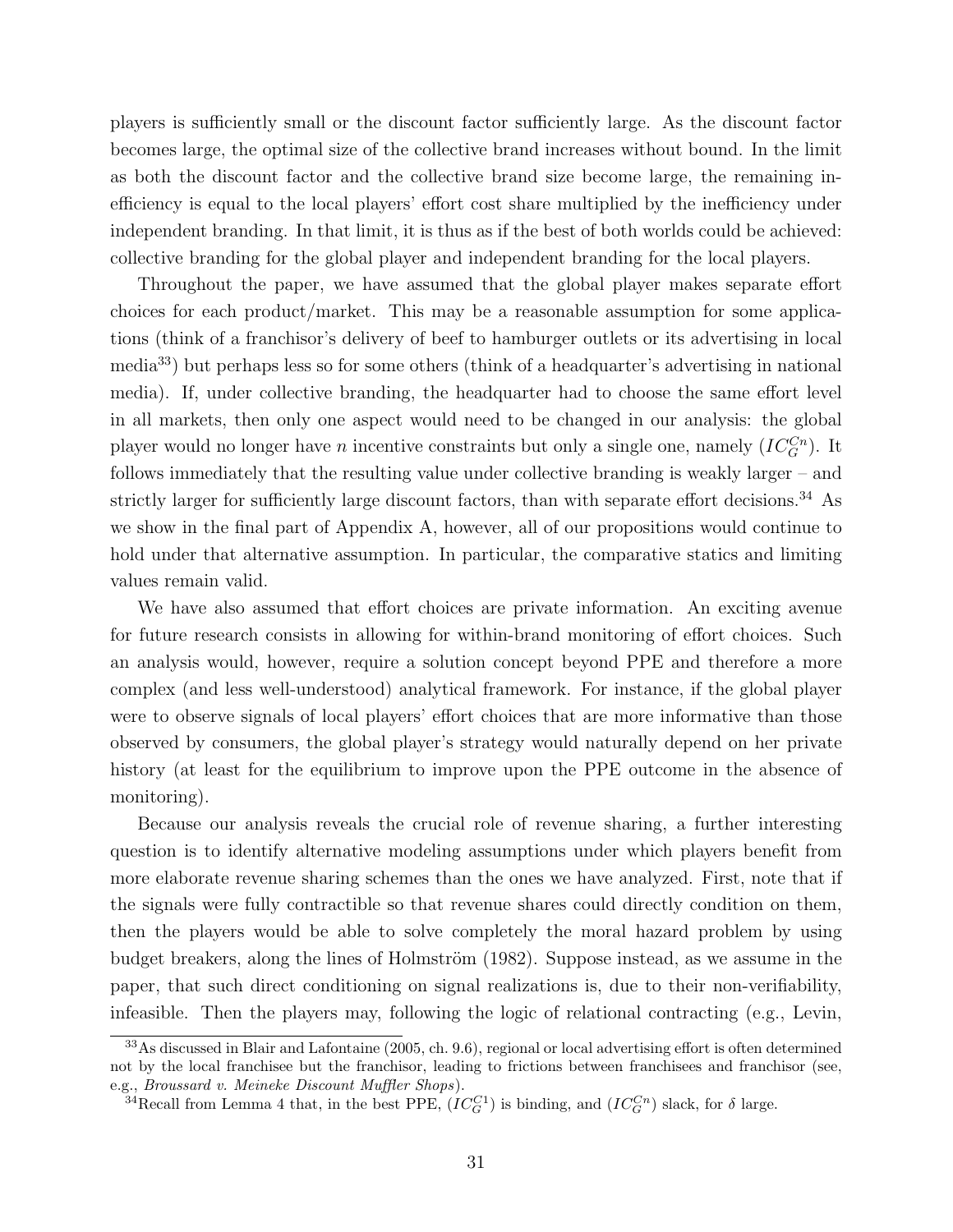2003), try to exploit the repeated game structure to implement conditional revenue sharing implicitly through voluntary payments.<sup>35</sup> However, under our assumption that signals are fully uninformative about behavior of specific players (and, under collective branding, in specific markets), such relational contracts cannot help alleviate the moral hazard problem.<sup>36</sup> An open question though is whether this might be different if, under collective branding, all players could not only observe the aggregate signal but also attribute the individual signals to a specific local market. While such an assumption does not reflect our interpretation of collective branding, we expect relational contracts that implement voluntary payments from local markets with a bad signal to local markets with a good signal, to be sustainable and alleviate the moral hazard problem. However, for such outcomes to be attainable in a PPE, consumers must also be able to observe such voluntary transfers between producers in different markets, which seems unlikely to hold in practice.

Moreover, we assumed that effort choices of the global and local players are binary and perfectly complementary within a market. This assumption allowed us to focus on the reputational team production problem across markets and abstract from the physical team production problem within a market. In a richer production structure with continuous effort choices that are imperfect complements, players must then, on the one hand, also solve the physical team production problem, but have, on the other hand, more punishments abilities to control reputational team production. As these complexities are beyond the scope of this paper, we leave such an analysis for future research.

In our analysis, we have assumed that all markets are identical. Allowing for a marketspecific signal structure  $(\alpha_i, \beta_i)$  would enable us to study a number of novel questions such as which products to group together and sell under a common brand name, or how to optimally design aggregate brand-level quality signals. However, such an extension would have to deal with at least two analytical difficulties. First, this would require giving up the convenient restriction to symmetric equilibria. Second, this would require dealing with more complex Poisson's binomial distributions.<sup>37</sup>

Another interesting topic for future work consists in studying optimal task assignment within a collective brand. Suppose that production requires a continuum of tasks, indexed by  $i \in [0,1]$ . Let  $c_G(i)$  and  $c_L(i)$  denote the effort cost for the global and local player, respectively, in performing task *i*. Suppose that  $\Delta c(i) \equiv c_G(i) - c_L(i)$  is strictly decreasing in i, with  $\Delta c(\hat{i}) = 0$  for some  $\hat{i}$ . First-best efficiency thus requires that tasks  $[0, \hat{i})$  are performed by local players, and tasks  $(\hat{\iota}, 1]$  by the global player. An implication of our analysis in Section

<sup>&</sup>lt;sup>35</sup>The relational contracting literature offers the insight that our focus on static revenue shares is without loss.

 $36$ Technically, the condition of "pairwise identifiability" (Fudenberg et al., 1994) fails in our context.

<sup>&</sup>lt;sup>37</sup>As Poisson's binomial distributions in general satisfy MLRP, we would expect the main insights of our analysis to carry over to such an extension.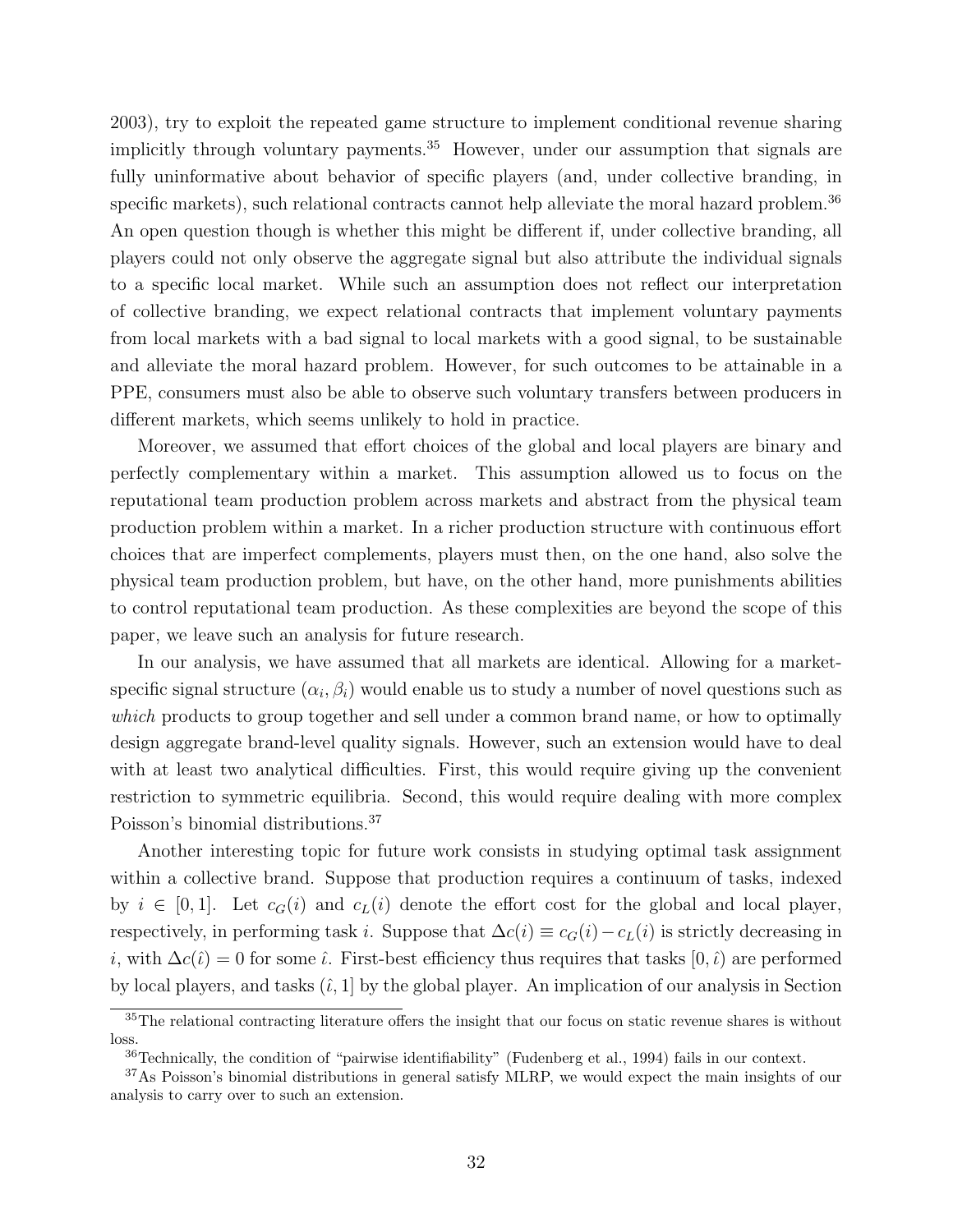3 is that such "myopic" cost minimization is indeed optimal under independent branding. Under collective branding, however, our results imply that the global player should optimally take on more tasks as the joint value is decreasing in the share of the effort costs borne by the local players.<sup>38</sup> That is, optimal task assignment introduces a productive inefficiency under collective branding to mediate the free-rider problem.

Finally, we point out that in our modeling of collective branding, we have assumed that players only see a global, non-market specific signal about previous qualities. In practice, buyers may however observe both global and local signals about the provided quality, giving rise to the possibility of distinct reputations of global and local players. As a concrete example of this, consider Boeing's problems at their local assembly lines in Charleston.<sup>39</sup> After airlines learned about these local problems, they refused to take delivery of airplanes assembled there. Hence, a further worthwhile extension is to consider a model in which players base their quality perceptions on both types of signal, and study their interplay and effects on buyer behavior.

#### Appendix A: Proofs

**Proof of Proposition 1:** To obtain the best PPE, we minimize  $\rho_0$  subject to  $(IC_G^I)$  and  $(IC<sub>L</sub><sup>I</sup>)$ . As  $(IC<sub>j</sub><sup>I</sup>)$  is violated for  $\rho_0$  small (provided  $\lambda_j > 0$ ), the optimal  $\rho_0$  must be such that one of the two incentive constraints holds with equality, and the other with a weak inequality. That is,

$$
\rho_0 = \hat{\rho}_0(\gamma_G, \gamma_L) \equiv \frac{(1 - \delta)c}{\delta \left[ (1 - \alpha - \beta) \min_j \gamma_j - (1 - \beta)c \right]}.
$$
\n(15)

This solution satisfies the domain restriction  $\rho_0 \in [0,1]$  if  $\hat{\rho}_0(\gamma_G, \gamma_L)$  is positive and not larger than one, which holds if and only  $if<sup>40</sup>$ 

$$
\min_{j} \gamma_{j} \ge \overline{\gamma} \equiv \frac{(1 - \beta \delta)c}{\delta(1 - \alpha - \beta)}.\tag{16}
$$

If (16) does not hold, then an equilibrium with  $e_G^0 = e_L^0 = 1 = b^0 = 1$  and the given  $(\gamma_H, \gamma_L)$ does not exist.

From these considerations it then follows that, at an optimum, we must have  $\gamma_H = \gamma_L$ .

<sup>38</sup>In the context of platform markets, the "Fulfillment by Amazon" (FBA) program may be understood through this lens. The FBA program, established in 2006, amounted to Amazon (as the global player) taking over the tasks of storage, shipping and handling returns from individual merchants (the local players).

<sup>39</sup>See https://www.bizjournals.com/seattle/news/2020/09/15/boeing-consolidation-787-assembly-studyeverett.html (last retrieved on 02/20/2022).

 $^{40}$ It is straightforward to verify that if the r.h.s. of (15) is not larger than 1 it is also positive.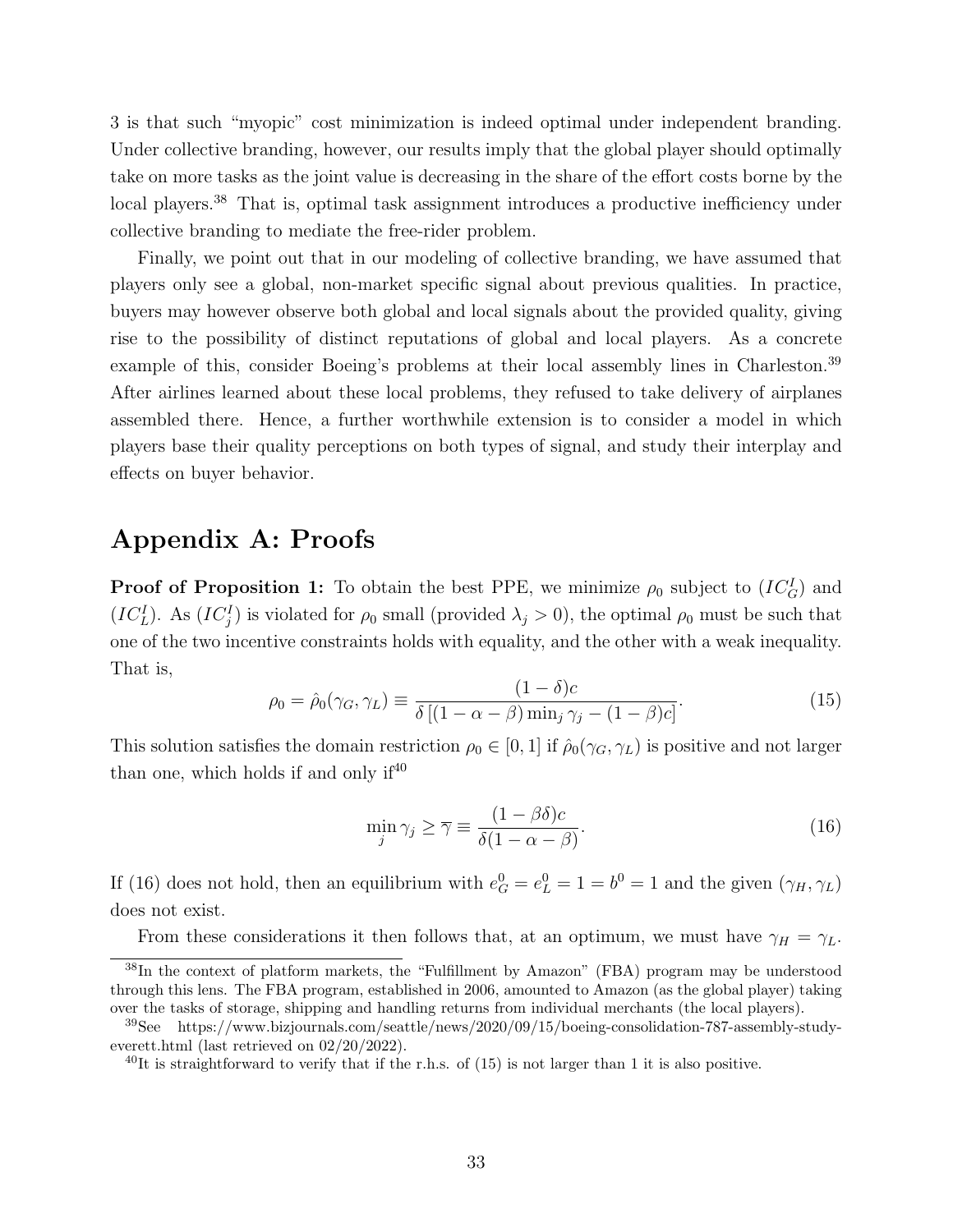To see this, first suppose  $\gamma_G > \gamma_L$  is optimal. We must then have that (16) is satisfied and

$$
\rho_0 = \hat{\rho}_0(\gamma_G, \gamma_L) = \frac{(1 - \delta)c}{\delta [(1 - \alpha - \beta)\gamma_L - (1 - \beta)c]}.
$$

But then we can lower  $\rho_0$  further by raising  $\gamma_L$  slightly, since  $\rho_0(\gamma_G, \gamma_L)$  is decreasing in  $\gamma_L$ whenever  $\gamma_G > \gamma_L$  (and this increase is also feasible since it relaxes (16)). Conversely, also  $\gamma_G < \gamma_L$  cannot be optimal, since we could then lower  $\rho_0$  further by raising  $\gamma_G$ . Hence, at the optimum it must hold  $\gamma_G = \gamma_L$ , which, together with the accounting identity  $\lambda_G \gamma_G + \lambda_L \gamma_L = 1$ implies that  $\gamma_G = \gamma_L = 1$ .

Having established that at an optimum  $\gamma_G = \gamma_L = 1$ , it then follows from (15) that the minimizing  $\rho_0$  equals  $\rho_0^I$  as defined in (2). Finally from (16), it follows that an equilibrium sustaining  $e_G^0 = e_L^0 = 1 = b^0 = 1$  exists if and only if  $\delta \geq \overline{\delta}^I$ , where we note that our parameter restriction at the end of Section 2,  $c < \overline{c}$ , implies  $\overline{\delta}^I < 1$ . Q.E.D.

**Proof of Lemma 1:** First note that solving  $P(\gamma)$  disregarding all constraints, yields  $\rho_s = 0$ for all s, but this violates all constraints. Because the optimization problem is linear, it follows that at least one of the constraints must be binding at an optimal solution.

Second, suppose to the contrary that  $\rho^C$  is optimal but such a  $\bar{s}$  does not exist. Then there are  $l < h$  such that  $\rho_l < 1$  and  $\rho_h > 0$ , with  $\rho^C$  satisfying all the constraints of  $\mathcal{P}(\gamma)$ . Consider changing  $\rho^C$  to  $\hat{\rho}^C$  by only lowering  $\rho_h$  by  $\Delta \rho > 0$  and raising  $\rho_l$  by  $\Delta \rho \cdot \mathbb{P}_n(s_h|0)/\mathbb{P}_n(s_l|0)$ . This change does not affect  $p_0 = \sum_s^n \mathbb{P}_n(s|0)\rho_s$ . Therefore, the objective and the right-hand side of all the constraints remain unchanged. The left-hand side of the constraints change by

$$
\left\{ [\mathbb{P}_n(s_l|k) - \mathbb{P}_n(s_l|0)] \frac{\mathbb{P}_n(s_h|0)}{\mathbb{P}_n(s_l|0)} - [\mathbb{P}_n(s_h|k) - \mathbb{P}_n(s_h|0)] \right\} \frac{\Delta \rho}{k}.
$$

After rewriting the term in curly brackets as

$$
\left\{\frac{\mathbb{P}_n(s_l|k) - \mathbb{P}_n(s_l|0)}{\mathbb{P}_n(s_l|0)} - \frac{\mathbb{P}_n(s_h|k) - \mathbb{P}_n(s_h|0)}{\mathbb{P}_n(s_h|0)}\right\} \mathbb{P}_n(s_h|0) = \left\{\frac{\mathbb{P}_n(s_l|k)}{\mathbb{P}_n(s_l|0)} - \frac{\mathbb{P}_n(s_h|k)}{\mathbb{P}_n(s_h|0)}\right\} \mathbb{P}_n(s_h|0),
$$

the MLRP of Poisson's binomial distribution implies that the term is strictly positive so that the left-hand side of each constraint strictly increases. As a result,  $\hat{\rho}^C$  must also be optimal, since it attains the same objective value and all constraints are strictly satisfied. The latter however contradicts the first observation that for any solution to  $\mathcal{P}(\gamma)$  at least one constraint is binding.

To see the final claim of the lemma, note that given the cutoff structure, it follows that  $p_k = \sum_{s=0}^n \mathbb{P}_n(s|k)\rho_s = \mathbb{P}_n(\tilde{s} < \bar{s}|k) + \mathbb{P}_n(\bar{s}|k)\rho_{\bar{s}} = (1 - \rho_{\bar{s}})\mathbb{P}_n(\tilde{s} < \bar{s}|k) + \rho_{\bar{s}}\mathbb{P}_n(\tilde{s} \leq \bar{s}|k) \leq$  $(1 - \rho_{\overline{s}}) \mathbb{P}_n(\tilde{s} < \overline{s}|k+1) + \rho_{\overline{s}} \mathbb{P}_n(\tilde{s} \le \overline{s}|k+1) = \mathbb{P}_n(\tilde{s} < \overline{s}|k+1) + \mathbb{P}_n(\overline{s}|k+1)\rho_{\overline{s}} = p_{k+1}$  for all  $k = 0, \ldots, n - 1$ , where the inequality follows from first-order stochastic dominance (i.e.,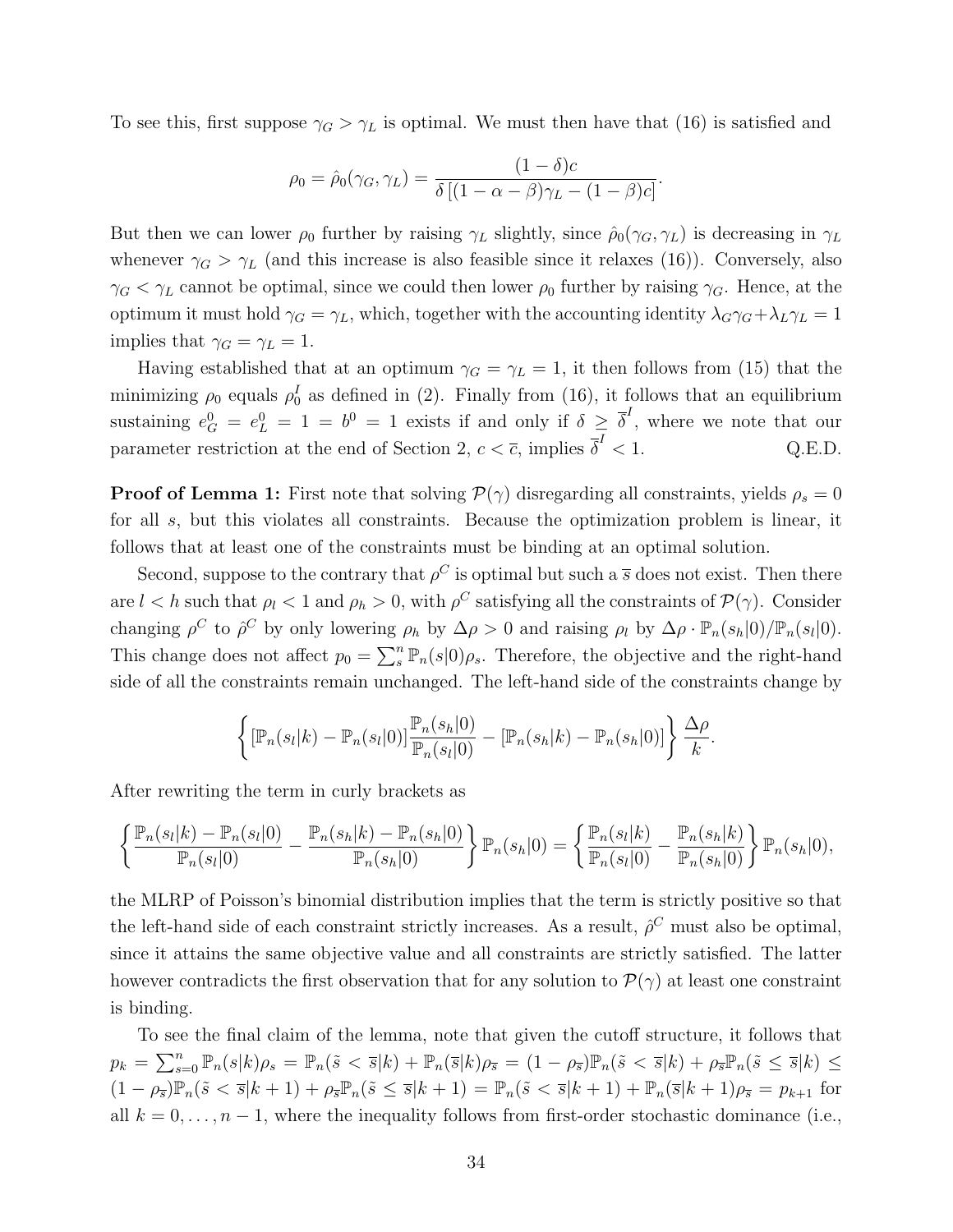equation  $(5)$ ). Q.E.D.

**Proof of Lemma 2:** In order to prove the lemma, we first construct an algorithm for finding a solution to  $\mathcal{P}(\gamma)$  on the basis of Lemma 1. First, define  $\overline{s}$  as the smallest  $\tilde{s} \in \{0, \ldots, n-1\}$ such that

$$
\sum_{s=0}^{\tilde{s}} \Delta_G(k, s) \ge \frac{(1-\delta)c}{n\delta(\gamma_G - c)}, \qquad \forall k = 1, ..., n,
$$
\n(17)

and

$$
\sum_{s=0}^{\tilde{s}} \Delta_L(1, s) \ge \frac{(1 - \delta)c}{\delta(\gamma_L - c)},\tag{18}
$$

where

$$
\Delta_G(k,s) \equiv \frac{\mathbb{P}_n(s|k) - \mathbb{P}_n(s|0)}{k} - \frac{c\mathbb{P}_n(s|0)}{n(\gamma_G - c)} \text{ and } \Delta_L(k,s) \equiv \frac{\mathbb{P}_n(s|k) - \mathbb{P}_n(s|0)}{k} - \frac{c\mathbb{P}_n(s|0)}{\gamma_L - c}.
$$

The variable  $\bar{s}$  is found algorithmically by starting with  $\tilde{s} = 0$  and increasing it successively until either all of the  $n + 1$  inequalities associated with (17) and (18) hold, or  $\tilde{s} = n$ . If this procedure ends with  $\tilde{s} = n$ , then  $\bar{s}$  does not exist, implying that the feasible set of  $\mathcal{P}(\gamma)$  is empty so that, for the given  $\gamma$ , there is no high-quality equilibrium. If the procedure ends with  $\tilde{s} < n$ , then  $\overline{s} = \tilde{s}$ . In a next step, compute for  $k = 1, \ldots, n$ ,

$$
\rho_G^k \equiv \frac{1}{\Delta_G(k,\overline{s})} \left\{ \frac{(1-\delta)c}{n\delta(\gamma_G - c)} - \sum_{s=0}^{\overline{s}-1} \Delta_G(k,s) \right\}; \quad \rho_L \equiv \frac{1}{\Delta_L(1,\overline{s})} \left\{ \frac{(1-\delta)c}{\delta(\gamma_L - c)} - \sum_{s=0}^{\overline{s}-1} \Delta_L(1,s) \right\}.
$$

By construction, each  $\rho_G^k$  and  $\rho_L$  lies in [0, 1]. Taking  $\bar{\rho}$  as the maximum over all  $\rho_G^k$  and  $\rho_L$ , it then follows from Lemma 1 that the solution  $\rho^C$  of program  $\mathcal{P}(\gamma)$  exhibits  $\rho_s^C = 1$  for  $s < \overline{s}$ ,  $\rho_{\overline{s}}^C = \overline{\rho}$ , and  $\rho_s^C = 0$  for  $s > \overline{s}$ , with an attained objective of  $p_0 = \sum_{s=0}^{\overline{s}} \mathbb{P}_n(s|0) + \mathbb{P}_n(\overline{s}|0)\overline{\rho}$ .

From this algorithm, we next identify the comparative statics of the threshold signal  $\bar{s}$ with respect to the discount factor  $\delta$ . To do so, first note that the left-hand sides of the  $n+1$ inequalities associated with (17) and (18) are independent of  $\delta$ , whereas the right-hand sides decrease with  $\delta$  over [0, 1] and grow arbitrarily large as  $\delta$  approaches 0. This implies that the threshold  $\bar{s}$  fails to exist when  $\delta$  is small and when it does exist for some  $\hat{\delta}$ , it exists for all  $\delta > \hat{\delta}$  and, moreover,  $\bar{s}$  is decreasing in  $\delta$ . This establishes

In order to derive the critical discount factor  $\overline{\delta}^C$ , we first compute for each of the constraints in (17) the minimum  $\overline{\delta}_G^k$  such that there is an  $\tilde{s}$  that fulfills it. In particular,

$$
\overline{\delta}_G^k \equiv \frac{c}{\Delta_G^k n (\gamma_G - c) + c}, \text{ where } \Delta_G^k \equiv \max_{\tilde{s}} \left\{ \sum_{s=0}^{\tilde{s}} \Delta_G(k, s) \right\}. \tag{19}
$$

In order to see that  $\gamma_G > \overline{\gamma}_G$  is a sufficient and necessary condition for  $\Delta_G^k > 0$  for all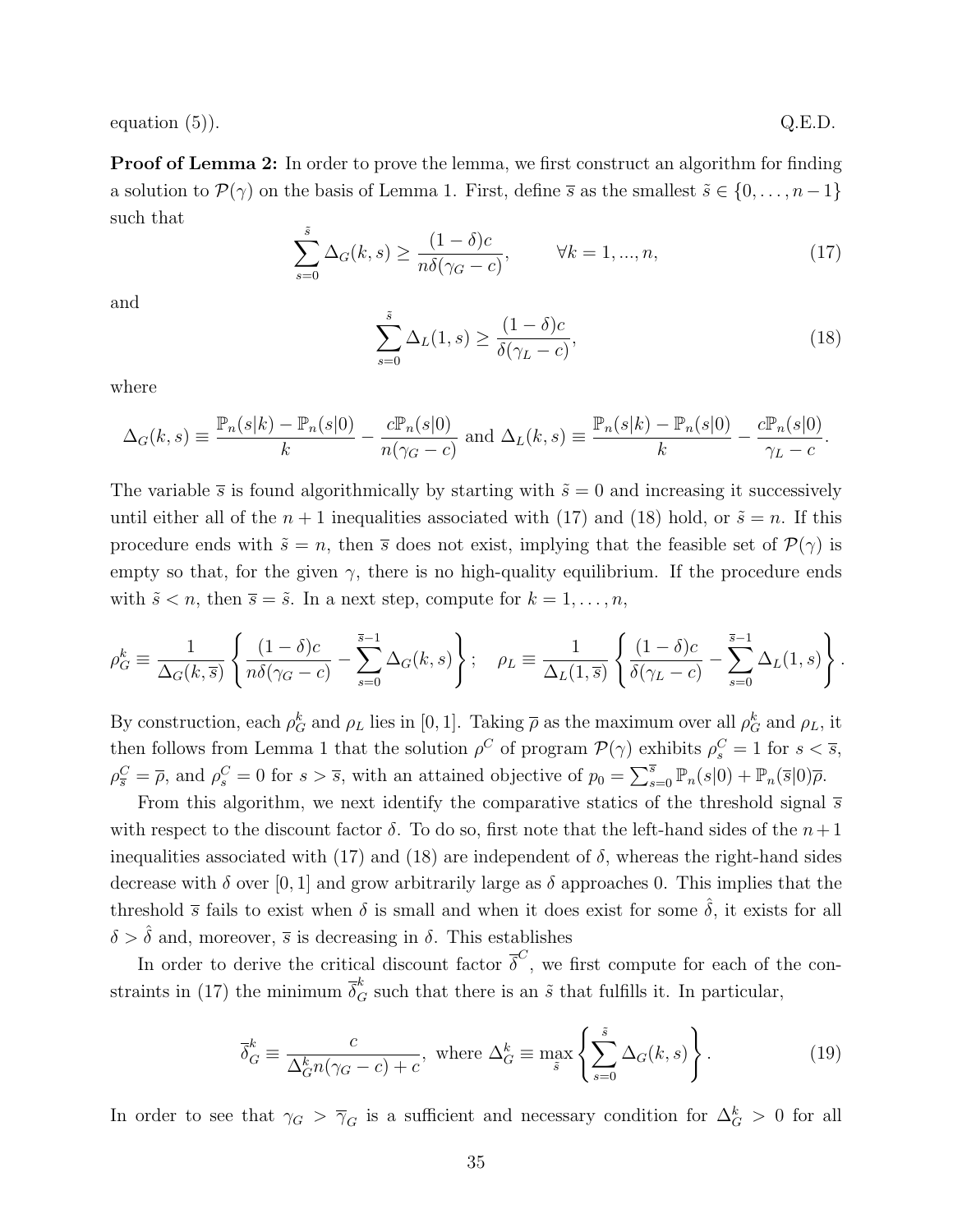$k = 1, \ldots, n$ , note that  $\Delta_G(k, s) \geq 0$  only if  $\Delta_G(k, 0) \geq 0$ , since

$$
\Delta_G(k,0) < 0 \iff \frac{\mathbb{P}_n(0|k)}{\mathbb{P}_n(0|0)} < 1 + \frac{kc}{n(\gamma_G - c)} \Rightarrow \frac{\mathbb{P}_n(s|k)}{\mathbb{P}_n(s|0)} < 1 + \frac{kc}{n(\gamma_G - c)} \iff \Delta_G(k,s) < 0,
$$

where " $\Rightarrow$ " follows from MLRP. Hence,  $\Delta_G^k > 0$  if and only if  $\Delta_G(k,0) > 0$ , where the latter is equivalent to

$$
\gamma_G > c + \frac{kc}{n[((1-\beta)/\alpha)^k - 1]}.
$$

Since the right hand side is decreasing in  $k, 4^1$  a sufficient and necessary condition for  $\Delta_G^k > 0$ for all  $k = 1, \ldots, n$  is  $\gamma_G > \overline{\gamma}_G$ .

Likewise, compute for the constraint (18) the maximum  $\overline{\delta}_L$  such that there is an  $\tilde{s}$  that fulfills it. That is,

$$
\overline{\delta}_L \equiv \frac{c}{\Delta_L(\gamma_L - c) + c}, \text{ where } \Delta_L \equiv \max_{\tilde{s}} \left\{ \sum_{s=0}^{\tilde{s}} \Delta_L(1, s) \right\} \tag{20}
$$

and a sufficient and necessary condition for  $\Delta_L > 0$  is  $\gamma_L > \overline{\gamma}_L$ .

Hence, we have established the first statement of the lemma that a high-quality equilibrium exists only if  $\gamma_G > \overline{\gamma}_G$  and  $\gamma_L > \overline{\gamma}_L$ .

By taking  $\overline{\delta}^C$  as the maximum over all  $\overline{\delta}_G^k$  and  $\overline{\delta}_L$ , we also establish the the second and third statement of the lemma, concerning the threshold discount factor  $\overline{\delta}^C$  and that the optimal cut-off signal  $\bar{s}$  is decreasing in  $\delta$ .

We finally show the last part of the lemma, proving the statements about the threshold level  $\overline{\delta}_0^C$  $\frac{0}{0}$ .

As shown,  $\gamma_G > \overline{\gamma}_G$  and  $\gamma_L > \overline{\gamma}_L$  imply  $\Delta_G(k, 0) > 0$  for all  $k = 1, \ldots, n$ , and  $\Delta_L(1, 0) > 0$ . Noting that the right-hand sides of (17) and (18) vanish when  $\delta$  approaches 1, the algorithm stops for  $\tilde{s} = 0$ , for  $\delta$  close enough to 1, namely for  $\delta \geq \overline{\delta}_0^C$  $\frac{0}{0}$ , where

$$
\overline{\delta}_0^C \equiv \max \left\{ \max_k \left\{ \frac{c}{c + n(\gamma_G - c)\Delta_G(k, 0)} \right\}, \frac{c}{c + (\gamma_L - c)\Delta_L(1, 0)} \right\}.
$$

To see the last statement of the lemma, note that with  $\bar{s} = 0$ ,  $(IC_G^{Ck})$  reduces to

$$
n\delta(\mathbb{P}_n(0|k) - \mathbb{P}_n(0|0))\rho_0 \frac{V(p_0, 1)}{k} \ge c.
$$

Because  $\mathbb{P}_n(0|k) = [(1 - \beta)/\alpha]^k \alpha^n$  it follows from  $(1 - \beta)/\alpha > 1$  that  $\mathbb{P}_n(0|k)$  is convex in k. As a result, the left hand side of  $(IC_G^{Ck})$  is increasing in k while the right hand side is

<sup>&</sup>lt;sup>41</sup>Its derivative is of the same sign as  $\psi(r, k) \equiv r^k - 1 - kr^k \log r$ , where  $r \equiv (1 - \beta)/\alpha > 1$ . As  $\psi(1, k) = 0$ and  $\frac{\partial \psi(r,k)}{\partial r} = -k^2 r^{k-1} \log r < 0$  for  $r > 1$ , it follows that  $\psi(r, k) < 0$ .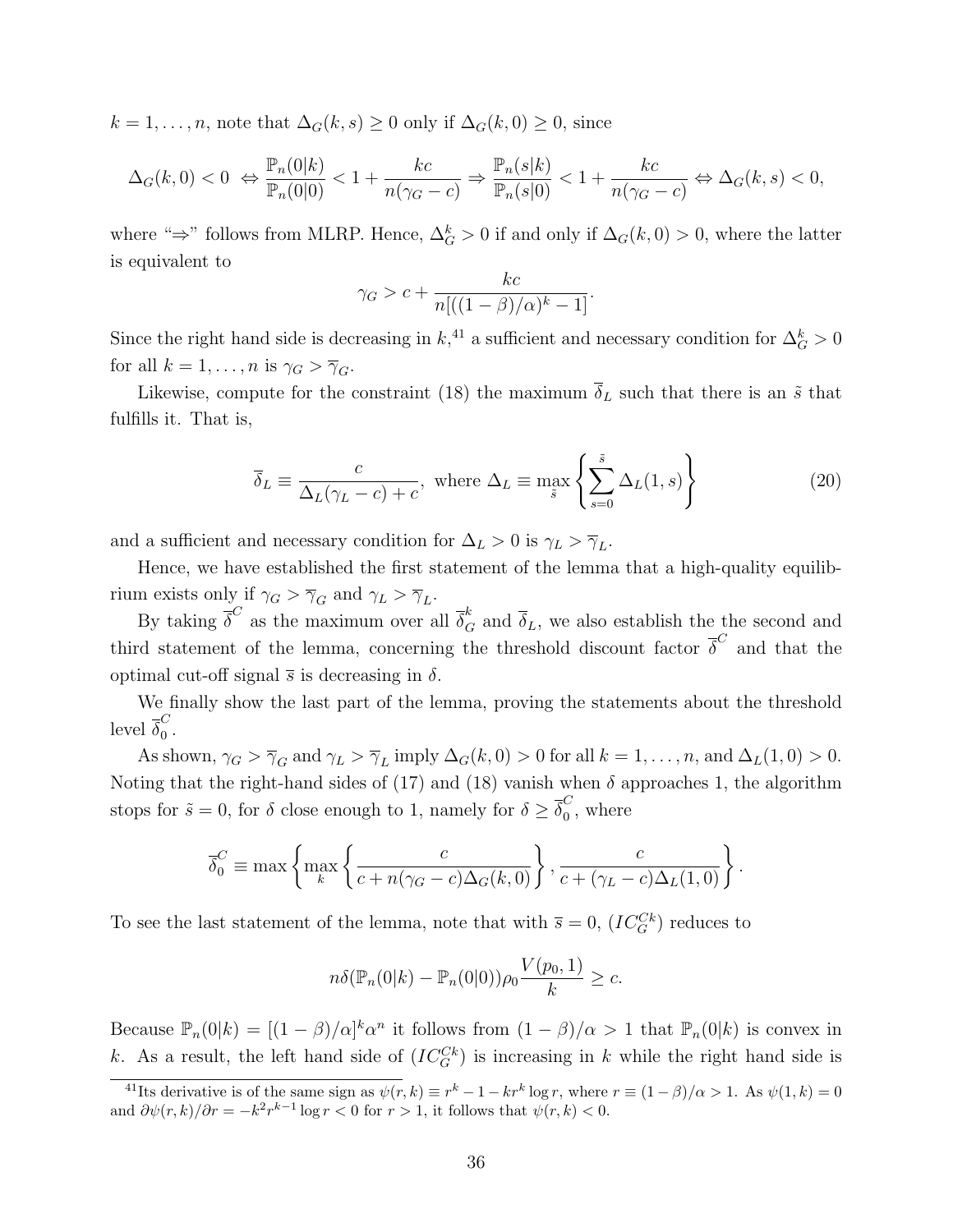independent of k. Hence, if the constraint holds for  $k = 1$ , it holds for all  $k > 1$ . Q.E.D.

**Proof of Lemma 3:** Suppose  $\rho_0^I \leq 1$ , implying  $\delta \leq \overline{\delta}^I$ , and consider the associated vector of punishment probabilities  $\rho^C(\rho_0^I) = (\rho_0(\rho_0^I), \dots, \rho_n(\rho_0^I))$  with  $\rho_s(\rho_0^I)$  as defined by (12). Since  $\rho_s(\rho_0^I) \leq \rho_0^I \leq 1$  and the signs of  $\rho_s(\rho_0^I)$  and  $\rho_0^I$  coincide, it follows  $\rho_s(\rho_0^I) \in [0,1]$  for all  $s = 0, ..., n$ . Moreover, the punishment probabilities in  $\rho^C(\rho_0^I)$  lead to a market breakdown after shirking in k markets of

$$
p_k = \sum_{s=0}^n \mathbb{P}_n(s|k)\rho_s(\rho_0^I) = \sum_{s=0}^n \mathbb{P}_n(s|k)\frac{n-s}{n}\rho_0^I = \frac{(n-\mathbb{E}[s|k])}{n}\rho_0^I = \frac{(n-k)\alpha + k(1-\beta)}{n}\rho_0^I.
$$

In particular, the on-path breakdown probability  $p_0$  coincides with the one under independent branding:  $p_0 = \alpha \rho_0^I$ . Moreover, for these punishment probabilities each  $(IC_G^{C,k})$  is equivalent to the incentive constraint  $(IC_G^I)$ :

$$
\frac{n}{k} \cdot \delta(p_k - p_0)V(p_0, 1) \ge c \iff \delta \rho_0^I (1 - \alpha - \beta)V(p_0, 1) \ge c.
$$

Hence,  $\rho^C(\rho_0^I)$  replicates the best PPE outcome under independent branding. Q.E.D.

**Proof of Proposition 2:** As defined in (2), recall from Proposition 1 that  $\rho_0^I$  represents the punishment probability associated with the best PPE under independent branding. If  $\rho_0^I > 1$ then  $\overline{V}^I = 0$  so that a (weak) superiority of collective branding holds trivially since  $\overline{V}^C \geq 0$ . Hence, suppose  $\rho_0^I \leq 1$ . Lemma 3 shows that the  $\rho^C(\rho_0^I)$  is feasible in the sense that is satisfies all incentive constraints  $(IC_G^{C,k})$ , and attains the value  $\overline{V}^I$ . But because  $\rho_s(\rho_0^I)$  violates the optimal cutoff structure (except for the special case of  $n = 2$  and  $\rho_0^I = 1$ ), Lemma 1 then implies that we can strictly improve upon this outcome. It follows that the best PPE yields a strictly higher payoff under collective branding. This then also implies that  $\overline{\delta}^I \geq \overline{\delta}^C$ , with a strict inequality for  $n > 2$ . Hence, for  $n > 2$ , it holds  $\overline{\delta}^I > \overline{\delta}^C$  so that for any  $\delta \in [\overline{\delta}^C, \overline{\delta}^C)$ , implying that  $\rho_0^I > 1$  but close to 1, we have  $\overline{V}^C > \overline{V}^I = 0$ , which proves the last statement of the proposition.  $Q.E.D.$ 

**Proof of Proposition 3:** Follows directly from the text.  $Q.E.D.$ 

Proof of Proposition 4: Follows directly from the text.  $Q.E.D.$ 

**Proof of Lemma 4:** Suppose to the contrary that  $\overline{V}^C > 0$  but  $\hat{\gamma}_L \leq 1$ , implying  $\hat{\gamma}_G \geq 1$ . Then, as argued, the program of minimizing  $p_0$  w.r.t.  $\rho^C$  subject to all  $(IC_G^{Ck})$  and  $(IC_L^C)$  has a solution  $\rho^C = (1, \ldots, 1, \rho_{\overline{s}}, 0, \ldots, 0)$  such that  $(IC_{L}^{C})$  binds, while all constraints  $(IC_{G}^{Ck})$ are slack. Since  $\partial V(p_0, \gamma_L)/\partial \gamma_L > 0$ , raising  $\gamma_L$  slightly results in all constraints being slack, allowing to lower  $p_0$  by reducing  $\rho_{\overline{s}}$  (or if  $\rho_{\overline{s}} = 0$  lowering  $\overline{s}$ ). This contradicts that  $\hat{\gamma}_L \leq 1$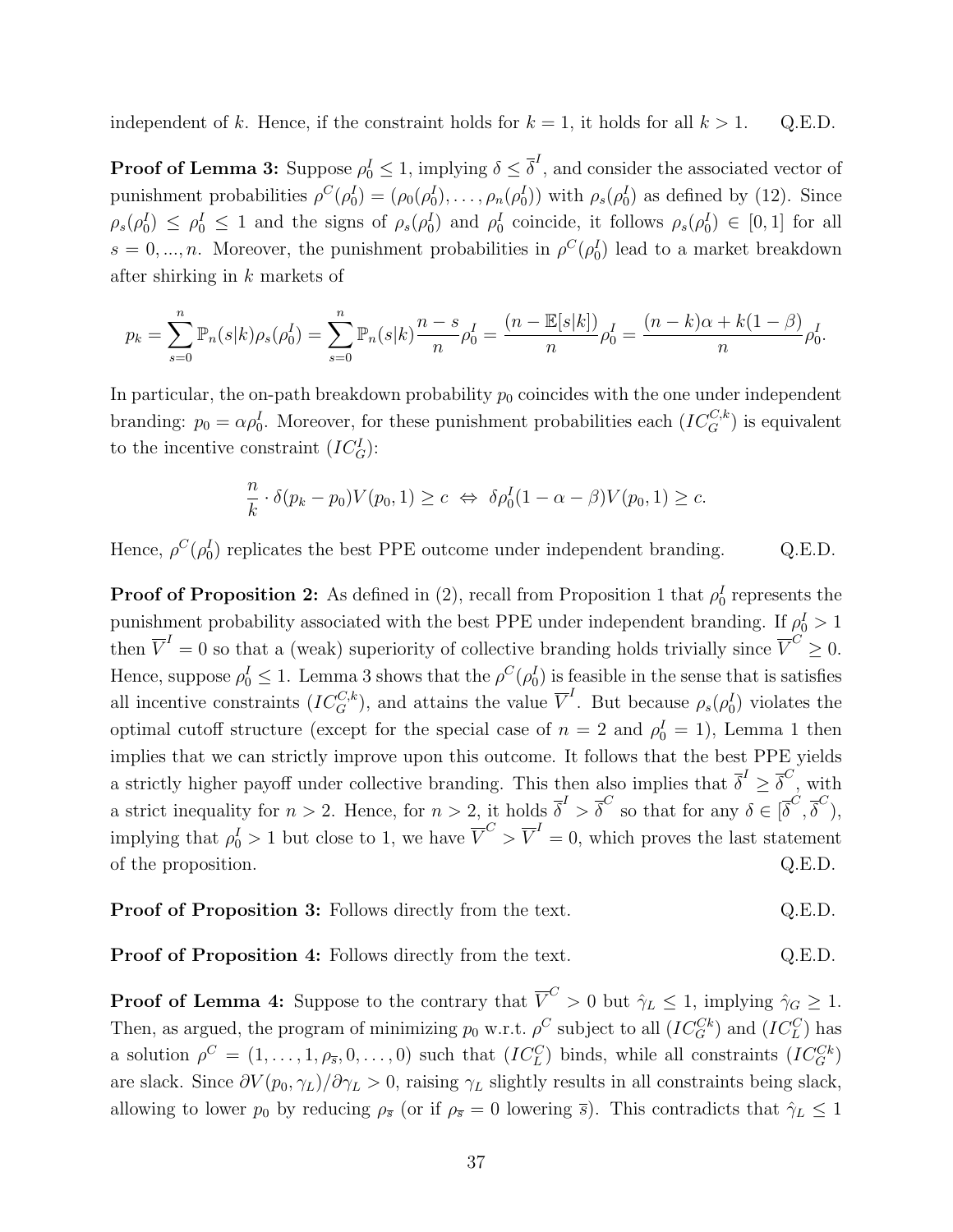is optimal. If  $\hat{\gamma}_L \geq 1$  but no  $(IC_G^{Ck})$  is binding, one can lower  $p_0$  by the same procedure, whereas if  $(IC<sub>L</sub><sup>C</sup>)$  is slack one can lower  $p_0$  through a similar procedure by raising  $\gamma_G$ . We conclude that  $\hat{\gamma}_G < 1 < \hat{\gamma}_L$  and are such that  $(IC_L^C)$  and at least one  $(IC_G^{Ck})$  is binding.

Lemma 2 shows that for  $\delta \in (\overline{\delta}_0^C)$  $\binom{0}{0}$ , 1), the binding constraint must be  $(IC_G^{C_1})$ . In this case,  $(\hat{\gamma}_L, \hat{\gamma}_G)$  are such that both  $(IC_G^{C_1})$  and  $(IC_L^{C})$  hold with equality, implying

$$
\delta(p_1 - p_0)V(p_0, \hat{\gamma}_G)n = c = \delta(p_1 - p_0)V(p_0, \hat{\gamma}_L) \iff n(\hat{\gamma}_G - c) = \hat{\gamma}_L - c.
$$

Combining the latter equation with the identity  $\lambda_G \gamma_G + \lambda_L \gamma_L = 1$  yields  $\hat{\gamma}_G = \tilde{\gamma}_G$  and  $\hat{\gamma}_L = \tilde{\gamma}_L$ . Note that for  $\delta < \overline{\delta}_0^C$  $\frac{1}{0}$  the constraint  $(IC_G^{C_1})$  may be slack at the optimum. Hence, in general, we have

$$
\delta(p_1 - p_0)V(p_0, \hat{\gamma}_G)n \ge c = \delta(p_1 - p_0)V(p_0, \hat{\gamma}_L) \iff n(\hat{\gamma}_G - c) \ge \hat{\gamma}_L - c.
$$

Combining this latter inequality with our previous finding that  $\hat{\gamma}_G < 1 < \hat{\gamma}_L$  yields the result  $\hat{\gamma}_G \in [\tilde{\gamma}_G, 1]$  and  $\hat{\gamma}_L \in (1, \tilde{\gamma}_L].$  Q.E.D.

Proof of Proposition 5: By Proposition 3, collective branding with proportional rewards can attain the value  $\overline{V}^I$ , whenever  $\rho_0^I \leq \alpha^{n-1}$ . Lemma 4 then implies that  $\overline{V}^C > \overline{V}^I$ , since it shows that proportional rewards are strictly suboptimal, meaning that collective branding can attain a value exceeding  $\overline{V}^I$ . The result then follows from the observation that  $\rho_0^I \leq \alpha^{n-1}$ if and only if  $\delta \geq \overline{\delta}$ , where

$$
\overline{\delta} = \frac{c}{c + \alpha^{n-1}(1 - \alpha - \beta - (1 - \beta)c)}.
$$
 Q.E.D.

**Proof of Proposition 6:** Suppose the model's parameters are such that  $\overline{V}^C > 0$ , implying that there is an optimal triple  $(\hat{\gamma}_G, \hat{\gamma}_L, \hat{\rho})$  to  $\mathcal{P}^C$ . In particular, for this triple  $(\hat{\gamma}_G, \hat{\gamma}_L, \hat{\rho})$ , the constraint  $(IC_{L}^{C}(\hat{\gamma}_{L}))$  as well as at least one constraint  $(IC_{G}^{Ck}(\hat{\gamma}_{G}))$  are binding. Now consider an increase in the parameter  $\lambda_G$ , while keeping  $\gamma_G$  constant at  $\hat{\gamma}_G$ . These changes imply a decrease in  $\lambda_L$  together with an increase in  $\pi_G$ . From  $\gamma_L = (1 - \lambda_G \gamma_G)/(1 - \lambda_G)$ , it however follows that  $\partial \gamma_L/\partial \lambda_G > 0$  so that the overall effect on  $\gamma_L$  is positive. Hence,  $(IC_L^C)$ is relaxed, implying that we can, in fact, also increase  $\gamma_G$  slightly above  $\hat{\gamma}_G$ , thereby relaxing all constraints so that  $\hat{\rho}$  together with the raised  $\gamma_G$  and  $\gamma_L$  lead to the same  $p_0$  but with all constraints satisfied with strict inequality. By Lemma 4, the triple is suboptimal, meaning there is a different triple leading to a strictly lower  $p_0$ , implying a strictly larger  $\overline{V}^C$ . Q.E.D.

**Proof of Proposition 7:** Let  $r^s \in \mathbb{R}^{n+1}$  denote deterministic cutoffs  $\rho$  of the form  $(1, \ldots, 1, 0, \ldots, 0)$ . That is,  $r^s$  is an  $(n+1)$ -dimensional vector with the first s entries being 1 and the remaining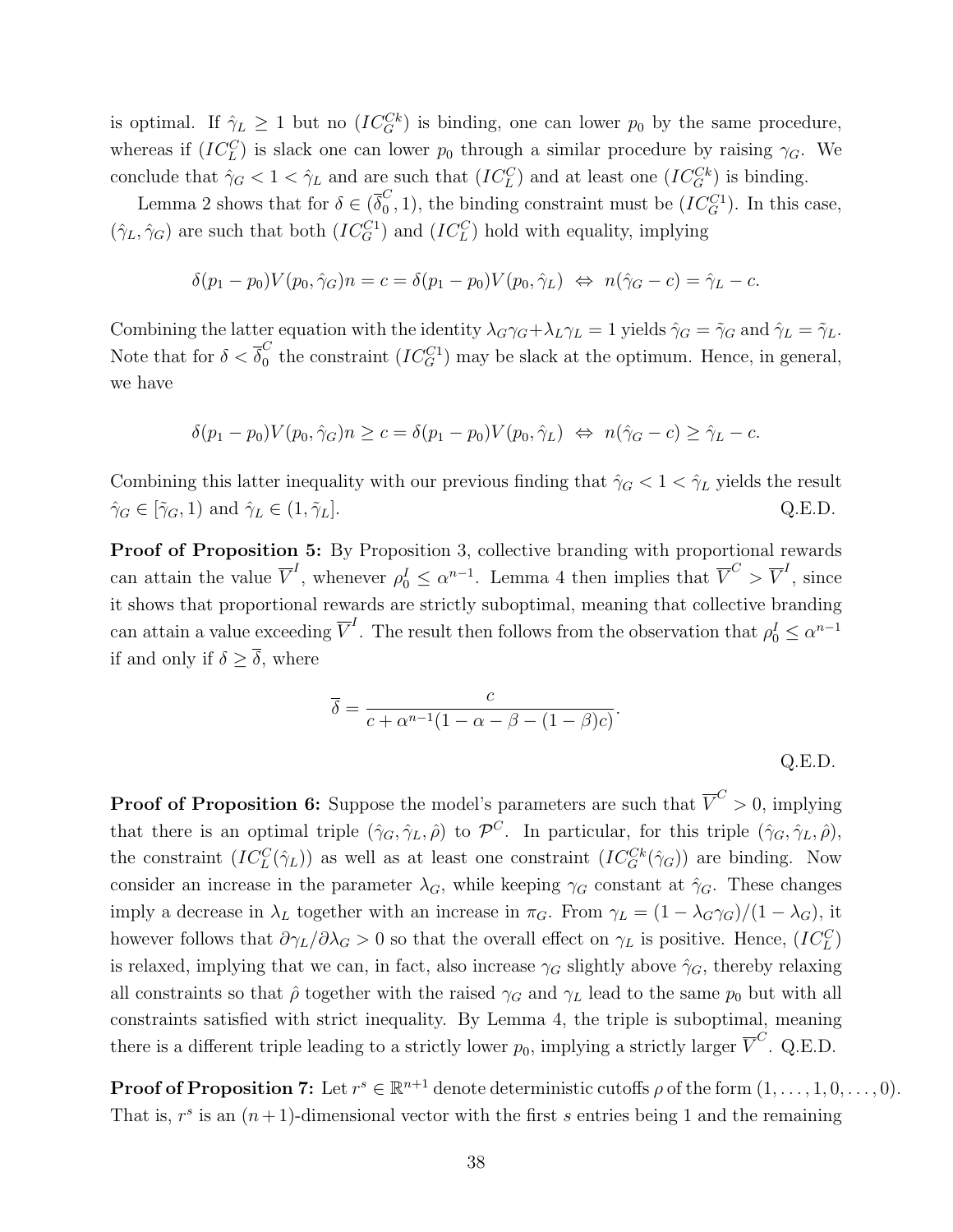$n+1-s$  entries being 0. Denote by  $R^n = \{r^0, r^1, \ldots, r^{n+1}\} \subset \mathbb{R}^{n+1}$  the set of all  $r^s$  for a given  $n$ .

Given *n* and  $\gamma_G^n = 1$ , recall that we have

$$
\hat{\rho}^n = \arg\min_{\rho} p_0(\rho) \text{ s.t. } (IC_G^{n;1}(1)), \dots, (IC_G^{n;n}(1)).
$$

In addition to this minimization problem, consider for a given n and  $\gamma_G^n = 1$  the problems

$$
\tilde{\rho}^n = \arg \min_{\rho} p_0(\rho) \text{ s.t. } (IC_G^{n;1}(1)) \text{ and } (IC_G^{n;n}(1));
$$
  

$$
\hat{r}^n = \arg \min_{r^s \in R^n} p_0(r^s) \text{ s.t. } (IC_G^{n;1}(1)), \dots, (IC_G^{n;n}(1));
$$
  

$$
\tilde{r}^n = \arg \min_{r^s \in R^n} p_0(r^s) \text{ s.t. } (IC_G^{n;1}(1)) \text{ and } (IC_G^{n;n}(1)).
$$

Because the first problem is less stringent than the minimization problem underlying  $\hat{\rho}^n$ , whereas the second is more stringent, it follows

$$
p_0(\tilde{\rho}^n) \le p_0(\hat{\rho}^n) \le p_0(\hat{r}_n).
$$

Moreover, if  $\tilde{\rho}^n$  has the cutoff at  $\bar{s}$ , then  $\tilde{r}^n = r^{\bar{s}+1}$  so that

$$
p_0(\tilde{r}^n) - p_0(\tilde{\rho}^n) = \mathbb{P}_n\{\overline{s}|0\}(1 - \tilde{\rho}_{\overline{s}}^n).
$$

Since  $\lim_{n\to\infty} \mathbb{P}_n\{\overline{s}|0\} = 0$ , it follows

$$
\lim_{n \to \infty} p_0(\tilde{\rho}^n) = \lim_{n \to \infty} p_0(\tilde{r}^n).
$$
\n(21)

Because the minimization problem associated with  $\tilde{r}^n$  is a relaxed version of the minimization problem associated with  $\hat{r}_n$ , it holds  $p_0(\hat{r}_n) \geq p_0(\tilde{r}^n)$ . The next lemma shows that, in fact,  $p_0(\hat{r}_n) = p_0(\tilde{r}^n)$ .

**Lemma 5.** The minimizer  $\hat{r}^n$  minimizes  $p_0$  subject to only the incentive constraints  $(IC_G^{n;1}(1))$ and  $(IC_G^{n;n}(1))$ .

*Proof.* The statement is trivially satisfied for  $n = 2$ , so suppose  $n > 2$ . Rewriting  $(IC_G^{n;k}(1))$ as

$$
\frac{p_k^n - p_0^n}{k} \ge \frac{c}{\delta n V(p_0, 1)}\tag{22}
$$

shows that if  $p_k$  is convex in k, in the sense that the incremental differences

$$
p_{k+2}^n - p_{k+1}^n - (p_{k+1}^n - p_k^n) \tag{23}
$$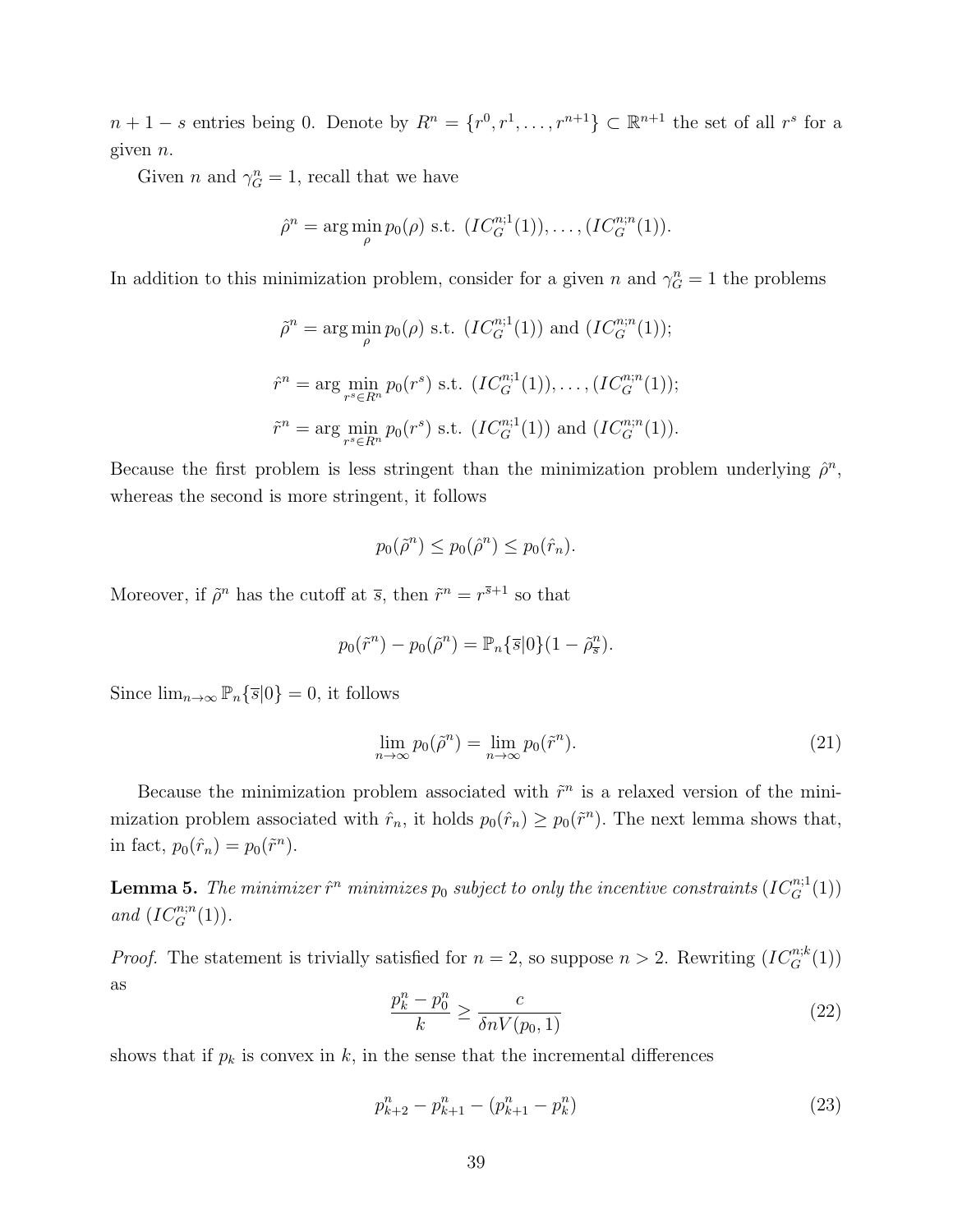are positive, then the left hand side of (22) is increasing in k so that  $(IC_G^{n,1}(1))$  implies all other constraints and, hence, at most  $(IC_G^{n;1}(1))$  can be binding. If, in contrast,  $p_k$  is concave in k, then the left hand side is decreasing in k so that  $(IC_G^{n;n}(1))$  implies all other constraints and, hence, at most  $(IC_G^{n;n}(1))$  can be binding.

We next argue that, for any  $r^{\overline{s}} \in R^n$ , the curvature of  $p_k(r^{\overline{s}})$  w.r.t. k, i.e., the sign of (23), depends on the cutoff  $\bar{s}$ . To see this, note first that the recursive structure (4) of  $\mathbb{P}_n(s|k)$ implies that the incremental differences (23) rewrites as:

$$
p_{k+2}^n - p_{k+1}^n - (p_{k+1}^n - p_k^n) = \sum_{s=0}^{\bar{s}} \left[ \mathbb{P}_n(s|k+2) + \mathbb{P}_n(s|k) - 2\mathbb{P}_n(s|k+1) \right]
$$

$$
= (1 - \alpha - \beta)^2 \{ \left[ \mathbb{P}_{n-2}(\bar{s}|k) - \mathbb{P}_{n-2}(\bar{s} - 1|k) \right]. \}
$$
(24)

The single peakedness of  $\mathbb{P}_{n-2}(|k)$  implies that  $\mathbb{P}_{n-2}(s|k)$  is increasing in s for all s smaller than the mode,  $m_k$ , of  $\mathbb{P}_{n-2}(|k)$  and decreasing in s for all s larger than  $m_k$ . Since  $m_k$  is decreasing in k,  $m_k$  lies in between the modes of the binomial distributions  $B(n-2, \beta)$  and  $B(n-2,(1-\alpha))$ , i.e.,  $m_k \in [m_0, m_{n-2}]$  with  $m_0 = \lfloor (n-1)\beta \rfloor$  and  $m_{n-2} = \lfloor (n-1)(1-\alpha) \rfloor$ , where  $\lfloor x \rfloor$  is the greatest integer less than or equal to x. Therefore, if  $\overline{s} \leq m_0$ , then (24) is positive for all k and, hence, the incremental differences are positive for all k, implying  $p_k$  is convex. Similarly, if  $\overline{s} - 1 > m_{n-2}$ , then (24) is negative for all k and, hence, the incremental differences are negative for all k, implying  $p_k$  is concave. For  $\overline{s} \in [m_0, m_{n-2} + 1]$ , the sign of (24) may depend on k. The single peakedness of  $\mathbb{P}_{n-2}(|k)$  together with the decreasing mode  $m_k$  implies however that (24) can switch sign at most once as k increases and only from positive to negative. If so, there is a  $\bar{k}$  such that  $p_k$  is convex for all  $k \leq \bar{k}$  and concave for all  $k \geq \overline{k}$ . This means that for  $k \leq \overline{k}$ ,  $(IC_G^{n;1}(1))$  implies  $(IC_G^{n;k}(1))$ , and for  $k \geq \overline{k}$ ,  $(IC_G^{n;n}(1))$ implies  $(IC_G^{n;k}(1))$ .  $\Box$ 

A direct corollary of Lemma 5 is that

$$
p_0^n(\tilde{\rho}^n) \le p_0^n(\hat{\rho}^n) \le p_0^n(\hat{r}_n) = p_0^n(\tilde{r}^n).
$$

Since this string of inequalities holds for all  $n$ , it holds also in the limit, implying that

$$
\lim_{n \to \infty} p_0^n(\tilde{\rho}^n) \le \lim_{n \to \infty} p_0^n(\hat{\rho}^n) \le \lim_{n \to \infty} p_0^n(\hat{r}_n) = \lim_{n \to \infty} p_0^n(\tilde{r}^n).
$$

By (21) and a sandwich theorem, it then follows that

$$
\lim_{n \to \infty} p_0^n(\tilde{\rho}^n) = \lim_{n \to \infty} p_0^n(\hat{\rho}^n) = \lim_{n \to \infty} p_0^n(\hat{r}_n) = \lim_{n \to \infty} p_0^n(\tilde{r}^n).
$$

The next lemma shows that, for large enough  $n$ , we can pick deterministic cutoffs such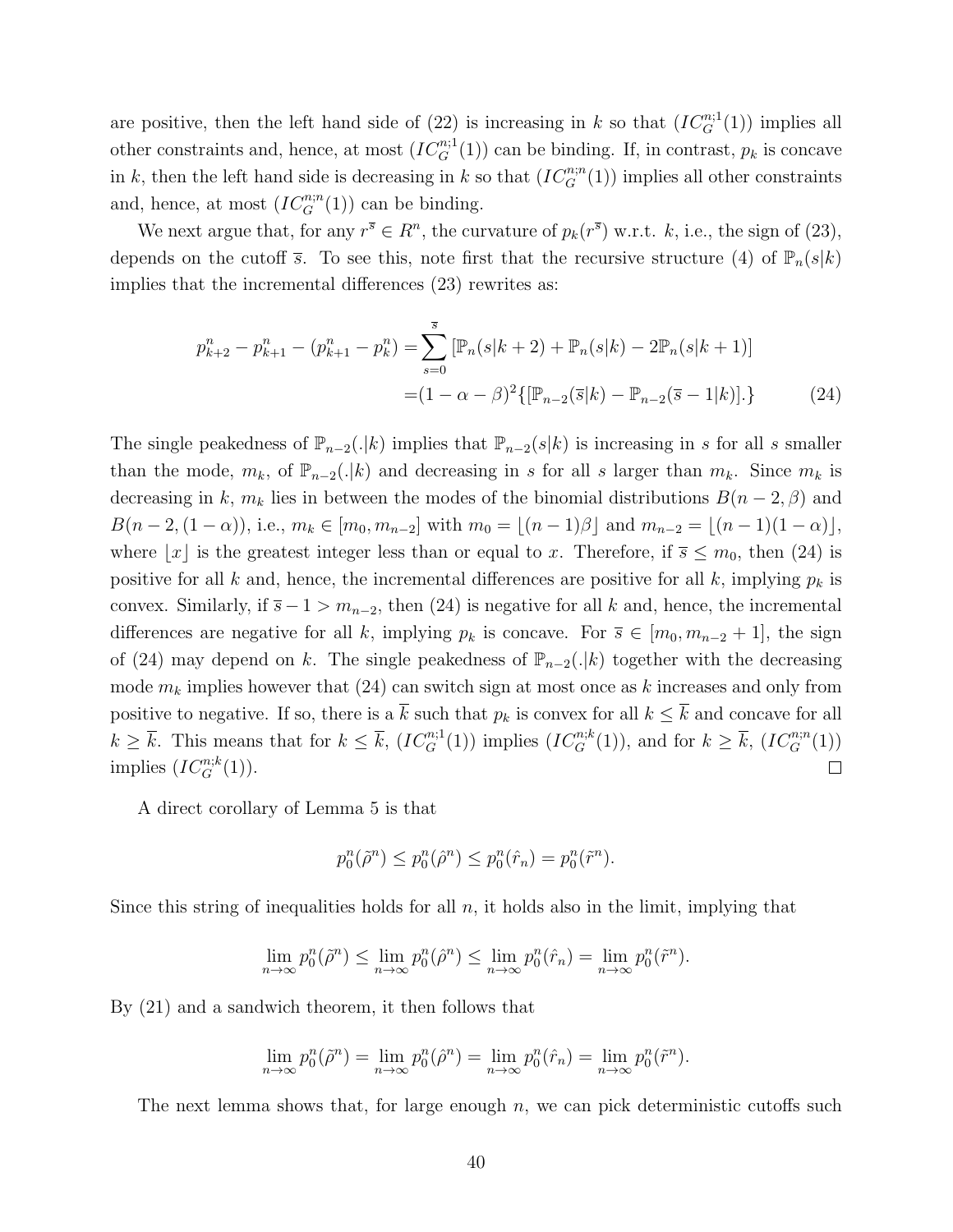that  $p_0$  is arbitrarily close to zero, while the constraints are all slack, provided that  $\delta > c$ .

**Lemma 6.** Suppose  $\delta > c$  so that  $\overline{\varepsilon} \equiv (\delta - c)/\delta > 0$ . Then, for all  $\varepsilon \in (0, \overline{\varepsilon})$ 

$$
\exists \overline{n} \in \mathbb{N} : \forall n > \overline{n}, \ \exists \overline{s}(n) \le n : p_0^n(r^{\overline{s}(n)}) < \varepsilon \ and \ (IC_G^{n;1}(1)) \ and \ (IC_G^{n;n}(1)) \ are \ slack.
$$

*Proof.* Fix  $\varepsilon > 0$  and let

$$
K = \frac{c}{\delta V(\varepsilon, 1)(1 - \alpha - \beta)}.
$$

Denote the pdf of the normal distribution  $\mathcal{N}(\mu, \sigma^2)$  with mean  $\mu = n(1 - \alpha)$  and variance  $\sigma^2 = n\alpha(1-\alpha)$  by

$$
\varphi_n(s) = \frac{1}{\sqrt{2\pi n\alpha(1-\alpha)}}e^{-\frac{1}{2}\frac{(s-n(1-\alpha))^2}{n\alpha(1-\alpha)}}.
$$

Then there is an  $\tilde{n}_1$  such that for all  $n > \tilde{n}_1$ , the equation

$$
\varphi_n(\tilde{s}(n)) = \frac{K}{(1 - \varepsilon)n}
$$

has the solution  $\tilde{s}(n) = \mu - \sigma h(n) < (1 - \alpha)n - 1$  with

$$
h(n) \equiv \sqrt{\ln\left(\frac{n}{2\pi\alpha(1-\alpha)K^2/(1-\varepsilon)^2}\right)}.
$$

By noting that  $\lim_{n\to\infty} h(n) = \infty$ , Chebyshev's inequality implies that there is an  $\tilde{n}_2(>\tilde{n}_1)$ such that for all  $n > \tilde{n}_2$  it holds

$$
\Phi_n(\tilde{s}(n)) \equiv \Pr\{s \le \tilde{s}(n)\} = \int_{-\infty}^{\tilde{s}(n)} \varphi_n(s)ds < \varepsilon/2.
$$

Since the binomial distribution  $B(n,(1-\alpha))$  converges in distribution to  $\mathcal{N}(\mu,\sigma^2)$ , there is an  $\tilde{n}_3(>\tilde{n}_2)$  such that for any  $n > \tilde{n}_3$ 

$$
|\mathbb{P}_n\{s\leq \overline{s}(n)|0\}-\Phi_n(\tilde{s}(n))|<\varepsilon/2,
$$

where  $\bar{s}(n) = [\tilde{s}(n)]$  is the smallest integer greater than  $\tilde{s}(n)$ . Hence, for any  $n > \tilde{n}_3$ 

$$
p_0^n(r^{\overline{s}(n)}) = \mathbb{P}_n\{s \le \overline{s}(n)|0\} < \Phi_n(\tilde{s}(n)) + \varepsilon/2 < \varepsilon.
$$

It remains to be shown that  $r^{\bar{s}(n)}$  satisfies  $(IC_G^{n;1}(1))$  and  $(IC_G^{n;n}(1))$  with slackness.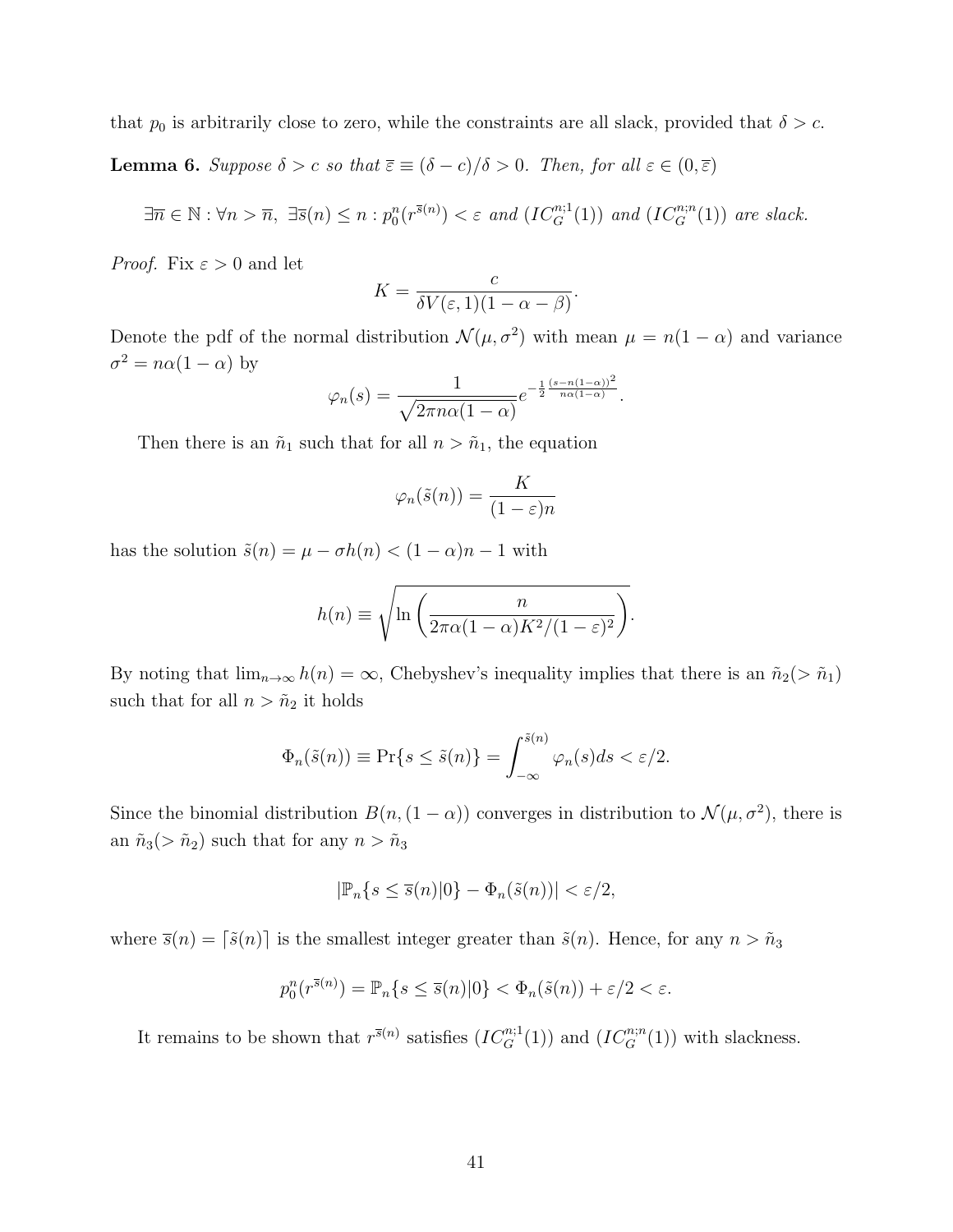The constraint  $(IC_G^{n;1}(1))$  for  $r^{\bar{s}(n)}$  rewrites as

$$
\mathbb{P}_{n-1}(\overline{s}(n)|0) \ge \frac{1}{n} \frac{c}{\delta V(p_0(r^{\overline{s}(n)}), 1)(1-\alpha-\beta)}.
$$

Since  $V(p_0^n, 1)$  is strictly decreasing in  $p_0^n$  and  $p_0^n(r^{\overline{s}(n)}) < \varepsilon$ , the inequality holds strictly if

$$
\mathbb{P}_{n-1}(\overline{s}(n)|0) \ge K/n.
$$

The de Moivre-Laplace theorem implies there is an  $\tilde{n}_4(>\tilde{n}_3)$  such that for all  $n > \tilde{n}_4$ 

$$
1 - \varepsilon < \frac{\mathbb{P}_{n-1}(\overline{s}(n)|0)}{\varphi_n(\overline{s}(n))} < 1 + \varepsilon.
$$

Hence, for  $n > \tilde{n}_4$  it holds

$$
\mathbb{P}_{n-1}(\overline{s}(n)|0) > (1-\varepsilon)\varphi_n(\overline{s}(n)) \ge (1-\varepsilon)\varphi_n(\widetilde{s}(n)) = K/n,
$$

where the second inequality follows since,  $\bar{s}(n) \leq \lceil \tilde{s}(n) \rceil \leq \lceil (1 - \alpha)n - 1 \rceil \leq (1 - \alpha)n$ . This shows that  $r^{\bar{s}(n)}$  satisfies  $(IC_G^{n,1})$  with slackness for all  $n > \tilde{n}_4$ .

Recall  $(IC_G^{n;n})$  for  $r^{\bar{s}(n)}$  rewrites as

$$
p_n^n(r^{\overline{s}(n)}) - p_0^n(r^{\overline{s}(n)}) \ge \frac{c}{\delta V(p_0(r^{\overline{s}(n)}), 1)}.
$$

Since  $\lim_{n\to\infty} \tilde{s}(n)/n = (1-\alpha) > \beta$ , it follows by the law of large numbers that for any  $\tilde{\varepsilon} > 0$ , there is an  $\tilde{n}_5(>\tilde{n}_4)$  so that for all  $n > \tilde{n}_5$ , we have

$$
p_n^n(r^{\overline{s}(n)}) = \sum_{s=0}^{\overline{s}(n)} \mathbb{P}_n(s|n) > 1 - \tilde{\varepsilon}.
$$

In particular, for  $\tilde{\varepsilon} \in (0,(\delta - c - \delta \varepsilon)/(\delta(1 - c)))$ , it follows

$$
p_n^n(r^{\overline{s}(n)}) - p_0^n(r^{\overline{s}(n)}) > 1 - \tilde{\varepsilon} - \varepsilon > \frac{c(1 - \delta + \delta \varepsilon)}{\delta(1 - c)} = \frac{c}{\delta V(\varepsilon, 1)} > \frac{c}{\delta V(p_0^n(r^{\overline{s}(n)}), 1)}.
$$

This confirms that  $(IC_G^{n;n}(1))$  for  $r^{\bar{s}(n)}$  holds with slackness for all  $n > \tilde{n}_5$ . Taking  $\bar{n} = \tilde{n}_5$ completes the lemma.  $\Box$ 

Noting that  $p_0^n$  arbitrarily close to 0 means that the average per period payoffs,  $v^n$ , is arbitrarily close to  $1 - c$ , then yields the Proposition. Q.E.D.

**Proof of Proposition 8:** If  $\lambda_L > 0$  and  $\overline{V}^n > 0$ , then there is a triple  $(\hat{\gamma}_G^n, \hat{\gamma}_L^n, \hat{\rho}^n)$  where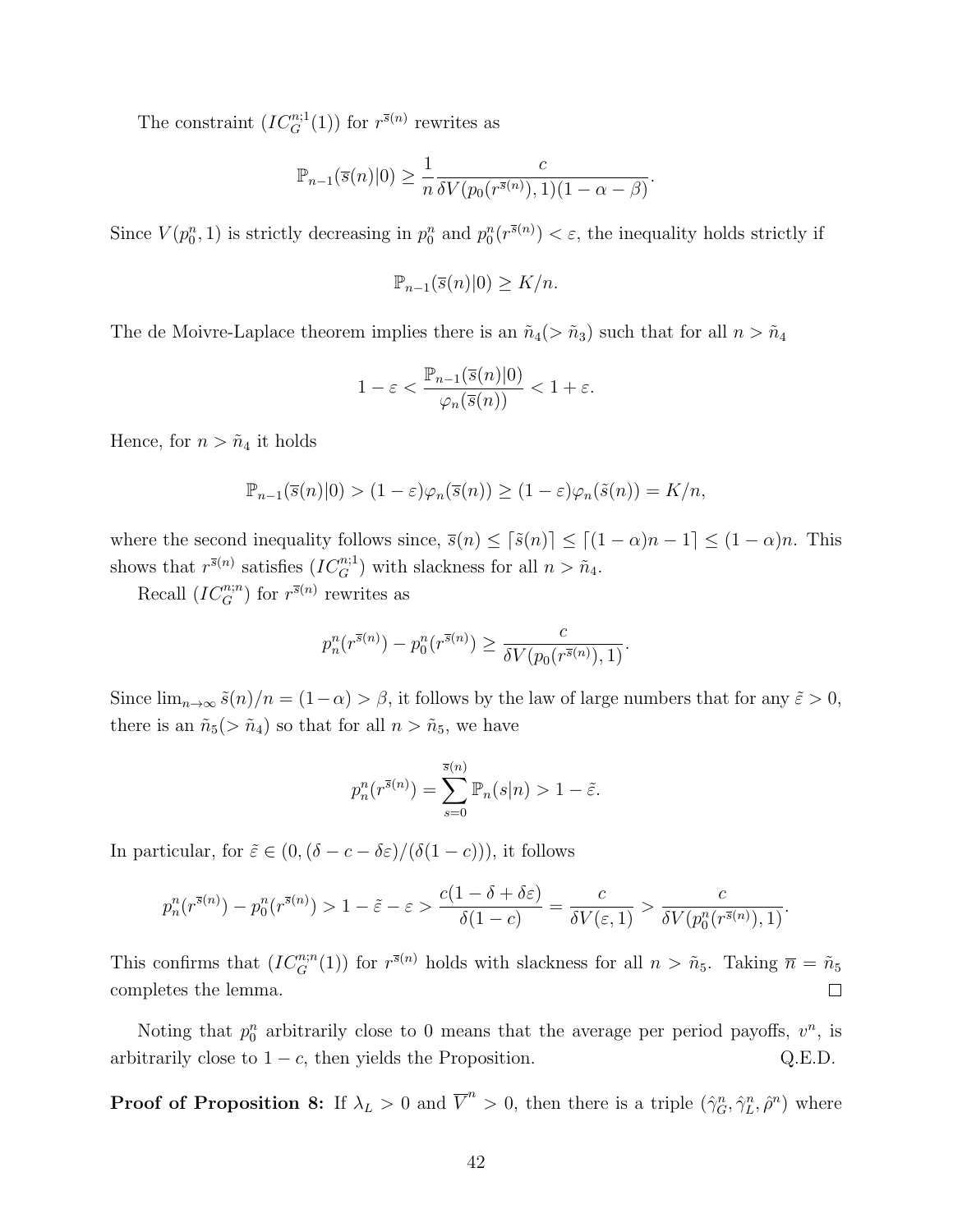$\hat{\rho}^n = (1, \ldots, 1, \rho_{\bar{s}^n}, 0, \ldots, 0) \in \mathbb{R}^{n+1}$  with  $\bar{s}^n \in \{0, \ldots, n-1\}$  such that incentive constraint  $(IC_L^C(\hat{\gamma}_L^n))$  is satisfied. That is,

$$
p_1^n(\hat{\rho}^n) - p_0^n(\hat{\rho}^n) \ge \frac{c}{\delta V(p_0^n(\hat{\rho}^n), \hat{\gamma}_L^n)}.
$$
\n(25)

Because  $p_0^n(\hat{\rho}^n) \ge 0$  and  $\hat{\gamma}_L^n \le 1/\lambda_L$ , we have

$$
V(p_0^n(\hat{\rho}^n), \hat{\gamma}_L^n) = \frac{\hat{\gamma}_L^n - c}{1 - \delta(1 - p_0^n(\hat{\rho}^n))} \le \frac{1/\lambda_L - c}{1 - \delta},
$$

so that the right-hand side of (25) is larger than some lower bound that is strictly larger than zero and independent of n.

We next argue that the left-hand side,  $p_1^n - p_0^n$ , of (25) goes to zero as n grows arbitrarily large. To see this, apply the recursive structure (4) to obtain

$$
p_1^n(\hat{\rho}^n) - p_0^n(\hat{\rho}^n) = (1 - \alpha - \beta) [\mathbb{P}_{n-1}(\overline{s}^n - 1|0)(1 - \hat{\rho}_{\overline{s}^n}) + \mathbb{P}_{n-1}(\overline{s}^n|0)\hat{\rho}_{\overline{s}^n}].
$$
 (26)

Since  $\mathbb{P}_{n-1}(.|0)$  is a binomial distribution of  $n-1$  trials with success probability  $1-\alpha$ , the individual probability  $\mathbb{P}_{n-1}(s|0)$  goes to zero for any s as n grows arbitrarily large. Equation (26) then implies that  $p_1^n(\hat{\rho}^n) - p_0^n(\hat{\rho}^n)$  goes to zero as n grows arbitrarily large, which implies that there exists an  $\hat{n}$  such that (25) is violated for all  $n > \hat{n}$ . Consequently, there is an upper bound on n such that  $\mathcal{P}^n$  has a solution. Since n is an integer, there is actually a lower upper bound  $\bar{n}$  such that  $\mathcal{P}^n$  has a solution if and only if  $n < \bar{n}$ . Note that if for parameters  $(\alpha, \beta, c, \delta, \lambda_L, n)$  the program  $\mathcal{P}^n$  has a solution then it also has a solution when  $\delta$  increases, implying that  $\bar{n}$  is increasing in  $\delta$ .  $Q.E.D.$ 

**Proof of Proposition 9:** We first prove the second statement (which implies the first statement) by showing that for any n, there is a  $\overline{\delta}(n)$  such that for all  $\delta$  that exceed  $\overline{\delta}(n)$ , it holds  $\hat{n} > n$ . To see this, fix n and take  $\gamma_L = \tilde{\gamma}_L^n$ . Lemma 2 implies that for  $\delta > \overline{\delta}_0^n$  $\int_{0}^{n}$ , we have:  $\hat{\rho}_0^n < 1, \, \hat{\rho}_i^n = 0$  for all  $i = 1, \ldots, n, (IC_G^{n;1}(\tilde{\gamma}_G^n))$  holds with equality while all other  $(IC_G^{n;k}(\tilde{\gamma}_G^n))$ are slack. Moreover, by Lemma 4,  $\hat{\gamma}_L = \tilde{\gamma}_L^n$  so that  $(IC_L^n(\tilde{\gamma}_L^n))$  holds with equality for  $\hat{\rho}^n$ . Using this latter equality yields that for any  $\delta > \overline{\delta}_0^n$  we have

$$
\hat{\rho}_0^n = \frac{c/\delta - c}{(\mathbb{P}_n(0|1) - \mathbb{P}_n(0|0))(\tilde{\gamma}_L^n - c) - \mathbb{P}_n(0|0)c} = \frac{c/\delta - c}{\alpha^{n-1}[(1 - \alpha - \beta)(\tilde{\gamma}_L^n - c) - \alpha c]}.
$$
(27)

Note that the right-hand side converges to zero as  $\delta$  goes to one. Hence, given n, we can find  $a \overline{\delta}(n) < 1$  so that for all  $\delta > \overline{\delta}(n)$ , we have  $\hat{\rho}_0^n < \alpha$ .

We next argue that for all  $\delta > \overline{\delta}(n)$ , we must have  $n \neq \hat{n}$ , because, already for brand size  $n+1$ , we can, given  $\delta$ , find a  $\rho^{n+1}$  that yields a strictly lower  $p_0^{n+1}$ . To see this, consider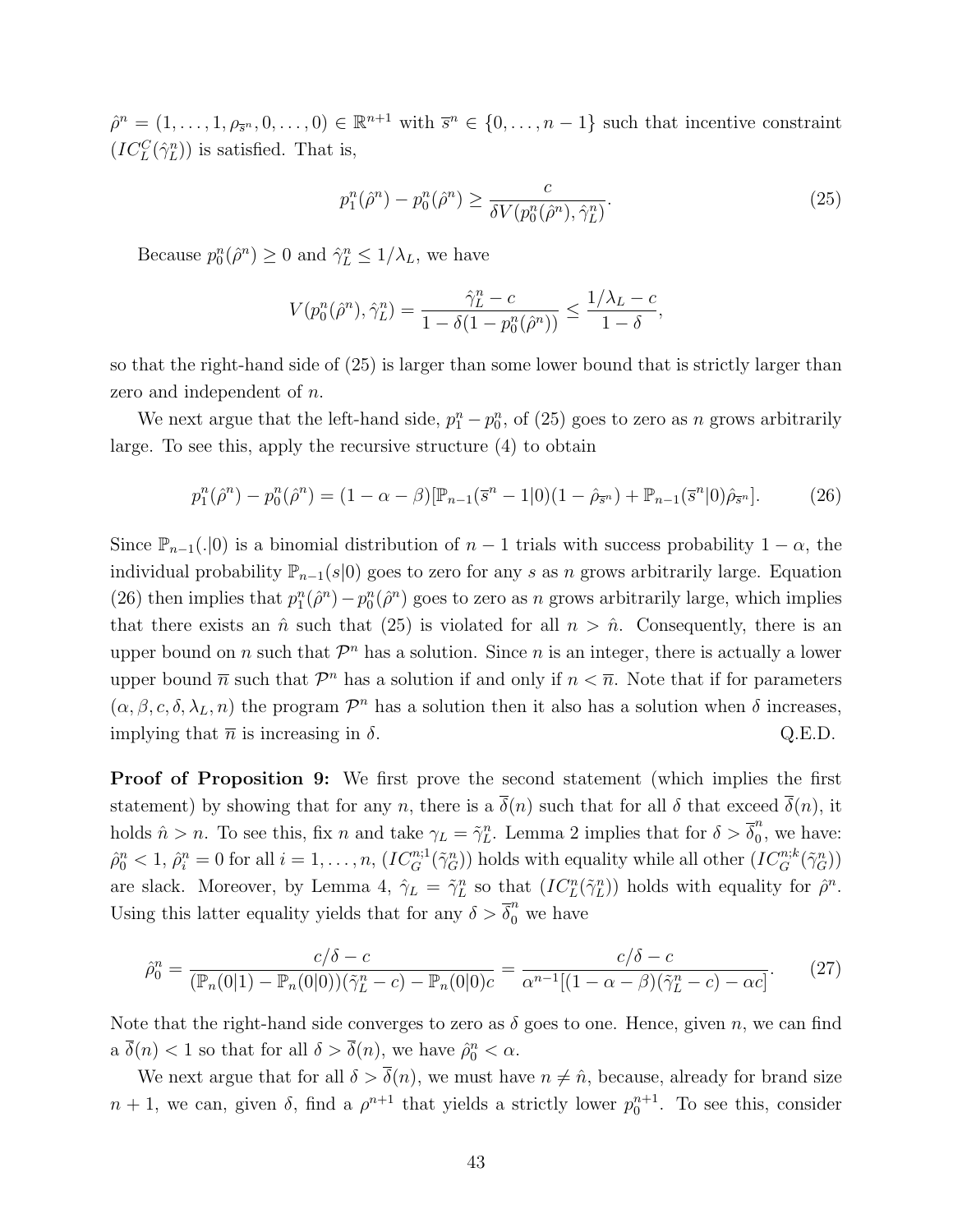$\rho^{n+1} = (\hat{\rho}_0^n/\alpha, 0, \dots, 0)$  and  $\gamma_L = \tilde{\gamma}_L^{n+1}$  $L^{n+1}$ . It follows that

$$
p_0^{n+1}(\rho^{n+1}) = \mathbb{P}_{n+1}(0|0)\hat{\rho}_0^n/\alpha = \alpha^{n+1}\hat{\rho}_0^n/\alpha = \alpha^n\hat{\rho}_0^n = \mathbb{P}_n(0|0)\hat{\rho}_0^n = p_0^n(\hat{\rho}^n)
$$

and

$$
p_1^{n+1}(\rho^{n+1}) = \mathbb{P}_{n+1}(0|1)\hat{\rho}_0^n/\alpha = \alpha^n(1-\beta)\hat{\rho}_0^n/\alpha = \alpha^{n-1}(1-\beta)\hat{\rho}_0^n = \mathbb{P}_n(0|1)\hat{\rho}_0^n = p_1^n(\hat{\rho}^n).
$$

Hence,

$$
[p_1^{n+1}(\rho^{n+1}) - p_0^{n+1}(\rho^{n+1})]\tilde{\gamma}_L^{n+1} - p_0^{n+1}(\rho^{n+1})c = [p_1^n(\hat{\rho}^n) - p_0^n(\hat{\rho}^n)]\tilde{\gamma}_L^{n+1} - p_0^n(\hat{\rho}^n)c
$$
  
> 
$$
[p_1^n(\hat{\rho}^n) - p_0^n(\hat{\rho}^n)]\tilde{\gamma}_L^n - p_0^n(\hat{\rho}^n)c = c/\delta - c,
$$

where the inequality holds because  $\tilde{\gamma}_L^{n+1} > \tilde{\gamma}_L^n$ . This implies that  $(IC_L^{n+1}(\tilde{\gamma}_L^{n+1}))$  $_{L}^{n+1}$ ) is slack. As  $\gamma_L=\tilde{\gamma}_L^{n+1}$  $L^{n+1}$ , the left-hand sides of  $(IC_L^{n+1}(\tilde{\gamma}_L^{n+1}))$  $(L_L^{n+1})$  and  $(IC_G^{n+1;1}(\tilde{\gamma}_G^n))$  are equal to each other, implying that  $(IC_G^{n+1,1}(\tilde{\gamma}_G^n))$  and, thus, all the other  $(IC_G^{n+1,k}(\tilde{\gamma}_G^n))$  are slack as well. For the optimal  $\hat{\rho}^{n+1}$  it therefore holds  $p_0^{n+1}(\hat{\rho}^{n+1}) < p_0^n(\hat{\rho}^n)$ . For  $\delta > \overline{\delta}(n)$ , brand size  $n+1$  is therefore superior to brand size n. Since this argument holds for any n, it follows that  $\hat{n}$ cannot be finite and  $\lim_{\delta \to 1} \hat{n} = \infty$ .

To see the final statement of the proposition, first fix n and  $\gamma_L = \tilde{\gamma}_L^n$ , and pick a  $\delta$ arbitrarily close to 1, then, as discussed above,  $\hat{\rho}^n$  is such that  $\hat{\rho}_0^n$  equals (27) and  $\hat{\rho}_i^n = 0$  for all  $i = 1, \ldots, n$ . The average per-period value can therefore be written as

$$
\overline{v}^n = \frac{(1-\delta)(1-c)}{1-\delta+\delta\alpha^n\hat{\rho}_0^n} = \frac{(1-c)}{1+\frac{c\alpha}{(1-\alpha-\beta)(\tilde{\gamma}_L^n-c)-\alpha c}} = (1-c) - \frac{\alpha c(1-\lambda_L+\lambda_L n)}{(1-\alpha-\beta)n}.
$$

Hence,

$$
\lim_{n \to \infty} \overline{v}^n = 1 - c - \lambda_L \frac{\alpha c}{1 - \alpha - \beta}.
$$
 Q.E.D.

Collective branding when the global player has to choose the same effort level in each market. In the following, we show that all of our propositions continue to hold if (under collective branding) the global player must choose, in each period  $t$ , the same effort level in all n markets so that  $e_{G,i}^t = e_G^t$  for all i and t. As we argue below, for Proposition 1-8, this follows straightforwardly, and only for Proposition 9 do we have to adapt its proof slightly.

Let  $\widehat{V}^C$  denote the resulting value in the best equilibrium. As discussed in the Conclusion, if the global player has to choose the same effort level in each market, then—under collective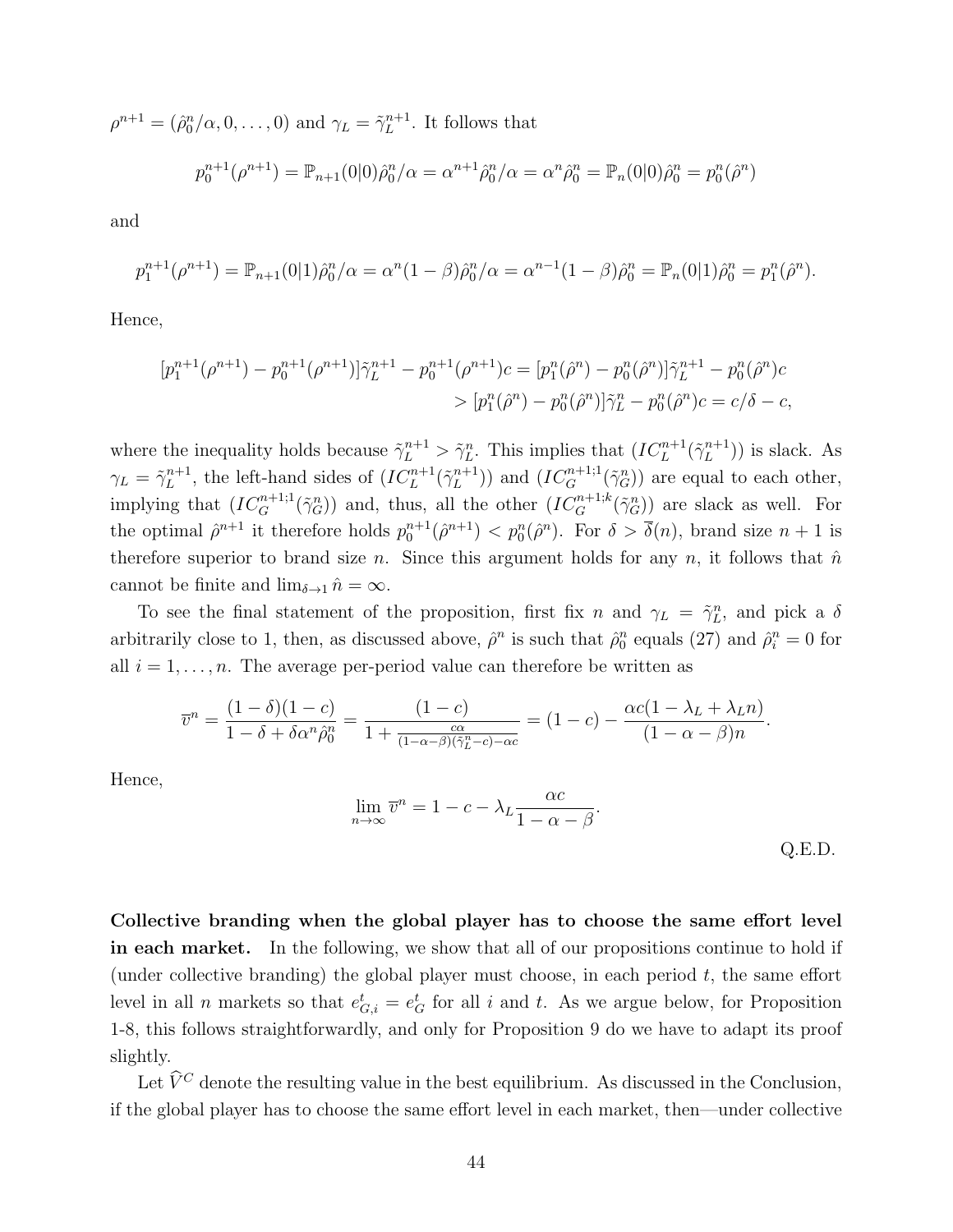branding—the global player would no longer have n incentive constraints  $(IC_G^{Ck}), k = 1, ..., n$ , but only one, namely  $(IC_G^{Cn})$ . Because  $\widehat{V}^C$  is the value of a more relaxed problem than  $\overline{V}^C$ , it immediately follows that  $\widehat{V}^C \geq \overline{V}^C$ .

Proposition 1 is concerned with equilibrium under independent branding and thus remains unaffected.

Proposition 2, which considers collective branding in the polar case  $\lambda_G = 1$ , also continues to hold: As the local player does not have to bear any effort cost, it is still optimal to give all of the rewards to the global player (so that  $\gamma_G = 1$ ). Since  $\hat{V}^C \geq \overline{V}^C$ , collective branding continues to be superior to independent branding, and strictly so if  $\rho_0^I \leq 1$  (except possibly in the special case  $n = 2$  and  $\rho_0^I = 1$  or if  $n > 2$  and  $\rho_0^I$  is larger than, but sufficiently close to, one.

Proposition 3 is concerned with equilibrium in the polar case in which the local player bears all of the effort cost  $(\lambda_L = 1)$  and the global player does not need to be incentivized; the proposition therefore remains unchanged.

Turning to Proposition 4, recall from the arguments in the main text that—under proportional rewards (i.e.,  $(\pi_G, \pi_L) = (\gamma_G, \gamma_L)$ )—all of the global player's incentive constraints are slack whereas the local player's constraint is binding at the optimum. Hence, independently of whether or not the global player has to choose the same effort level in all markets, collective branding is suboptimal.

Proposition 5 also carries over: Since  $\hat{V}^C \geq \overline{V}^C$ , collective branding still yields a strictly larger value in the best equilibrium than independent branding for all  $\delta \geq \overline{\delta}$  (with the same value of  $\delta$  as before) and  $\lambda_G > 0$ .

To see that Proposition 6 goes through, note that its proof only relies on the observation that  $(IC_{L}^{C})$  and at least one  $(IC_{G}^{k}), k = 1, ..., n$ , must be binding at the optimal reward-tocost share ratio  $\hat{\gamma}_L$ . This still holds true when the global player has to choose the same effort level in all markets: in this case,  $(IC_L^C)$  and  $(IC_G^n)$  must be binding at the optimal  $\hat{\gamma}_L$ . (Of course, the optimal value  $\hat{\gamma}_L$  may be different but that is irrelevant for the argument.)

Proposition 7 focuses on the case  $\lambda_G = 1$  and  $\delta > c$ , stating that both the maximum implementable and the optimal brand size are unbounded, and efficiency obtains in the limit as the number of brands grows large. As the minimum sustainable on-path breakdown probability  $p_0$  is weakly lower when  $(IC_G^k)$ ,  $k < n$ , can be ignored, and since the efficient payoff  $1 - c$  is an upper bound on the per-period equilibrium value the proposition remains unchanged.

Next, Proposition 8 states that, if  $\lambda_L > 0$ , then the maximum sustainable brand size is finite and increasing in the discount factor. For the finiteness result, the proof only uses the incentive constraint of the local player and shows that it is violated for  $n$  large, even if all of the rewards are given to the local player  $(\gamma_L = 1/\lambda_L)$ . The assertion on the maximum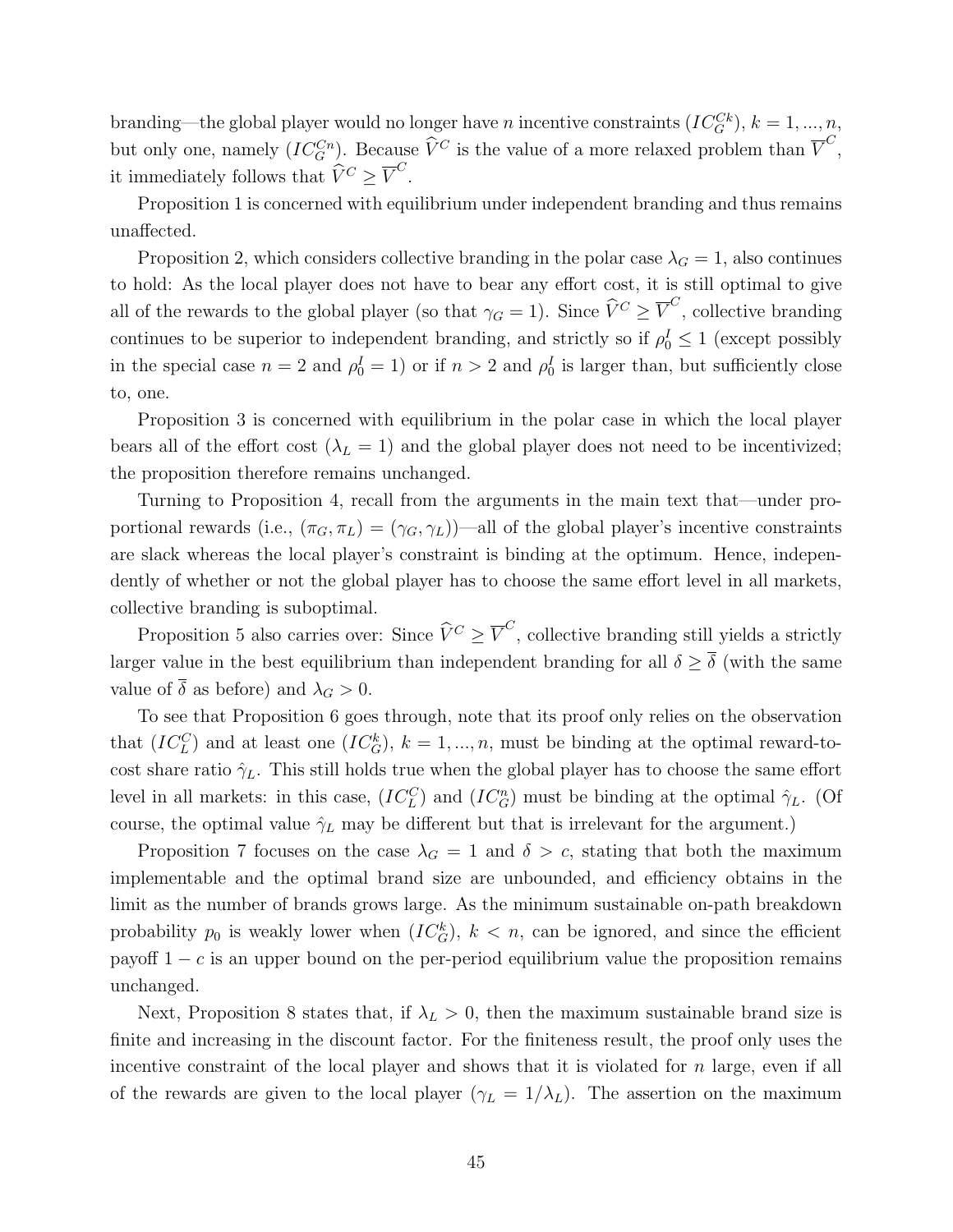implementable brand size being increasing in the discount factor follows from the observation that any solution to the program of minimizing the on-path breakdown probability is still a solution when  $\delta$  increases, which continues to hold true when  $(IC_G^k)$ ,  $k < n$ , can be ignored. Hence, the proposition carries over to the case where the global player has to choose the same effort level in all markets.

Finally, we turn to Proposition 9. When the global player has to choose the same effort in all markets, then in the best equilibrium, the reward-to-cost share ratios (for a given brand size n),  $(\hat{\gamma}_L^n, \hat{\gamma}_G^n)$ , are such that both  $(IC_G^{C_n})$  and  $(IC_L^C)$  hold with equality. Hence,

$$
\delta(p_n^n - p_0^n)V(p_0^n, \hat{\gamma}_G^n) = c = \delta(p_1^n - p_0^n)V(p_0^n, \hat{\gamma}_L^n) \iff (p_n^n - p_0^n)(\hat{\gamma}_G^n - c) = (p_1^n - p_0^n)(\hat{\gamma}_L^n - c).
$$

Combining this with the identity  $\lambda_G \gamma_G^n + \lambda_L \gamma_L^n = 1$  and  $\lambda_G = 1 - \lambda_L$  yields

$$
\hat{\gamma}_L^n = \frac{(p_n^n - p_0^n) - (p_n^n - p_1^n)(1 - \lambda_L)c}{p_1^n - p_0^n + (p_n^n - p_1^n)\lambda_L}
$$

For  $\delta$  large, we have  $\bar{s}^n = 0.42$  Hence,

$$
p_0^n = \alpha^n \rho_0^n; p_1^n = \alpha^{n-1} (1 - \beta) \rho_0^n; p_n^n = (1 - \beta)^n \rho_0^n,
$$

implying

.

$$
\hat{\gamma}_L^n = \frac{((1-\beta)^n - \alpha^n) - ((1-\beta)^n - \alpha^{n-1}(1-\beta))(1-\lambda_L)c}{\alpha^{n-1}(1-\beta) - \alpha^n + ((1-\beta)^n - \alpha^{n-1}(1-\beta))\lambda_L}
$$
(28)

$$
=\frac{(1-x^n)-(1-x^{n-1})(1-\lambda_L)c}{x^{n-1}-x^n+(1-x^{n-1})\lambda_L},\tag{29}
$$

where  $x^n \equiv \alpha^n/(1-\beta)^n$ . Since  $\alpha < 1-\beta$ , it follows that  $x^n$  goes to zero as  $n \to \infty$ . We thus obtain

$$
\lim_{n \to \infty} \lim_{\delta \to 1} \hat{\gamma}_L^n = \frac{1 - (1 - \lambda_L)c}{\lambda_L}
$$

That is, as n grows unbounded and  $\delta$  goes to one,  $\hat{\gamma}_L^n$  and  $\tilde{\gamma}_L^n$  converge to the same limit. From the proof of Proposition 9, it follows that the limiting per-period value is the same whether or not the global player has to choose the same effort in all markets.

$$
\hat{\delta}_0^C = \max \left\{ \frac{c}{c + n(\hat{\gamma}_G^n - c)\Delta_G(n, 0)}, \frac{c}{c + (\hat{\gamma}_L^n - c)\Delta_L(n, 0)} \right\}
$$

<sup>&</sup>lt;sup>42</sup>This follows from the proof of Lemma 2. When the global player has to choose the same effort in all markets, the critical discount factor above which  $\bar{s}^n = 0$  is given by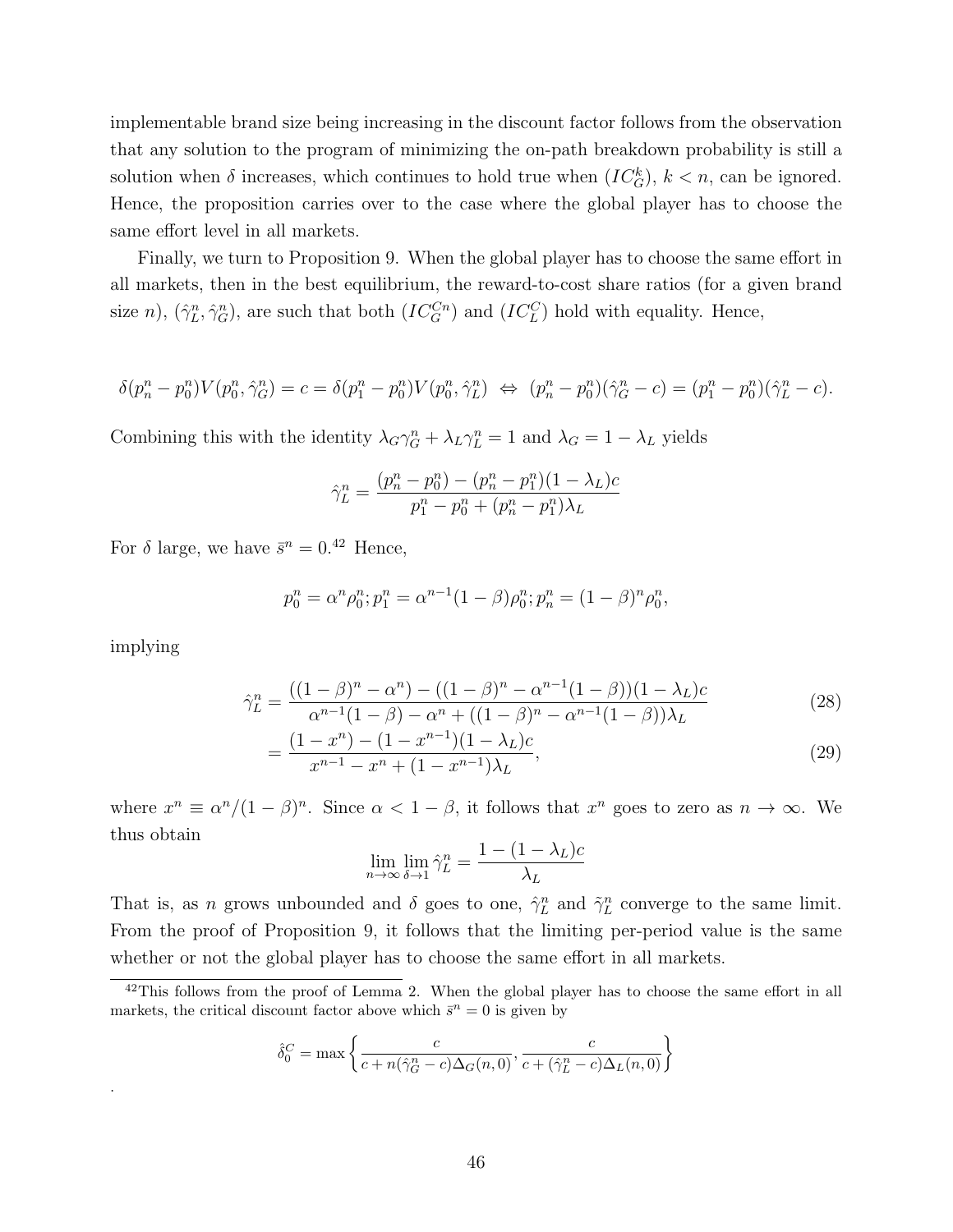Differentiating  $(29)$  w.r.t. *n* yields

$$
\frac{\partial \hat{\gamma}_L^n}{\partial n} = \frac{-(1-c)(1-\lambda_L)(1-x)x^{n+1}ln(x)}{(\lambda_L x + x^n(1-\lambda_L-x))^2},
$$

which is positive since  $ln(x) < 0$  so that  $\hat{\gamma}_L^n$  is strictly increasing in n. Using the same arguments as in the proof of Proposition 9, this implies that the optimal, as well as the maximum sustainable, brand size becomes unbounded as the discount factor goes to one.

### Appendix B

In this appendix, we apply the abstract methods of decomposability and self-generation developed in Abreu, Pearce, and Stacchetti (1990) for the case of two markets,  $n = 2$ , under collective branding. This more formal analysis confims that the failure of the folk theorem is due to the dimensionality problem that the enforceable payoff vectors lie on a two dimensional plane within  $\mathbb{R}^3$ . Focusing on  $n=2$ , allows us to study also asymmetric equilibrium outcomes and show that they are necessarily suboptimal for lower discount factors. In particular, we focus on the implementation of equilibrium outcomes in which players choose the cooperative actions  $b_1 = e_{G,1} = e_{L,1} = b_2 = e_{G,2} = e_{L,2} = 1$  in the first period of the repeated game, both for symmetric and asymmetric perfect public equilibrium outcomes.

For fixed revenue shares  $\pi_G = 1 - \pi_L$ , the infinitely repeated game with imperfect monitoring has 5 players – the two local players, the global player, and the two consumers. We will refer to local player 1 as player 1, local player 2 as player 2, the global player as player 3, consumer 1 as player 4, and consumer 2 as player 5. Players 1, 2, and 3 are long-lived players, whereas the consumers, player 4 and 5, are short-lived. Except for the global player, all players have a binary action set,  $A_1 = A_2 = A_4 = A_5 = \{0, 1\}$ . The global player, as player 3, has an action set containing four actions that we can express as binary numbers, denoting in which of the two markets the global player picks effort: i.e.,  $A_3 = \{e_{G1}e_{G2}\}_{e_{G1}, e_{G2} \in \{0,1\}} = \{00, 10, 01, 11\}.$  Expressing player 3's action as a binary number, we can represent a pure action profile a as an element from  $\{0,1\}^6$  and the set of pure action profiles contains  $2^6 = 64$  elements.

Because in equilibrium the short-lived players play myopic best replies, the set of feasible pure action profiles in the stage game of the overall repeated game is smaller. As explained in the main text, a consumer in market i buys if and only if the local and global player exert effort in market i. As a result, the set of feasible pure action profiles,  $\bf{B}$ , contains  $2<sup>4</sup> = 16$  elements and for any feasible pure action profile consumers obtain a payoff of zero. Restricting attention to the set of feasible pure action profiles allows us to focus on the long-lived players, 1, 2, and 3, while ensuring equilibrium behavior of the short-run players.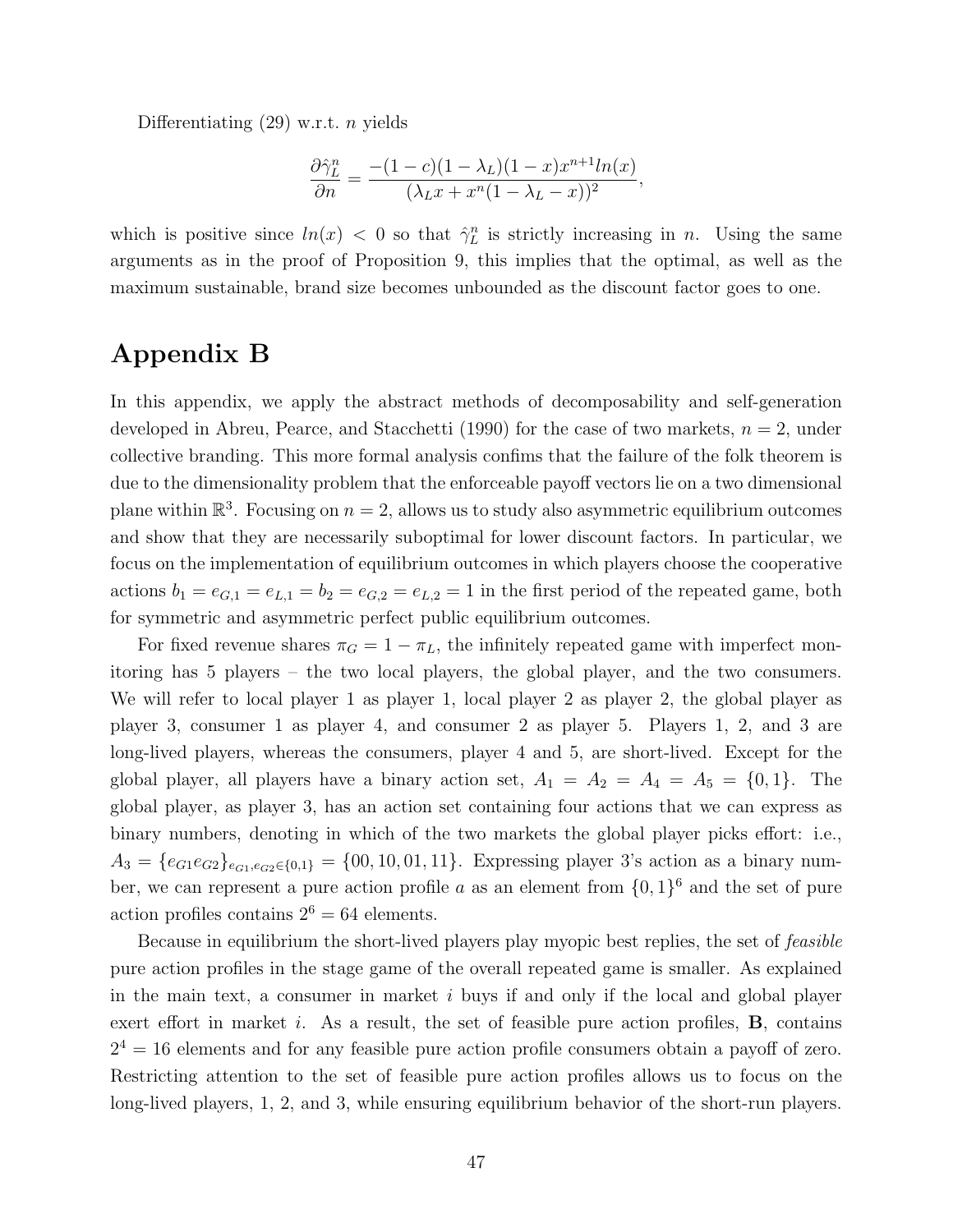Concerning the long-lived players, the feasible action profile  $a = (e_{L1}, e_{L2}, e_{G1}, e_{G2}, b_1, b_2) \in \mathbf{B}$ yields the following stage payoffs to the three (long-lived) players:

$$
u_1(a) = b_1 \pi_L - \lambda_L e_{L1} c; \ u_2(a) = b_2 \pi_L - \lambda_L e_{L2} c; \ u_3(a) = (b_1 + b_2) \pi_G - \lambda_G (e_{G1} + e_{G2}) c.
$$

Note that, restricted to the feasible pure action profiles in B, each player can guarantee himself at least a zero payoff by not exerting any effort. Moreover, by not exerting any effort, any pair of players can ensure that the other player gets at most a zero payoff. Hence, the minmax-payoff of each player is zero.

The observable signals are the aggregated quality reports  $s = s_1 + s_2 \in \{0, 1, 2\}$  and the uniformly distributed public correlation device  $r \in [0, 1]$ . Given the action profile a, the perfect complementarity of efforts imply that the probability of signal  $s_i \in \{0,1\}$  in market i is

$$
\mathbb{P}\{s_i = 1|a\} = (1 - \alpha)a^i a^{i+2} + \beta(1 - a^i a^{i+2}),
$$

where  $a^i$  is the *i*-th element of the action profile  $a = (e_{L1}, e_{L2}, e_{G1}, e_{G2}, b_1, b_2) \in \mathbf{B}$ . Following Mailath and Samuelson  $(2006, p.253)$ , we combine the signal s and r into one continuous signal y by defining

$$
y = s_1 + s_2 + r \in Y \equiv [0, 3].
$$

We denote the density of this continuous signal over the support Y by  $\rho(y|a)$ . Since the distribution of r is uniform, the density  $\rho(y|a)$  is the step function:

$$
\rho(y|a) = \begin{cases} \mathbb{P}\{s=0|a\} & \text{, if } y \in [0,1) \\ \mathbb{P}\{s=1|a\} & \text{, if } y \in [1,2) \\ \mathbb{P}\{s=2|a\} & \text{, if } y \in [2,3]. \end{cases}
$$

Following Abreu, Pearce, and Stacchetti (1990), we define an action profile  $a \in \mathbf{B}$  as enforceable on  $W \subset \mathbb{R}^3_+$  if there exists a (Lebesgue measurable) mapping  $\gamma: Y \to W$  such that for any  $i = 1, 2, 3$ ,

$$
V_i(a, \gamma) \equiv (1 - \delta)u_i(a) + \delta \int_0^3 \gamma_i(y)\rho(y|a)dy
$$
  
\n
$$
\geq (1 - \delta)u_i(a'_i, a_{-i}) + \delta \int_0^3 \gamma_i(y)\rho(y|a'_i, a_{-i})dy \text{ for all } a'_i \in A_i.
$$

Note that, given the density  $\rho(y|a)$ , it holds for any  $a \in \mathbf{B}$  which is enforceable on W that

$$
\int_0^3 \gamma_i(y)\rho(y|a)dy = \sum_{j=0}^2 \int_j^{j+1} \gamma_i(y)\rho(y|a)dy = \sum_{j=0}^2 \mathbb{P}\{s=j|a\} \int_j^{j+1} \gamma_i(y)dy = \sum_{j=0}^2 \mathbb{P}\{s=j|a\}w_{j+1},
$$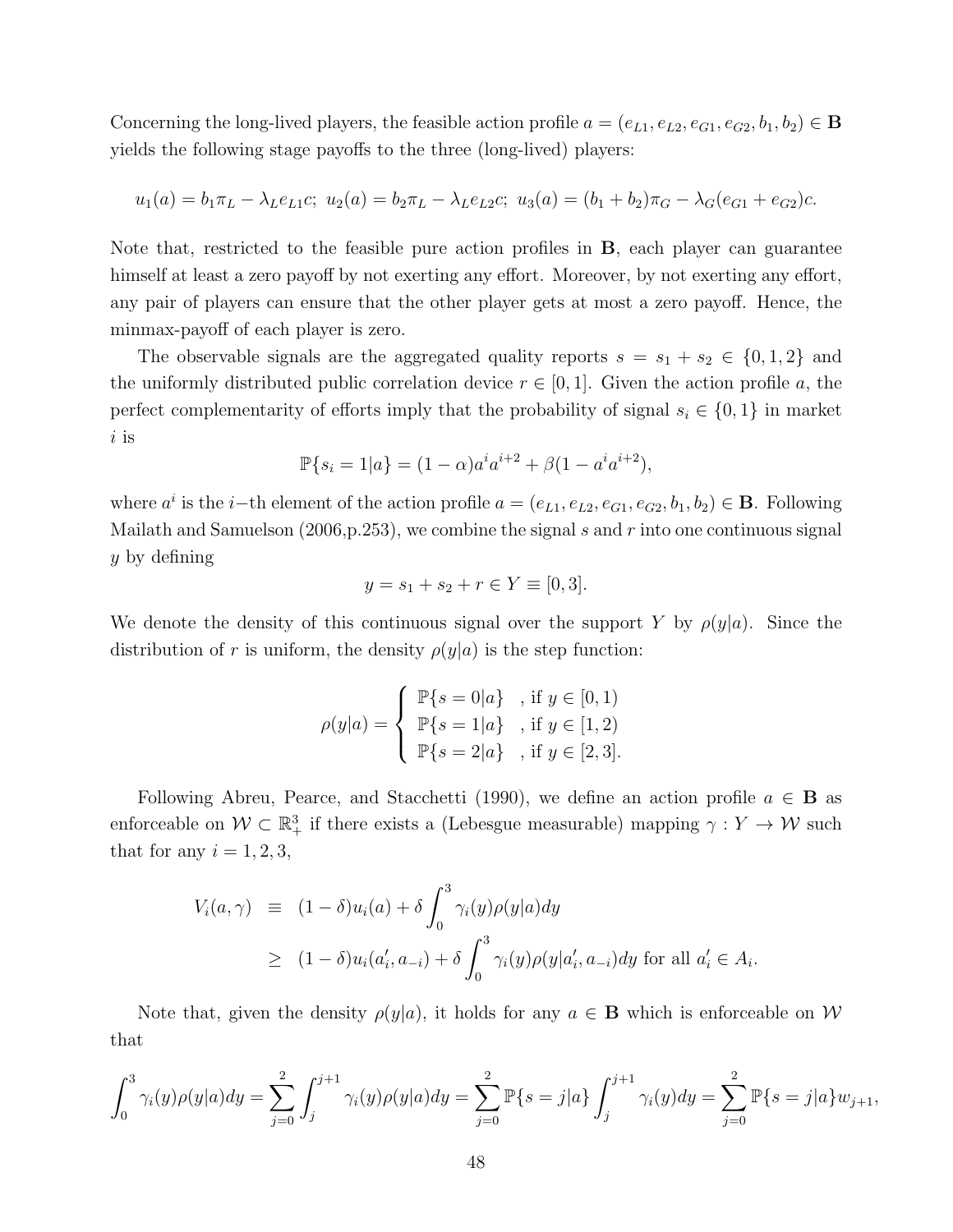where  $w_{j+1} = \int_j^{j+1} \gamma_i(y) dy$  lies in the convex hull of W. Consequently, the definition of enforceability in our framework is equivalent to saying that an action profile  $a \in \mathbf{B}$  is enforceable on  $W \in \mathbb{R}^3_+$  if there exists a triple  $w_1, w_2, w_3$  in the convex hull of W such that

$$
V_i(a, \gamma) \equiv (1 - \delta)u_i(a) + \delta \sum_{j=0}^2 \mathbb{P}\{s = j|a\}w_{j+1}
$$
  
\n
$$
\geq (1 - \delta)u_i(a'_i, a_{-i}) + \delta \sum_{j=0}^2 \mathbb{P}\{s = j|a'_i, a_{-i}\}w_{j+1} \text{ for all } a'_i \in A_i. \tag{30}
$$

The perfect complementarity in the effort levels implies that any action profile for which, in some market, effort is only supplied by one player is not enforceable. As a result, only the following 4 action profiles of the 16 feasible action profile in B are enforceable:

 $(0, 0, 00, 0, 0); (1, 0, 10, 1, 0); (0, 1, 01, 0, 1); (1, 1, 11, 1, 1);$ 

with associated enforceable payoff vectors

$$
\left(\begin{array}{c}0\\0\\0\end{array}\right); \quad \left(\begin{array}{c}u_L\\0\\u_G\end{array}\right); \quad \left(\begin{array}{c}0\\u_L\\u_G\end{array}\right); \quad \left(\begin{array}{c}u_L\\u_L\\2u_G\end{array}\right),
$$

where  $u_L = \pi_L - \lambda_L c$  and  $u_G = \pi_G - \lambda_G c$ .

Abreu, Pearce, and Stacchetti (1990) show that the set of equilibrium payoffs,  $\mathcal{E}(\delta)$ , is a subset of the convex hull of the enforceable payoff vectors. Because these payoff vectors lie on a two dimensional plane within  $\mathbb{R}^3$ , we can express any point  $w \in \mathbb{R}^3$  in the convex hull of these four points by a unique pair of scalars  $(\mu_1, \mu_2) \in [0, 1]^2$  such that

$$
w = \hat{w}(\mu_1, \mu_2) \equiv \mu_1 \begin{pmatrix} u_L \\ 0 \\ u_G \end{pmatrix} + \mu_2 \begin{pmatrix} 0 \\ u_L \\ u_G \end{pmatrix}.
$$

Hence, the convex hull is the set  $\hat{W} \equiv {\hat{w}(\mu_1, \mu_2)|\mu_1, \mu_2 \in [0, 1]}$  and the aggregate payoff associated with any point  $\hat{w}(\mu_1, \mu_2)$  is  $V(\mu_1, \mu_2) = (\mu_1 + \mu_2)(u_L + u_G)$ . As a result, the equilibrium payoff that maximizes aggregate payoffs is attained by a solution  $(\mu_1^*, \mu_2^*)$  of the following program:

$$
\mathcal{P} : \max_{\mu_1,\mu_2} V(\mu_1,\mu_2) \text{ s.t. } \hat{w}(\mu_1,\mu_2) \in \mathcal{E}(\delta).
$$

Apart from the fact that  $\mathcal{E}(\delta) \subset \hat{W}$ , the presence of the correlation device r implies that the set  $\mathcal{E}(\delta)$  is convex. Moreover, since the two markets are symmetric,  $\mathcal{E}(\delta)$  exhibits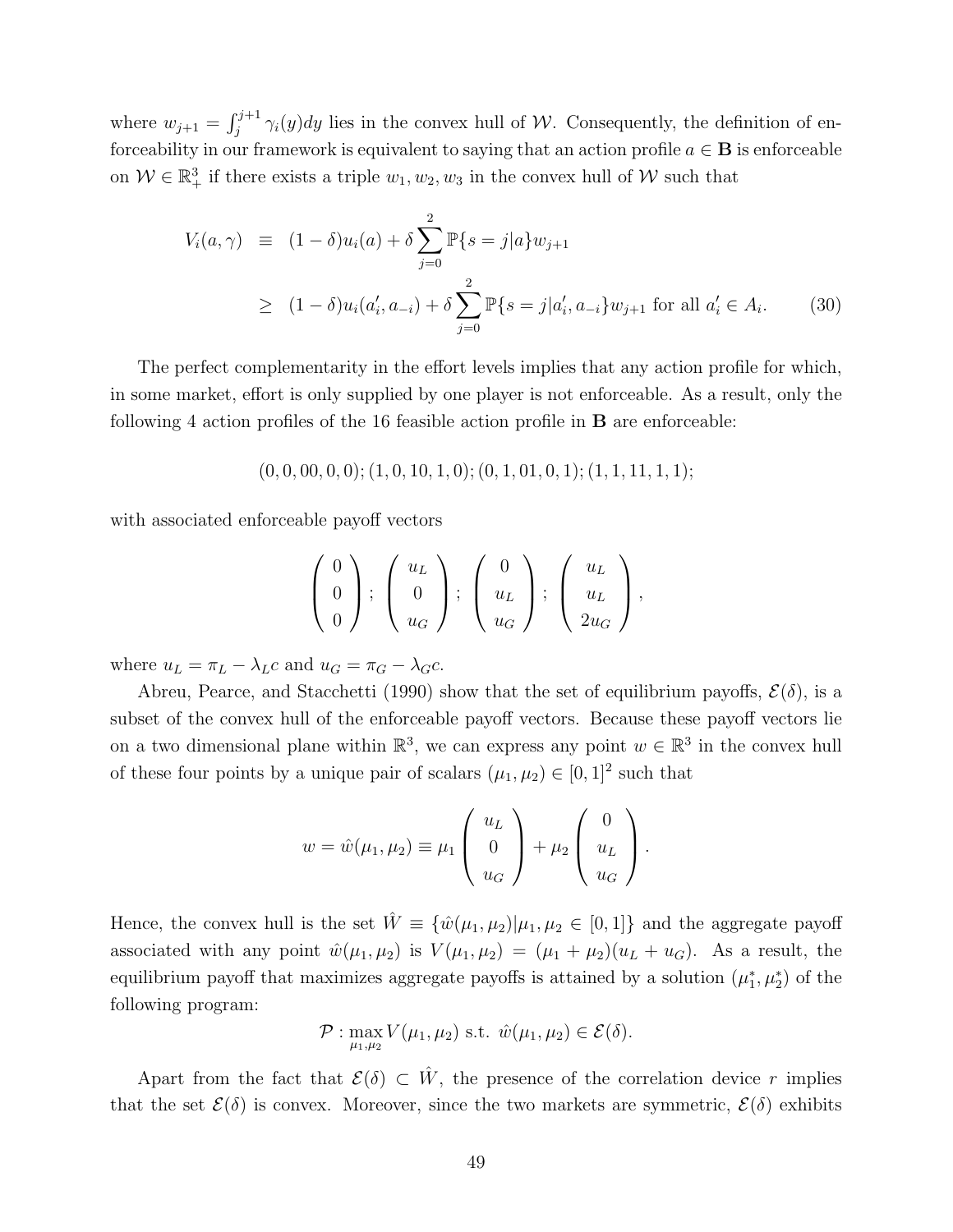the symmetry that  $w(\mu_1, \mu_2) \in \mathcal{E}(\delta)$  implies  $w(\mu_2, \mu_1) \in \mathcal{E}(\delta)$ . From the convexity and this symmetry of  $\mathcal{E}(\delta)$ , it follows that there is a symmetric solution  $\mu_1^* = \mu_2^* = \mu^*$  to problem  $\mathcal{P}$ with an associated payoff vector w<sup>\*</sup> that is symmetric in the sense that  $w^* = \hat{w}(\mu, \mu)$  for some  $\mu \in [0, 1]$ . Note also that for any  $w = (w_1, w_2, w_3) \in \mathcal{E}(\delta)$  we have  $w = \hat{w}(w_1/u_L, w_2/u_L)$  so that be defining

$$
M(\delta) \equiv \{ (w_1/u_L, w_2/u_L) | (w_1, w_2, w_3) \in \mathcal{E}(\delta) \},
$$

we obtain an equivalent representation of  $\mathcal{E}(\delta)$  in terms of pairs  $(\mu_1, \mu_2)$ .

**Implementation of**  $a^{11} \equiv (1, 1, 1, 1, 1, 1)$  in the first period. We next study an equilibrium in which  $a^{11}$  is the aggregate-payoff-maximizing strategy profile. We first argue that, in this case, the action profile  $a^{11} \equiv (1,1,1,1,1,1)$  in the first period must also lead to a symmetric equilibrium payoff  $w \in \mathcal{E}(\delta)$ . To see this, note first that for the action profile  $a^{11}$  to be implementable in equilibrium it has to be enforceable on  $\mathcal{E}(\delta)$ . The convexity of  $\mathcal{E}(\delta)$  implies it is equal to its convex hull so that the requirement is that we have to find three equilibrium payoffs  $w_1, w_2, w_3 \in \mathcal{E}(\delta)$  such that (30) holds for each long-lived player. Since any equilibrium value  $w \in \mathcal{E}(\delta)$  corresponds to a (unique) pair  $(\mu_1, \mu_2) \in [0, 1]$  such that  $w = \hat{w}(\mu_1, \mu_2)$ , finding three equilibrium values is equivalent to finding three pairs  $\mu^0 = (\mu_1^0, \mu_2^0), \mu^1 = (\mu_1^1, \mu_2^1), \mu^2 = (\mu_1^2, \mu_2^2)$  in  $M(\delta)$  such that (30) holds for each long-lived player with  $w_j = \hat{w}(\mu^j)$ .

With respect to player 1, (30) is

$$
(1 - \delta)u_L + \delta \sum_{j=0}^2 \mathbb{P}\{s = j | a^{11}\}\hat{w}_1(\mu^j) \ge (1 - \delta)(u_L + \lambda_L c) + \delta \sum_{j=0}^2 \mathbb{P}\{s = j | 0, a_{-1}^{11}\}\hat{w}_1(\mu^j). (31)
$$

With respect to player 2, (30) is

$$
(1 - \delta)u_L + \delta \sum_{j=0}^2 \mathbb{P}\{s = j | a^{11}\}\hat{w}_2(\mu^j) \ge (1 - \delta)(u_L + \lambda_L c) + \delta \sum_{j=0}^2 \mathbb{P}\{s = j | 0, a_{-2}^{11}\}\hat{w}_2(\mu^j).
$$

With respect to player 3, (30) leads to three conditions of which, due to  $\mathbb{P}\{s=j|01,a_{-3}^{11}\}=$  $\mathbb{P}\{s=j|10,a_{-3}^{11}\}$ , the latter two coincide:

$$
(1 - \delta)2u_G + \delta \sum_{j=0}^2 \mathbb{P}\{s = j|a^{11}\}\hat{w}_3(\mu^j) \ge (1 - \delta)2(u_G + \lambda_G c) + \delta \sum_{j=0}^2 \mathbb{P}\{s = j|00, a_{-3}^{11}\}\hat{w}_3(\mu^j),
$$
  

$$
(1 - \delta)2u_G + \delta \sum_{j=0}^2 \mathbb{P}\{s = j|a^{11}\}\hat{w}_3(\mu^j) \ge (1 - \delta)(2u_G + \lambda_G c) + \delta \sum_{j=0}^2 \mathbb{P}\{s = j|10, a_{-3}\}\hat{w}_3(\mu^j),
$$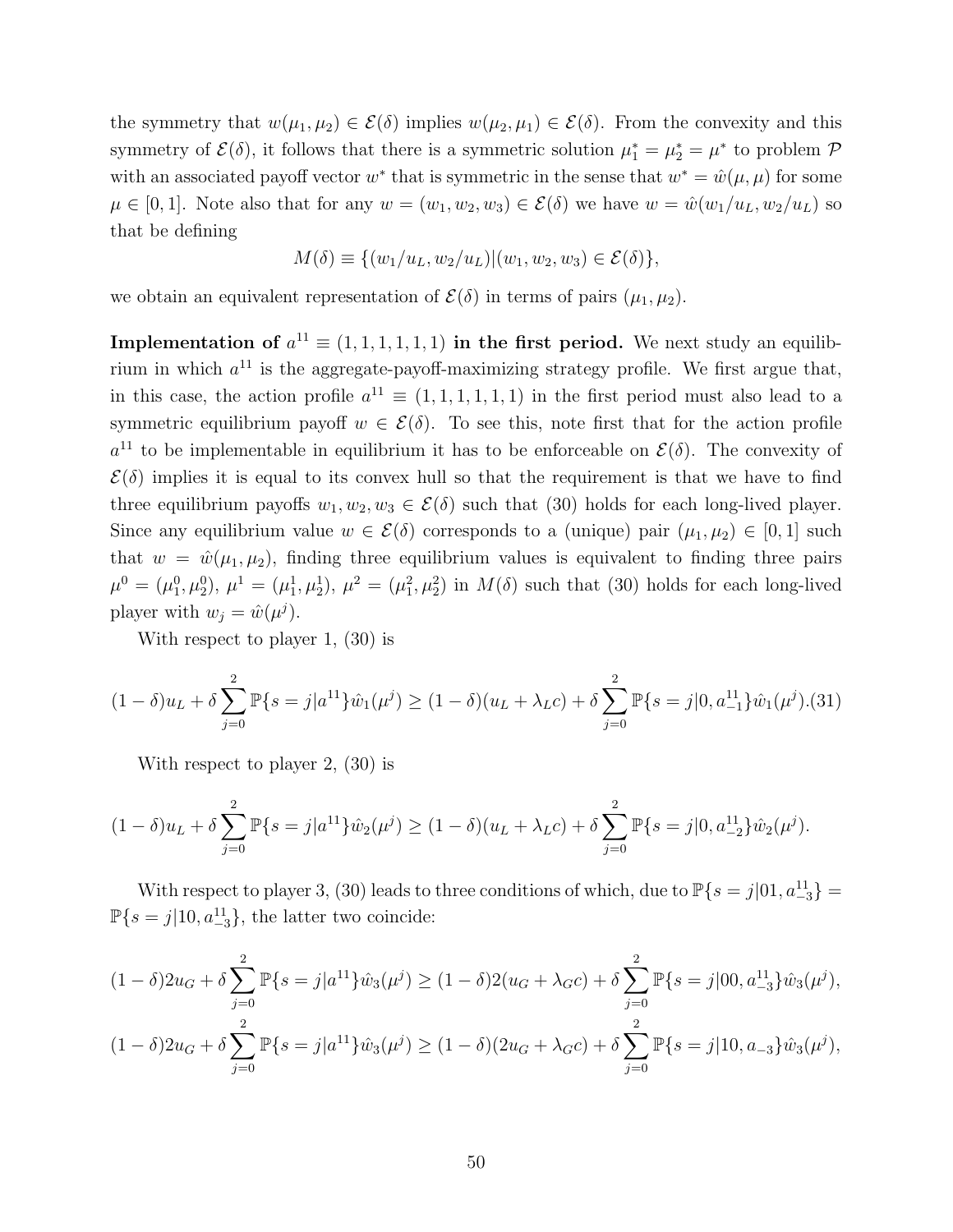$$
(1 - \delta)2u_G + \delta \sum_{j=0}^2 \mathbb{P}\{s = j|a^{11}\}\hat{w}_3(\mu^j) \ge (1 - \delta)(2u_G + \lambda_G c) + \delta \sum_{j=0}^2 \mathbb{P}\{s = j|01, a_{-3}^{11}\}\hat{w}_3(\mu^j).
$$

Combining and rewriting these conditions, we get local player 1's incentive constraint

$$
\frac{1-\delta}{\delta} \frac{\lambda_L c}{(1-\alpha-\beta)u_L} \le -\alpha \mu_1^0 + (2\alpha-1)\mu_1^1 + (1-\alpha)\mu_1^2; \tag{32}
$$

local player 2's incentive constraint

$$
\frac{1-\delta}{\delta} \frac{\lambda_L c}{(1-\alpha-\beta)u_L} \le -\alpha \mu_2^0 + (2\alpha-1)\mu_2^1 + (1-\alpha)\mu_2^2; \tag{33}
$$

the global player's incentive constraint not to shirk in both markets:

$$
\frac{2(1-\delta)}{\delta} \frac{\lambda_{G}c}{(1-\alpha-\beta)u_{G}} \le -(1-\beta+\alpha)(\mu_{1}^{0}+\mu_{2}^{0}) + 2(\alpha-\beta)(\mu_{1}^{1}+\mu_{2}^{1}) + (1-\alpha+\beta)(\mu_{1}^{2}+\mu_{2}^{2});
$$
 (34)

and the global player's incentive constraint not to shirk in only one market:

$$
\frac{1-\delta}{\delta} \frac{\lambda_G c}{(1-\alpha-\beta)u_G} \le -\alpha(\mu_1^0 + \mu_2^0) + (2\alpha - 1)(\mu_1^1 + \mu_2^1) + (1-\alpha)(\mu_1^2 + \mu_2^2). \tag{35}
$$

The action profile  $a^{11}$  is implementable if a triple of pairs  $\overline{\mu} = (\overline{\mu}^0, \overline{\mu}^1, \overline{\mu}^2)$  in  $M(\delta)$  exist that together satisfy the constraints  $(32)$ ,  $(33)$ ,  $(34)$ ,  $(35)$ . In this case, implementing  $a^{11}$  in the first period with continuation payoffs  $\hat{w}^0(\mu^0)$ ,  $\hat{w}^1(\mu^1)$ ,  $\hat{w}^2(\mu^2)$  yields an aggregate payoff of

$$
V(\mu^0, \mu^1, \mu^2) = (u_G + u_L)[2(1-\delta) + \delta \{\alpha^2(\mu_1^0 + \mu_2^0) + 2\alpha(1-\alpha)(\mu_1^1 + \mu_2^1) + (1-\alpha)^2(\mu_1^2 + \mu_2^2)\}] \tag{36}
$$

Hence, the triple of pairs,  $\bar{\mu} = (\bar{\mu}^0, \bar{\mu}^1, \bar{\mu}^2)$ , that maximizes aggregate payoffs from an equilibrium strategy that implements  $a^{11}$  in the first period is a solution to the following program

$$
\mathcal{P}(a^{11}): \max_{\mu=(\mu^0,\mu^1,\mu^2)\in M(\delta)} V(\mu) \text{ s.t. } (32), (33), (34), (35).
$$

If a solution to  $\mathcal{P}(a^{11})$  exists, then there is one that is symmetric in the sense that  $(\overline{\mu}_1^0, \overline{\mu}_1^1, \overline{\mu}_1^2) = (\overline{\mu}_2^0, \overline{\mu}_2^1, \overline{\mu}_2^2)$ , because for any asymmetric solution  $\overline{\mu}$  its symmetric average  $\tilde{\mu}$ with  $\tilde{\mu}_1^i = \tilde{\mu}_1^i + \overline{\mu}_2^i/2$  has the same objective value V, lies in  $M(\delta)$  (due to the convexity of  $\mathcal{E}(\delta)$ ), and also satisfies all constraints (since the original  $\overline{\mu}$  does so).

Using this observation, program  $\mathcal{P}(a^{11})$  simplifies to finding three scalars  $(\mu_a, \mu_b, \mu_c)$  with  $(\mu_a, \mu_a), (\mu_b, \mu_b), (\mu_c, \mu_c) \in M(\delta)$  that maximize

$$
W = (u_G + u_L)[2(1 - \delta) + 2\delta \{\alpha^2 \mu_a + 2\alpha (1 - \alpha) \mu_b + (1 - \alpha)^2 \mu_c\}] \text{ s.t.}
$$
 (37)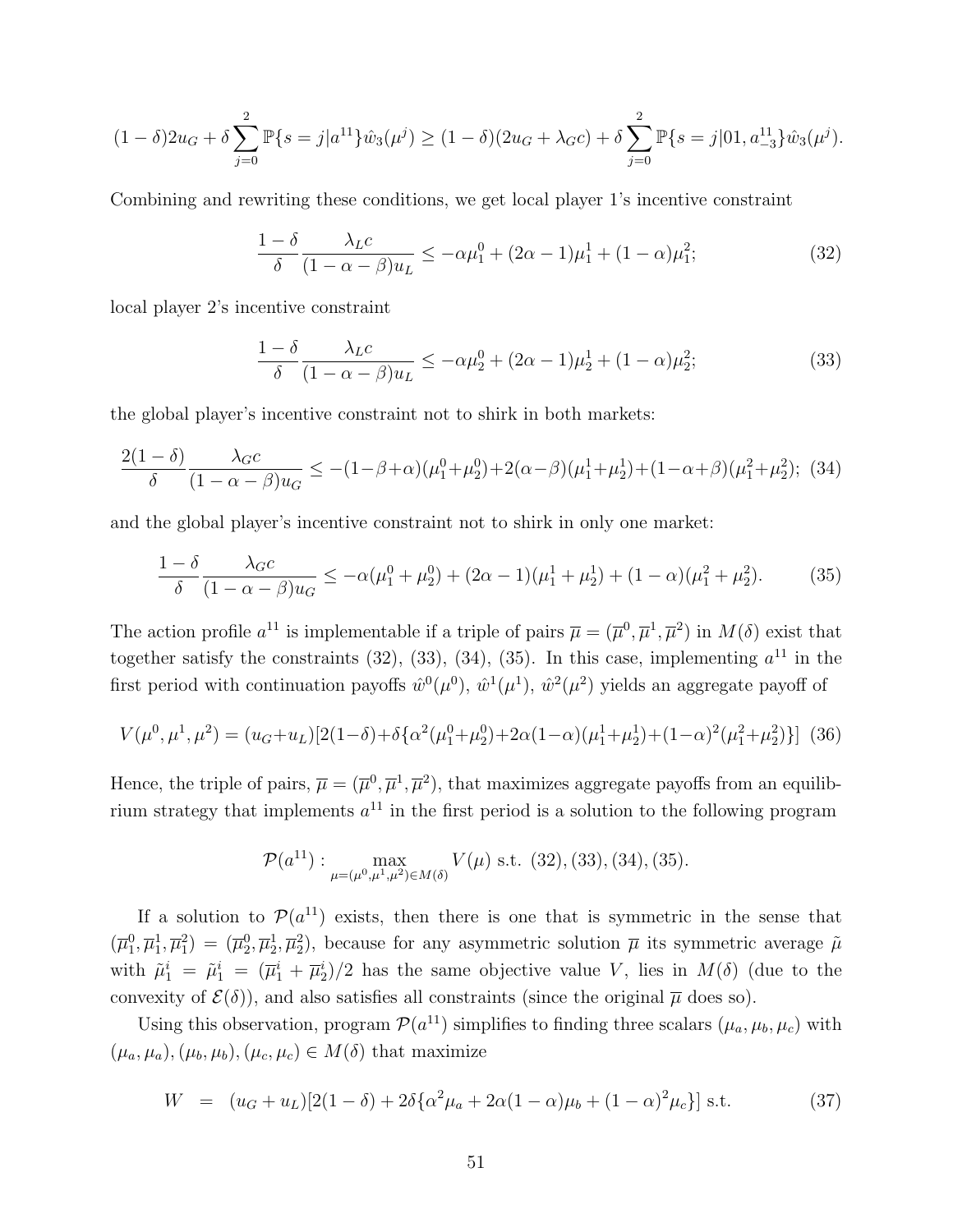$$
\frac{1-\delta}{\delta} \frac{\lambda_L c}{(1-\alpha-\beta)u_L} \le -\alpha \mu_a + (2\alpha-1)\mu_b + (1-\alpha)\mu_c; \tag{38}
$$

$$
\frac{1-\delta}{\delta} \frac{\lambda_G c}{(1-\alpha-\beta)u_G} \le -(1-\beta+\alpha)\mu_a + 2(\alpha-\beta)\mu_b + (1-\alpha+\beta)\mu_c; \quad (39)
$$

$$
\frac{1-\delta}{\delta} \frac{\lambda_G c}{2(1-\alpha-\beta)u_G} \le -\alpha \mu_a + (2\alpha-1)\mu_b + (1-\alpha)\mu_c. \tag{40}
$$

**Implementation of**  $a^{10} \equiv (1, 0, 1, 0, 1, 0)$  in the first period We next study the implementability and optimality of the asymmetric action profile  $a^{10} \equiv (1, 0, 1, 0, 1, 0)$  in the first period. If the equilibrium that maximizes aggregate payoffs is such that it implements the asymmetric action  $a^{10} \equiv (1, 0, 1, 0, 1, 0)$  in the first period, then the equilibrium attains the value  $V^* = V(\mu_1^* + \mu_2^*) = (u_G + u_L)(\mu_1^* + \mu_2^*)$ . Moreover, it requires that the action  $a^{10}$  is enforceable in  $\mathcal{E}(\delta)$ . Hence, there must be three pairs  $\mu^0 = (\mu_1^0, \mu_2^0), \mu^1 = (\mu_1^1, \mu_2^1), \mu^2 = (\mu_1^2, \mu_2^2)$ in  $M(\delta)$  such that (30) holds for  $a = a^{10}$  for each long-lived player with  $w_j = \hat{w}(\mu^j)$ . That is for player 1, we have

$$
(1 - \delta)u_L + \delta \sum_{j=0}^2 \mathbb{P}\{s = j|a^{10}\}\hat{w}(\mu^j) \ge (1 - \delta)(u_L + \lambda_L c) + \delta \sum_{j=0}^2 \mathbb{P}\{s = j|0, a_{-1}^{10}\}\hat{w}(\mu^j). (41)
$$

For player 2, we have

$$
(1 - \delta)0 + \delta \sum_{j=0}^{2} \mathbb{P}\{s = j | a^{10}\} \hat{w}(\mu^{j}) \ge -(1 - \delta)\lambda_{L}c + \delta \sum_{j=0}^{2} \mathbb{P}\{s = j | 1, a_{-2}^{10}\} \hat{w}(\mu^{j}). \tag{42}
$$

Since  $\mathbb{P}\{s = j | a^{10}\} = \mathbb{P}\{s = j | 1, a_{-1}^{10}\}\$  for all  $j = 0, 1, 2$ , constraint (42) is satisfied for any triple  $\mu^0, \mu^1, \mu^2$ . For player 3, we have

$$
(1 - \delta)u_G + \delta \sum_{j=0}^2 \mathbb{P}\{s = j | a^{10}\}\hat{w}(\mu^j) \ge (1 - \delta)(u_G + \lambda_G c) + \delta \sum_{j=0}^2 \mathbb{P}\{s = j | 00, a_{-3}^{10}\}\hat{w}(\mu^j),
$$
(43)

$$
(1 - \delta)u_G + \delta \sum_{j=0}^2 \mathbb{P}\{s = j | a^{10}\}\hat{w}(\mu^j) \ge (1 - \delta)(u_G - \lambda_G c) + \delta \sum_{j=0}^2 \mathbb{P}\{s = j | 11, a_{-3}^{10}\}\hat{w}(\mu^j), (44)
$$

$$
(1 - \delta)u_G + \delta \sum_{j=0}^2 \mathbb{P}\{s = j|a^{10}\}\hat{w}(\mu^j) \ge (1 - \delta)u_G + \delta \sum_{j=0}^2 \mathbb{P}\{s = j|01, a_{-3}^{10}\}\hat{w}(\mu^j). \tag{45}
$$

The second inequality (44) holds for any triple  $(\mu^0, \mu^1, \mu^2)$ , since  $\mathbb{P}\{s = j | a^{10}\} = \mathbb{P}\{s = j | c^{10}\}$ j|11,  $a_{-3}^{10}$ } for each j = 0, 1, 2. Moreover, (43) implies (45), since  $\mathbb{P}\{s = j|00, a_{-3}^{10}\} = \mathbb{P}\{s = j|00, a_{-3}^{10}\}$  $j|01, a_{-3}^{10}\}$  for each  $j = 0, 1, 2$ . Hence,  $a^{10}$  is enforceable on  $\mathcal{E}(\delta)$  if and only if we find a triple  $(\mu^0, \mu^1, \mu^2)$  in  $M(\delta)$  such that (41) and (43) hold.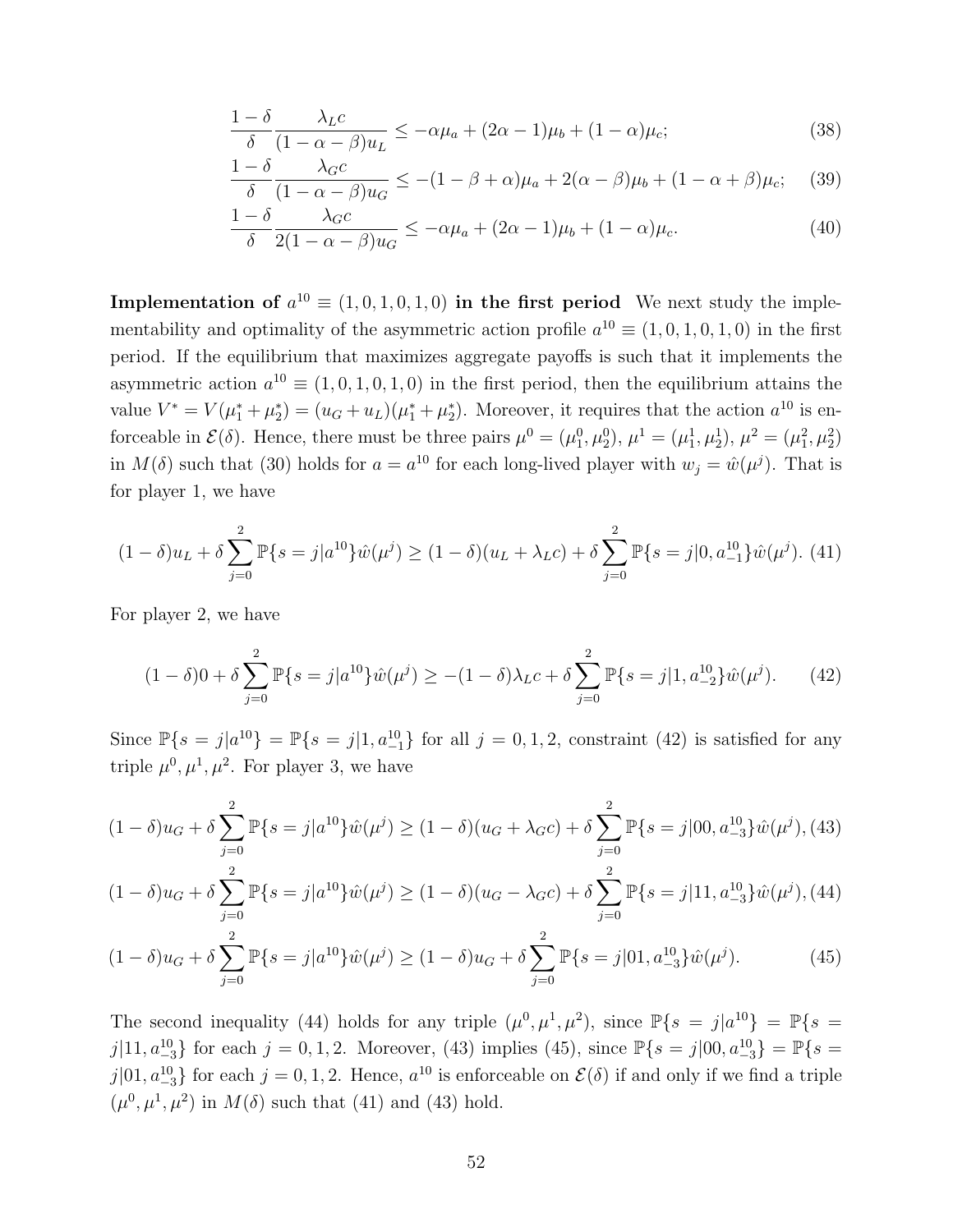Rewriting (41) yields the retailer's incentive constraint

$$
\frac{1-\delta}{\delta} \frac{\lambda_L c}{(1-\alpha-\beta)u_L} \le -(1-\beta)\mu_1^0 + (1-2\beta)\mu_1^1 + \beta\mu_1^2.
$$
 (46)

Rewriting (43) yields the global player's incentive constraint

$$
\frac{1-\delta}{\delta} \frac{\lambda_G c}{(1-\alpha-\beta)u_G} \le -(1-\beta)(\mu_1^0 + \mu_2^0) + (1-2\beta)(\mu_1^1 + \mu_2^1) + \beta(\mu_1^2 + \mu_2^2). \tag{47}
$$

The aggregate payoff associated with the strategy profile  $a^{10}$  that is enforceable on  $\mathcal{E}(\delta)$  by  $(\mu^0, \mu^1, \mu^2)$  is

$$
W(\mu^0, \mu^1, \mu^2) = (u_G + u_L)[(1-\delta) + \delta \{(1-\beta)\alpha(\mu_1^0 + \mu_2^0) + [(1-\beta)(1-\alpha) + \alpha\beta](\mu_1^1 + \mu_2^1) + (1-\alpha)\beta(\mu_1^2 + \mu_2^2)\}]
$$

It follows that the equilibrium with the maximum aggregate payoffs that implements the asymmetric action  $a^{10}$  in the first period is a solution  $(\hat{\mu}^0, \hat{\mu}^1, \hat{\mu}^2)$  to the following linear program:

$$
\mathcal{P}^{10}: \max_{\mu^0,\mu^1,\mu^2 \in M(\delta)} W(\mu^0,\mu^1,\mu^2) \text{ s.t. } (46), (47).
$$

Denote the value of this program as  $\hat{W}^{10} = W(\hat{\mu}^0, \hat{\mu}^1, \hat{\mu}^2)$ .

If the equilibrium that maximizes aggregate payoffs is such that it implements the asymmetric action  $a^{10}$  in the first period then it holds  $\hat{W}^{10} = V^*$ .

**Comparison of**  $a^{11}$  and  $a^{10}$ . We first show that for  $\delta$  small, the action profile  $a^{11}$  is optimal whenever it is implementable.

**Lemma 7.** Suppose  $\delta \leq 1/2$  and  $a^{11}$  is implementable. Then implementing  $a^{11}$  is optimal.

*Proof.* If  $a^{10}$  is not implementable in that no combination  $(\hat{\mu}^0, \hat{\mu}^1, \hat{\mu}^2)$  in  $M(\delta)$  exists that satisfies (46) and (47), then the result follows trivially, since the only other implementable action profile  $a^{00} = (0, 0, 0, 0, 0, 0)$ , which yields aggregate payoffs of 0, which is weakly less than any aggregates payoffs from a a triple of pairs  $\overline{\mu} = (\overline{\mu}^0, \overline{\mu}^1, \overline{\mu}^2)$  in  $M(\delta)$  that implements profile  $a^{11}$ .

So suppose  $a^{10}$  is implementable. We next demonstrate that for  $\delta \leq 1/2$ , the aggregate payoffs associated with any triple  $(\hat{\mu}^0, \hat{\mu}^1, \hat{\mu}^2)$  in  $M(\delta)$  that implements  $a^{10}$ , the aggregate payoffs are less than  $2(u_G + u_L)(1 - \delta)$ , a lower bound on the payoffs of implementing  $a^{11}$ when it is implementable. To show this, consider the relaxed version of program  $\mathcal{P}^{10}$  in which we disregard (46). Denoting this relaxed program as  $\tilde{\mathcal{P}}^{10}$  and its value as  $\tilde{W}^{10}$ , it follows  $\tilde{W}^{10} \geq \hat{W}^{10}$ . The relaxed program has constraint (47) binding, since disregarding this constraint yields a solution with  $\mu_1^0 + \mu_2^0 = \mu_1^1 + \mu_2^1 = \mu_1^2 + \mu_2^2$  which violates (47).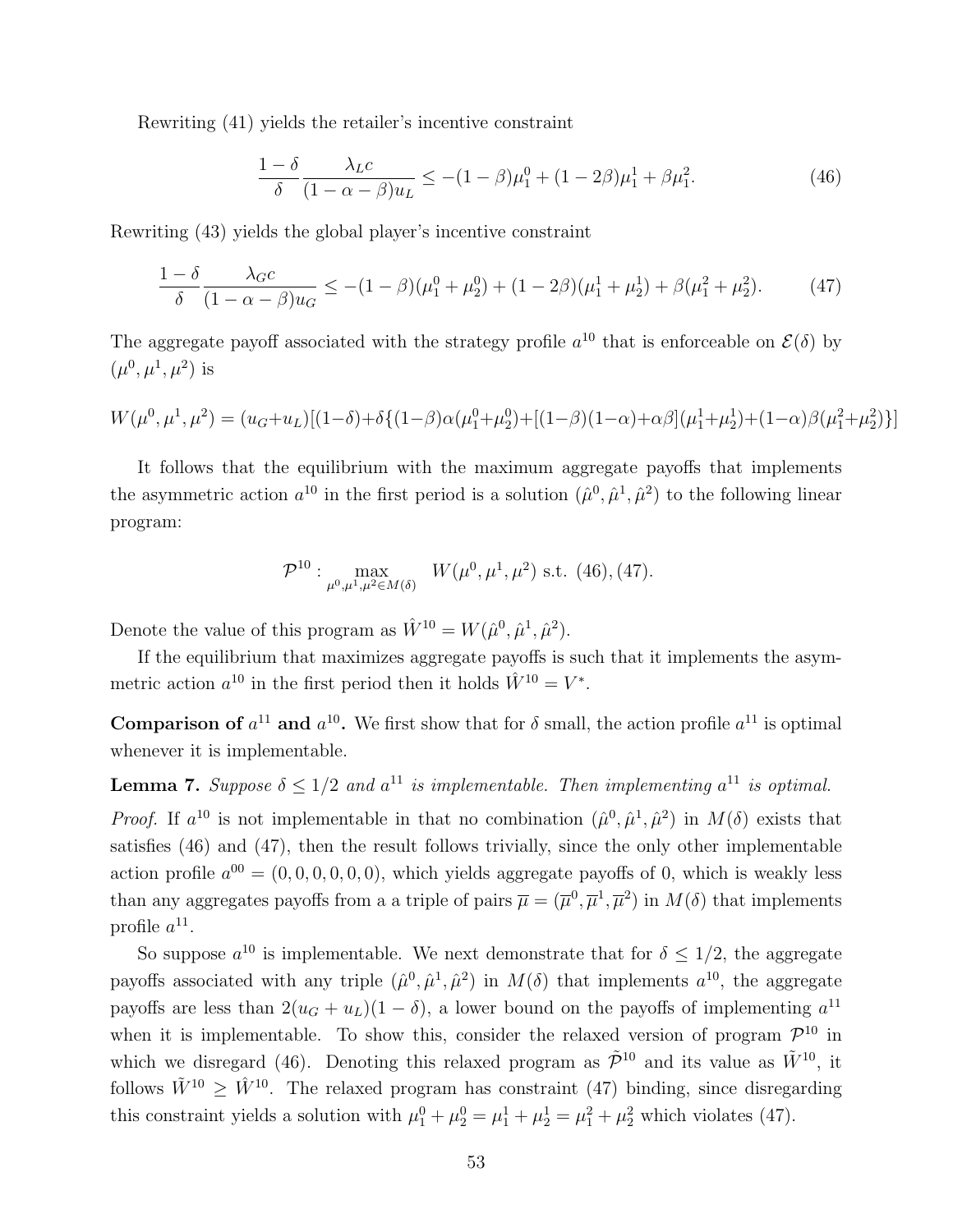A binding (47) implies

$$
(1 - \beta)(\mu_1^0 + \mu_2^0) = (1 - 2\beta)(\mu_1^1 + \mu_2^1) + \beta(\mu_1^2 + \mu_2^2) - \frac{1 - \delta}{\delta} \frac{\lambda_G c}{(1 - \alpha - \beta)u_G}.
$$
 (48)

Substituting out the expression  $(\mu_1^0 + \mu_2^0)$ , program  $\tilde{\mathcal{P}}^{10}$  rewrites as

$$
\max_{\mu^1, \mu^2 \in M(\delta)} (u_G + u_L) \left\{ 1 - \delta + \delta \left[ (1 - \beta)(\mu_1^1 + \mu_2^1) + \beta(\mu_1^2 + \mu_2^2) - \alpha \frac{1 - \delta}{\delta} \frac{\lambda_G c}{(1 - \alpha - \beta)u_G} \right] \right\}.
$$

The solution to this exhibits  $\mu_1^1 + \mu_2^1 = \mu_1^1 + \mu_2^1 = \mu_1^* + \mu_2^*$  and, hence,<sup>43</sup>

$$
\tilde{W}^{10} \le (u_G + u_L) \left\{ 1 - \delta + \delta \left[ (\mu_1^* + \mu_2^*) - \alpha \frac{1 - \delta}{\delta} \frac{\lambda_G c}{(1 - \alpha - \beta) u_G} \right] \right\}
$$

Hence,  $\tilde{W}^{10} \geq V^*$  implies

$$
(u_G + u_L) \left\{ 1 - \delta + \delta \left[ (\mu_1^* + \mu_2^*) - \alpha \frac{1 - \delta}{\delta} \frac{\lambda_G c}{(1 - \alpha - \beta)u_G} \right] \right\} \ge (u_G + u_L)(\mu_1^* + \mu_2^*)
$$

so that

$$
\mu_1^* + \mu_2^* \le 1 - \alpha \frac{\lambda_G c}{(1 - \alpha - \beta)u_G}
$$

Hence, if the equilibrium that maximizes aggregate payoffs is such that it implements the asymmetric action  $a^{10} \equiv (1, 0, 1, 0, 1, 0)$  in the first period, then we have  $\mu_1^* + \mu_2^* \leq 1$ . As a consequence, the maximum aggregate payoffs in  $\mathcal{E}(\delta)$  is smaller than  $(u_G + u_L)$ , which for  $\delta \leq 1/2$  is smaller than  $2(u_G + u_L)(1 - \delta)$ , a lower bound on the payoffs of implementing  $a^{11}$ when it is implementable.  $\Box$ 

#### References

Abreu, D., D. Pearce, and E. Stacchetti (1990). "Toward a Theory of Discounted Repeated Games with Imperfect Monitoring." Econometrica 58: 1041-1063.

Andersson, F. (2002). "Pooling Reputations." International Journal of Industrial Organization 20(5): 715–730.

Bar-Isaac, H., and S. Tadelis (2008). "Seller Reputation." Foundations and Trends in Microeconomics 4: 273–351.

Bhattacharyya, S. and F. Lafontaine (1995). "Double-Sided Moral Hazard and the Nature of Share Contracts." RAND Journal of Economics 26:761–781.

<sup>&</sup>lt;sup>43</sup>The inequality is due to the fact that the right hand value is only attained if after substituting  $\mu_1^1 + \mu_2^1 =$  $\mu_1^1 + \mu_2^1 = \mu_1^* + \mu_2^*$  into (48) yields a  $\mu^0 \in \mathcal{E}(\delta)$ , otherwise the value  $\tilde{W}^{10}$  is smaller than the RHS.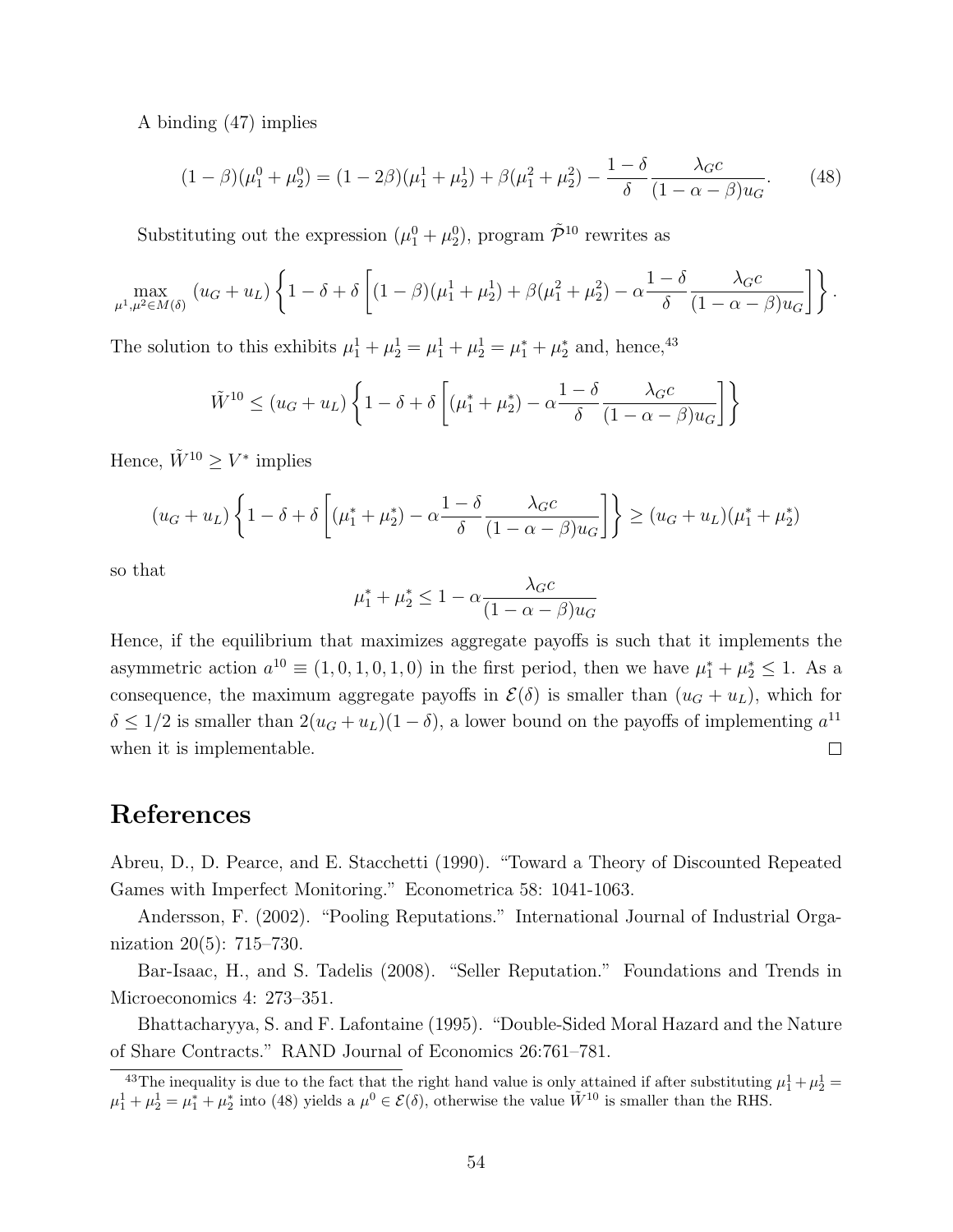Blair, R., and Lafontaine (2005). The Economics of Franchising. Cambridge University Press.

Biscarri, W., S. Zhao, and R. Brunner (2018) "A simple and fast method for computing the Poisson binomial distribution function." Computational Statistics & Data Analysis 122: 92–100.

Cabral, L. (2000). "Stretching Firm and Brand Reputation." RAND Journal of Economics 31(4): 658–673.

Cabral, L. (2009). "Umbrella Branding with Imperfect Observability and Moral Hazard." International Journal of Industrial Organization 27: 206–213.

Cai, H., and I. Obara (2009). "Firm Reputation and Horizontal Integration." RAND Journal of Economics 40(2): 340-363.

Calboli, I. (2007). "The Sunset of "Quality Control" in Modern Trademark Licensing." American University Law Review 57: 341–407.

Castriota S., and M. Delmastro (2012). "Seller Reputation: Individual, Collective, and Institutional Factors." Journal of Wine Economics 7: 49–69.

Choi, J. (1998). "Brand Extension and Information Leverage." Review of Economic Studies 65: 655–669.

Fishman, A., I. Finkelstein, A. Simhon, and N. Yacouel (2018). "Collective brands." International Journal of Industrial Organization 59: 316–339.

Fleckinger, P. (2014). "Regulating Collective Reputation." Mimeo CERNA, MINES ParisTech.

Fudenberg, D., D. Levine, E. Maskin (1994). "The Folk Theorem with Imperfect Public Information." Econometrica 62 (5), 997-1039.

Hadfield, G. (1990). "Problematic Relations: Franchising and the Law of Incomplete Contracts." Stanford Law Review 42: 927–992.

Hakenes, H., and M. Peitz (2008). "Umbrella branding and the provision of quality." International Journal of Industrial Organization 26: 546–556.

Holmström, B. (1982). "Moral Hazard in Teams." The Bell Journal of Economics, 13: 324–340.

Klein, B., and K. Leffler, (1981). "The role of market forces in assuring contractual performance." Journal of Political Economy 89: 615–641.

Klein, B., and L. Saft. (1985). "The Law and Economics of Franchise Tying Contracts." The Journal of Law & Economics, 28: 345–361.

Kotler, P. (2003). Marketing Management. 11th Edition, Prentice-Hall, Upper Saddle River.

Kreps, D., and R. Wilson (1982). "Reputation and Imperfect Information." Journal of Economic Theory 27: 253-279.